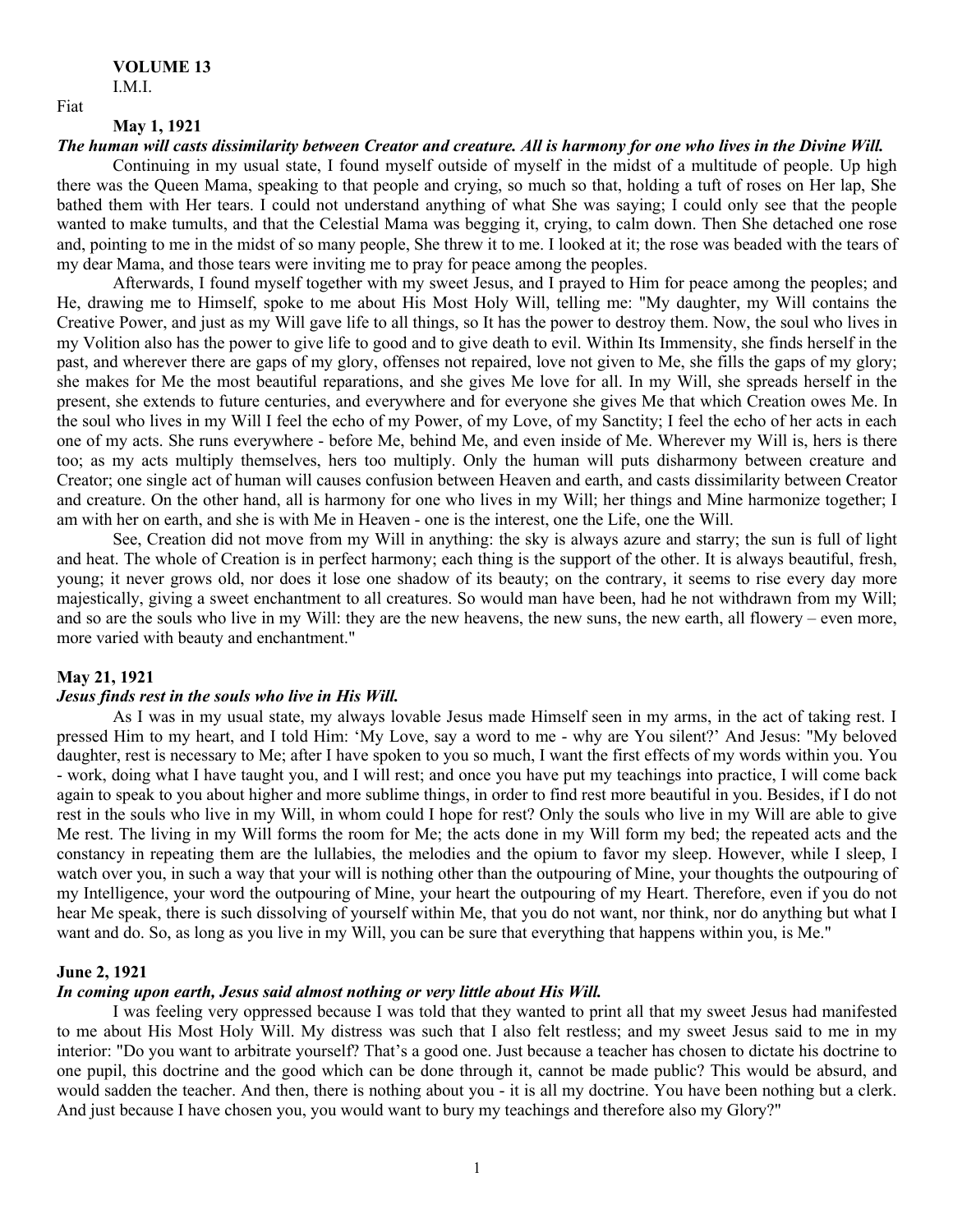But with all this, I felt restless; and my always lovable Jesus, coming out from within my interior, placed His arm around my neck, and holding me tightly, told me: "My beloved daughter, calm yourself, calm yourself, and make your Jesus content."

And I: 'My Love, this sacrifice is too hard; at the mere thought that all that passed between You and me has to come out, I feel I am dying and my heart cracks for the pain. If I wrote, it was only to obey and for fear that You might be displeased; and now look into what a maze obedience is throwing me. My Life, have pity on me, and put your holy hand in this.'

And Jesus: "My daughter, if I want this sacrifice, you must be ready to make it - you must deny Me nothing. Now, you must know that, in coming upon earth, I came to manifest my Celestial doctrine, to make known my Humanity, my Fatherland, and the order which the creature had to maintain in order to reach Heaven - in a word, the Gospel. But I said almost nothing or very little about my Will. I almost passed over It, only making them understand that the thing which I cared the most was the Will of my Father. I said almost nothing about Its qualities, about Its height and greatness, and about the great goods which the creature receives by living in my Volition, because the creature was too much of an infant in Celestial things, and would have understood nothing. I just taught her to pray: *'Fiat Voluntas Tua, sicut in coelo et in terra'*, so that she might dispose herself to know this Will of Mine in order to love It, to do It, and therefore receive the gifts It contains. Now, that which I was to do at that time - the teachings about my Will which I was to give to all - I have given to you. So, making them known is nothing but making up for what I Myself was to do while on earth as the fulfillment of my Coming. Don't you want Me, then, to fulfill the purpose of my coming upon earth? Therefore, let Me do; I will watch over everything and dispose everything - and you, follow Me and be at peace."

### **June 6, 1921**

### *The greatest miracle that God can perform is a soul who lives in His Will.*

I was dissolving myself in the Holy Will of blessed Jesus, and I thought to myself: 'Which one is greater, more varied and more complex - the work of Creation or the Redeeming work?' And my always lovable Jesus told me: "My daughter, the Redeeming work is greater, more varied and complex than the work of Creation - even more, It is so much greater, that each act of the Redeeming work is immense seas which surround the work of Creation. The work of Creation, surrounded by the Redeeming work, is nothing other than little rivulets surrounded by the immense seas of the Redeeming work. Now, one who lives in my Will, who takes my *Fiat Voluntas Tua* as her own life, flows in these immense seas of the Redeeming work, diffusing and expanding herself together with them, in such a way as to surpass the very work of Creation. Therefore, only the Life of my Fiat can give true honor and glory to the work of Creation, because my *Fiat* multiplies and extends everywhere - It has no limits. On the other hand, the work of Creation has its limits, nor can it become larger than it is.

My daughter, the greatest miracle that my Omnipotence can perform, is a soul who lives in my Fiat. Do you think it is trivial that my Will, Holy, Immense, Eternal, descends into one creature, and that putting my Will and hers together, I dissolve her in Me, becoming the life of all that the creature does, even the most tiny things? So, her heartbeat, word, thought, motion, breath, are those of the living God within the creature. She conceals Heaven and earth within herself, although, apparently, one sees a creature. Greater grace, a prodigy more portentous, a Sanctity more heroic than my Fiat, I could not give.

See, the work of Creation is great; the work of Redemption is even greater; but my Fiat - making the creature live in my Will - surpasses both of them. In fact, in Creation my Fiat created and delivered my works, but did not remain as center of life in the created things. In Redemption my Fiat remained as center of life in my Humanity, but did not remain as center of life in the creatures; rather, if their will does not adhere to Mine, they render vain the fruits of my Redemption. But with my Fiat – making the creature live in my Will – I remain as center of life of the creature; and therefore I repeat to you, as other times, that my *Fiat Voluntas Tua* will be the true glory of the work of Creation and the fulfillment of the abundant fruits of the work of Redemption. Here is the reason why I want nothing from you but that my *Fiat* be your life, and that you look at nothing but my Will: because I want to be the center of your life."

# **June 12, 1921**

# *There where God finds His Life, He shall stop and dwell forever. Then will He rest, not in the work of Creation, but within His own Life. The soul must be the center of the Divine Will.*

Continuing in my usual state, my always lovable Jesus continues to speak to me about His Holy Will, telling me: "My beloved daughter, birth from my Will, I do not want you sky studded with stars; I would like it – I would find my work, but it would not satisfy Me because I would not find Myself. Nor do I want you sun, though I would find delight in it - I would find the shadow of my light and heat but, not finding Myself, I would pass over you. Nor do I want you flowery earth with flowers, plants and fruits, although it might please Me, since I would find the breath of my fragrances, traces of my sweetness, the mastery of my creative hand. In sum, I would find my works - but not my Life. Therefore, I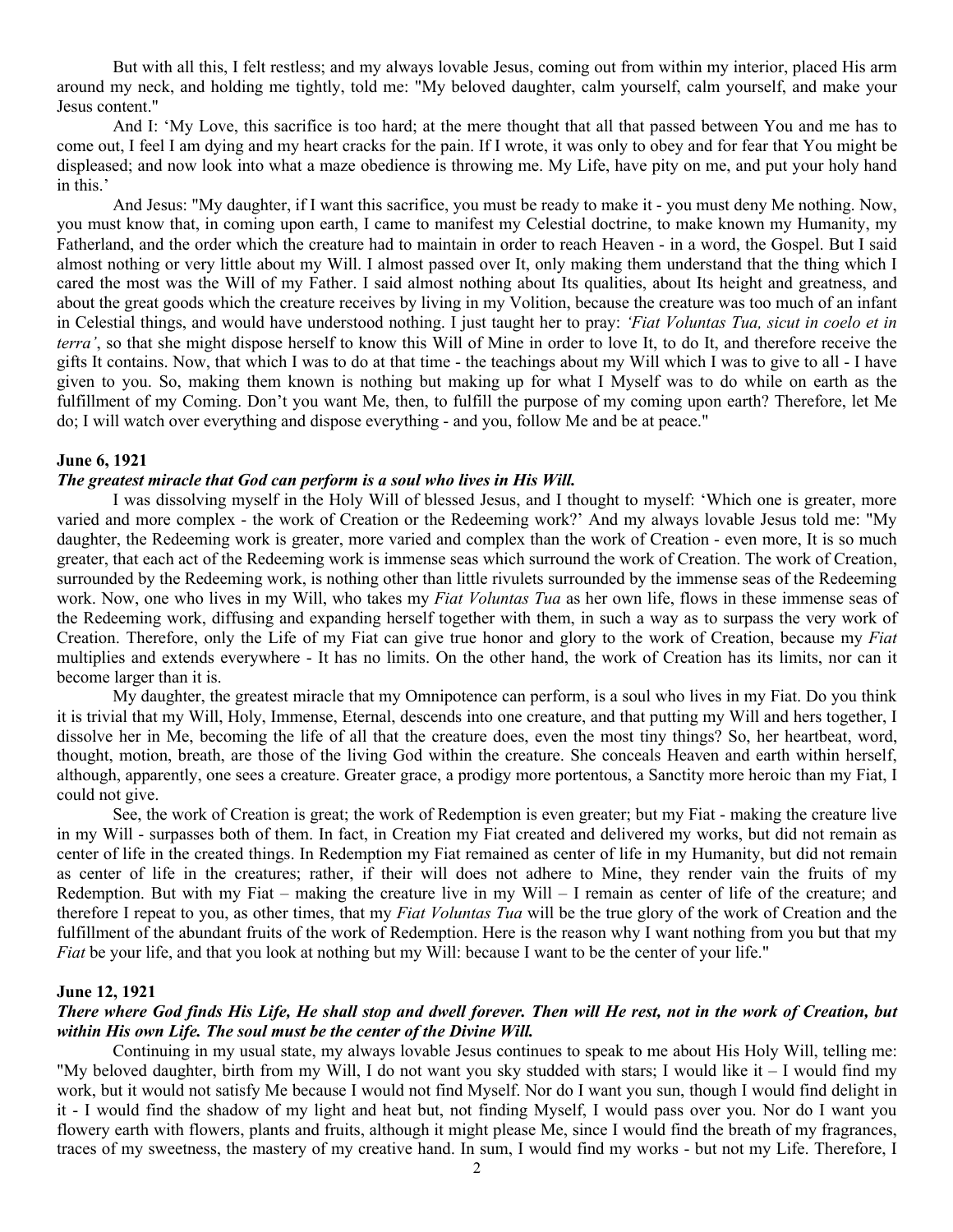would pass over everything, I would continue to wander without stopping - to find what? My Life. And where will I find my Life? In the soul who lives in my Will. This is why I do not want you sky, sun or flowery earth, but center of my Will; there where I find my Life, I shall stop and dwell forever. Only then will I be content; I will rest not in my work, as in Creation, but in my own Life.

Know that your life must be the Fiat. My Fiat delivered you to the light, and like a noble queen carrying the Fiat Creator in your womb, you must walk through the field of life upon the wings of that same Fiat, sowing everywhere the seed of my Will, in order to form many other centers of my Life upon earth, and then come back into my own Fiat in Heaven. Be faithful to Me, and my Will will be your life, the hand which leads you, the feet to walk, the mouth to speak in sum, It will make up for you in everything."

### **June 20, 1921**

### *Simile of the Sun and one who lives in the Divine Will.*

As I was in my usual state, my always lovable Jesus came, but all majesty and love. He took my right hand in His hand, and drawing near my heart, He kissed it; then He clasped my head with both hands, keeping them over my head for some time. Who can say what I felt being infused in me? He alone can tell what He was infusing in me. Then He told me: "Daughter of my Will, my Volition fills you; and in order to keep this Will of Mine in you, I offer Myself as the keeper of my own Will. The Gift which I placed in you is so great that I do not want to leave It at your mercy, because you would not have sufficient care in order to keep It. Therefore, not only will I be its defense, but I will help you to make It pour outside, in such a way that the mark of my Will will be seen everywhere."

Then He added: "One who lives in my Will must be as the center of everything. Look at the sun up there in the heavens: one can see the center of its light, its circle; but the light and the heat It spreads beat and fill the whole earth, becoming life and light of all nature. In the same way, one who lives in my Will must live as though circumfused within my own center, which is life of everything. These souls are more than sun - they are also light, heat and fecundity of all goods. Those who do not live completely in my Will can be called plants, flowers, trees, which receive light, heat and fecundity from these suns; and living down below, they are subject to grow and to decrease, and are exposed to winds, to frost, to storms. On the other hand, one who lives in my Will, like sun, excels over all, triumphs and conquers everything; and while he touches everything and becomes life of everything, he is intangible, nor does he let anyone touch him, because since he lives up high, nobody can reach him."

#### **June 28, 1921**

# *The souls who live in the Divine Will do whatever God does. True reigning is not to be excluded from anything created by God.*

I was pouring all of myself into the Divine Will, and my sweet Jesus told me: "My daughter, the souls who live in my Will are the reflection of everyone and of everything. Since they are reflected in everything, as a consequence they receive the reflection of all. And since my Will is life of everything, in my Will they run to give life to everything. So, even inanimate things and plants receive their reflections, while they receive the reflection of all Creation; they harmonize with all things created by Me; in my Will they give to all; they are friends and sisters with all, and receive love and glory from all. My Will renders them inseparable from Me and therefore whatever I do, they do as well. My Will does not know how to do things dissimilar from Me. The Kingdom of my Will means 'to reign', therefore all of them are queens; but true reigning is not to be excluded from anything created by Me."

# **July 14, 1921**

# *Just as the Sun forms the life of all nature, the Divine Will forms the life of the souls.*

My will was swimming in the Eternal Volition, and an incomprehensible light made me comprehend and told me: "My daughter, it happens to one who lives in my Will as to the earth exposed to the Sun. The Sun, king of all Creation, dwells above all, and the whole of nature seems to be begging the Sun for that which forms its life, its beauty, its fecundity. The flower begs the Sun for its beauty, its color, its fragrance; and as it blooms and opens out, it opens its mouth to receive from the Sun the heat and the light in order to acquire color, fragrance, and to form its life. The plants beg the Sun for maturity, sweetness and flavor. All things beg their life from the Sun.

My Will is more than Sun. As the soul enters into Its burning rays, she receives Life; and as she keeps repeating her acts in my Volition, she receives now my beauty, now my sweetness and fecundity, now my goodness and sanctity. So, each time she enters the rays of my Will, she receives many more Divine qualities. Oh, how many different beauties, how much liveliness of colors, how many fragrances she acquires! If these souls could be seen by the other creatures, they would form their paradise on earth – so great is their beauty. They are my reflectors - my true images."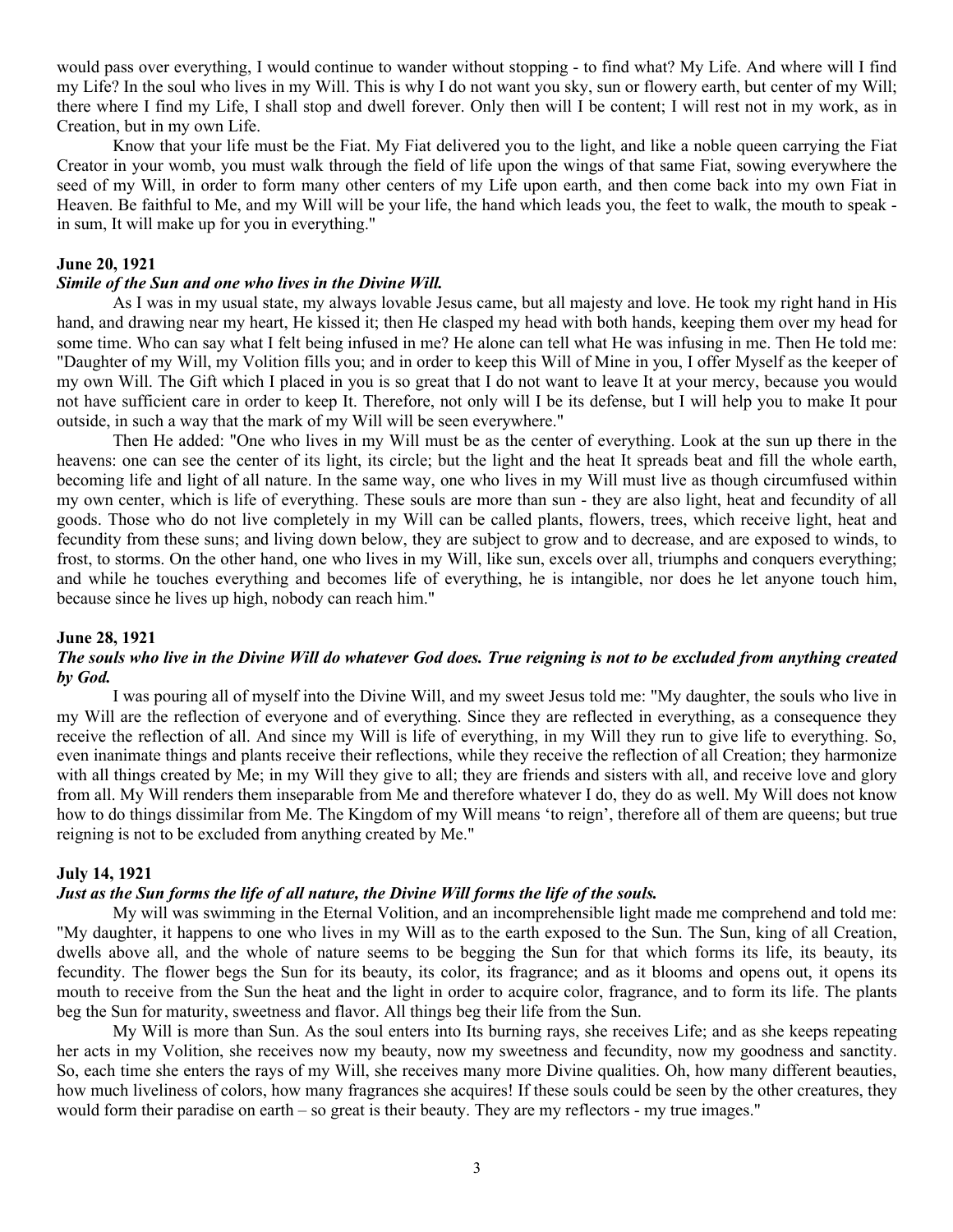### **July 20, 1921** *Simile of water and the Divine Will.*

Continuing in my usual state, I was feeling very much embittered, and I said to myself: 'Your Will alone is left to me; I have nothing else - everything has disappeared.' And my sweet Jesus, moving in my interior, told me: "My daughter, my Will is all that must be left to you. It is symbolized by water. While water appears abundant in seas, rivers and wells, it seems as if there is no water on the rest of the earth. Yet, there is not one point of the earth which is not soaked with water; there are no buildings in which water has not been the primary element for their construction; there is no food in which water does not hold its primary place; otherwise it would be dry food, which man could not even swallow. The strength that water contains is such and so great, that if it had free field to go out of the seashore, it would devastate and terrify the entire earth.

My Will is more than water. It is true that, in certain points, times and circumstances, It is as though concentrated within most extensive seas, rivers and wells; but there is no thing, from the greatest to the smallest, in which my Will does not flow and hold Its primary place - even though hidden, just as the water is hidden in the earth, and although not appearing, it is the one that makes plants vegetate and gives life to their roots. However, when my Love will make arise the Era of my Will, the new Era of maximum benefit for creatures, then will the seas and rivers of my Volition overflow; and as their gigantic waves will rise, they will sweep everything into my Will – but no longer hiddenly; rather, Its roaring waves will make themselves seen by everyone and will touch everyone. And those who will want to resist the current, will run the risk of loosing their lives.

Now, since my Will alone has been left to you, you are like water which holds the first place among all goods; and when my Volition will flow out of Its shores, your will, dissolved within Mine, will have its primacy in all things, both in Heaven and on earth. What more do you want?"

### **July 26, 1921**

# *The Divine Will is more than life for the soul.*

My sweet Jesus continues to speak to me about His Holy Will: "My daughter, if the Sun is the king of the Universe; if with its light it symbolizes my Majesty, and with its heat my Love and Justice, to the point that when it finds earth that does not want to dispose itself to fecundity, it ends up withering it and it renders it sterile with its burning breath – water can be called queen of the earth, because, symbolizing my Will, there is no point into which she does not enter, nor is there creature who can live without her. Maybe one could live without the Sun, but nobody can live without water. Water enters into everything, even into the veins and the human bowels, as well as into the profound abysses of the earth. In mute silence, it follows its continuous course. One can say that water is not only queen, but it is like the soul of the earth: without water the earth would be like a dead body.

So is my Will: It is not only queen, but more than soul of all created things. It is the life of each heartbeat, of each fiber of the heart. My Volition, like water, flows within everything - now remaining silent and hidden, now palpitating and visible. Man can subtract himself from my Light, from my Love, from my Grace, but from my Will – never. He would be like one who wanted to live without water. It is true that there may be some crazy one who hates water; but even if he hates it and does not love it, he will be forced to drink it - either water or death. The same for my Will: since It is life of everything, creatures will keep It with them either with love or with hatred, but even though against their will, they will be forced to let my Will flow in them, like blood in the veins. And those who wanted to subtract themselves from my Will would be like the suicides of their own souls. But still, my Will would not leave them; It would follow the course of Justice over them, since It could not follow for them the course of the goods that my Volition contains. If man knew what it means to do or not to do my Will, all would tremble with fright at the mere thought of subtracting themselves from my Will for one single instant."

### **August 9, 1921**

### *Effects of the acts done in the Divine Will. Example of the machine.*

Continuing in my usual state, I found myself outside of myself in the midst of a most extensive sea. I saw a machine, and as the engine moved, water would spurt out from all sides of this machine. Rising up to Heaven, these waves of water spouted upon all Saints and Angels, and reaching the Throne of the Eternal One, they poured impetuously at His feet, and then descended again into the depths of the same sea. I remained astonished in seeing this, and I said to myself: 'What can this machine be?' And a light which came from that very sea told me: "The sea is my Will, the machine is the soul who lives in my Volition, the engine is the human will operating in the Divine Will. Every time the soul makes her own special intentions in my Will, the engine puts the machine into motion; and since my Will is life of the Blessed as well as of the machine, it is no wonder that my Will, which springs out from this machine, enters into Heaven and glows with light and glory, spouting upon all, up to my Throne, and then descends again into the sea of my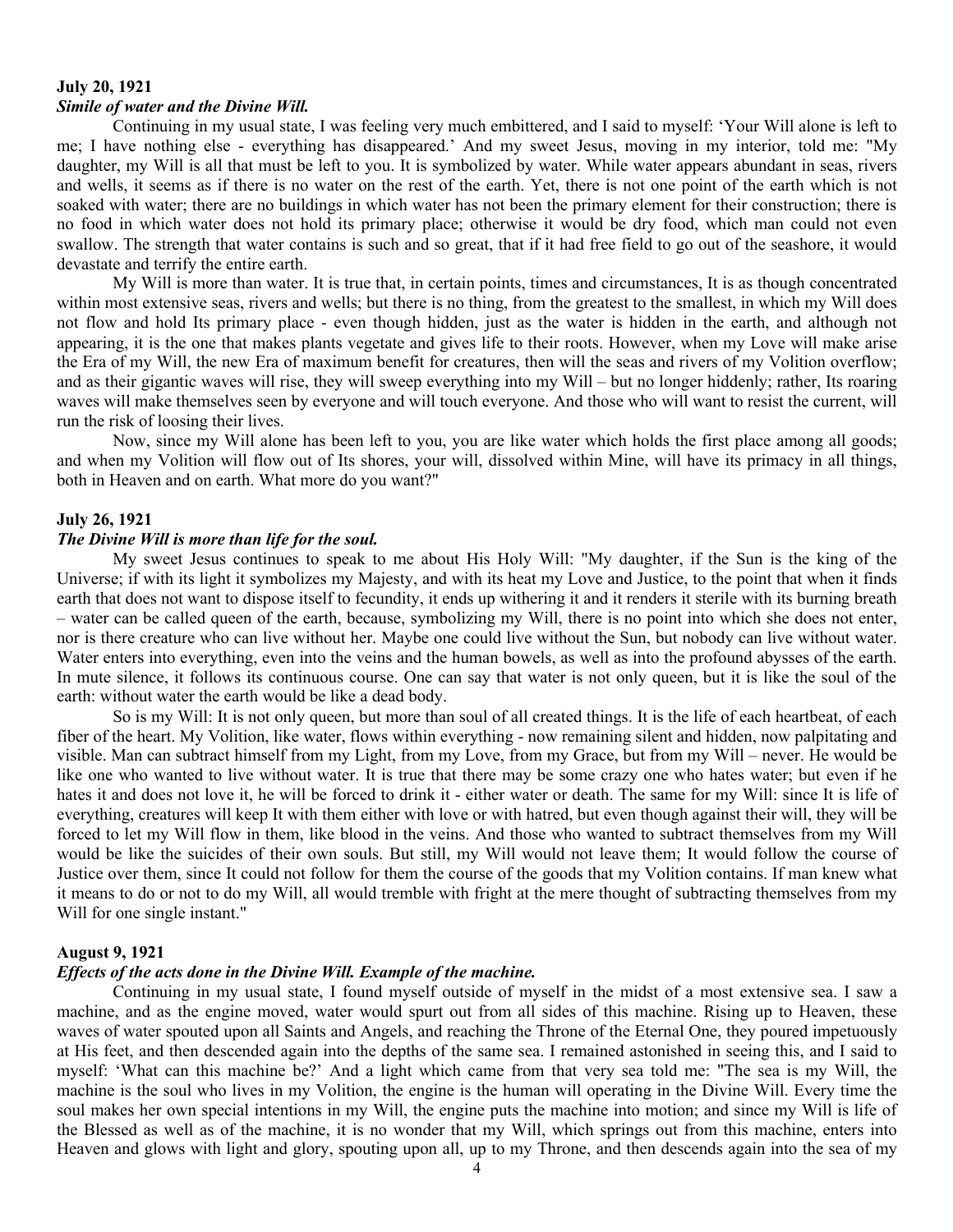Will on earth, for the good of pilgrim souls. My Will is everywhere, and the acts done in my Will run everywhere - both in Heaven and on earth. They run to the past, because my Will existed; to the present, because my Will has lost nothing of Its activity; to the future, because It will exist eternally. How beautiful are the acts in my Will! And since my Will contains ever new contentments, these acts are new contentments for the very Blessed; they substitute for the acts of the Saints, which have not been done in my Will; they are new graces for all creatures."

Afterwards, I remained all afflicted because I had not seen my sweet Jesus; and He, moving in my interior, clasped me in His arms, telling me: "My daughter, why are you so afflicted? Am I not the sea itself?"

# **August 13, 1921**

# *Sadness does not enter into the Divine Will.*

# *The Divine Will contains the substance of all joys, and the fount of all happinesses.*

I was feeling very afflicted, and my lovable Jesus, moving in my interior, told me: "My daughter, courage, I don't want you afflicted; because for one who lives in my Will, the smile of Heaven, the contentment of the Blessed, the peace of the Saints caress the whole of her being. My Will contains the substance of all joys, the fount of all happinesses, and one who lives in my Will, even in sorrow, feels pain and joy, tears and smile, bitterness and sweetness, kneaded together within her. Contentment is inseparable from my Will.

You must know that as you think in my Will, as you speak, as you work, as you love, etc., you deliver to my Will as many children for as many thoughts as you make, for as many words as you say, for as many works and acts of love as you emit. These children multiply to the infinite in my Will and go around throughout Heaven and through the entire earth, bringing new joy, new glory and contentment to Heaven, and new grace to the earth; going through all hearts, carrying my sighs, my moans, the pleas of their Mother who wants them saved, and who wants to give them Her Life.

Now, these children, birth from my Will, in order to be recognized as my children, must resemble and have the same manners of the Mother who delivered them. If they look sad, they will be put out of Heaven, being told: 'Sadness cannot enter our Residence'. They will not find their way into the creatures, because in seeing them sad, creatures will doubt that they are true legitimate children of my Will. Besides, one who is sad does not have the grace to creep into others, to conquer them and dominate them. One who is sad is not capable of heroism, and of giving himself for the good of all. Many times these children are **aborted,** dying during labor, without coming out to the light of the Divine Will."

### **August 20, 1921**

### *The acts done in the Divine Will are new heavens of love and of glory.*

Continuing in my state of privation and of unspeakable bitterness, my lovable Jesus came for just a little, and surrounding me with His arms, told me: "My daughter, daughter of my Will, I love so much one who lives in my Will that I become her custodian, and I keep her sheltered in my own arms. I am jealous that not even one act be lost, because my own Life is involved in each act.

The Fiat released the Creation, and from the Fiat, Creation receives continuous preservation. If my Fiat withdrew, It would turn into nothing; and if It remains intact, without changing, it is because It has not moved from my Fiat. However, I did not repeat another Fiat, otherwise more new heavens, more new suns and stars would come out, one different from the other. On the other hand, in the soul who lives in my Will there is not just one Fiat, but repeated Fiats. Therefore, as the soul operates in my Will, I repeat the Fiat and new heavens, new suns and stars are extended; and since the soul contains an intelligence, these heavens are new heavens of love, of glory, of light, of adoration, of knowledge forming such a variety of beauty that I Myself remain enraptured. The whole of Heaven, the Saints, the Angels, cannot remove their gaze from her, because as they admire the variety of heavens which she contains, more new ones extend, one more beautiful than the other. They see the Celestial Fatherland copied in the soul who lives in my Will - the multiplicity of new things which multiply to the infinite.

How could I not keep this soul guarded and not be extremely jealous of her, if just one act of hers is worth more than Creation Itself? In fact, the heavens, the sun, are without intelligence, therefore they have no value in themselves - all the value is Mine. On the other hand, since one who lives in my Will contains an intelligence, there is her will that runs within Mine, and the power of my Fiat uses it as raw material in order to extend these new heavens. Therefore, as the soul operates in my Will, she gives Me the delight of forming new Creations. Her acts are the manifestation of the Life of my Will, the prodigies of my Volition - my repeated *Fiat*. How could I not love this soul?"

# **August 25, 1921**

### *The more knowledge one has about the Divine Will, the more value his acts acquire.*

I was fusing all of myself in the Holy Divine Volition, and my Jesus told me: "Daughter of my Will, the more you immerse yourself in my Volition, the more the circle of your will is enlarged within Mine. It is yet true that the acts done in my Will fill everything, just as the light of the Sun fills the earth; however, by repeating the acts in my Will, the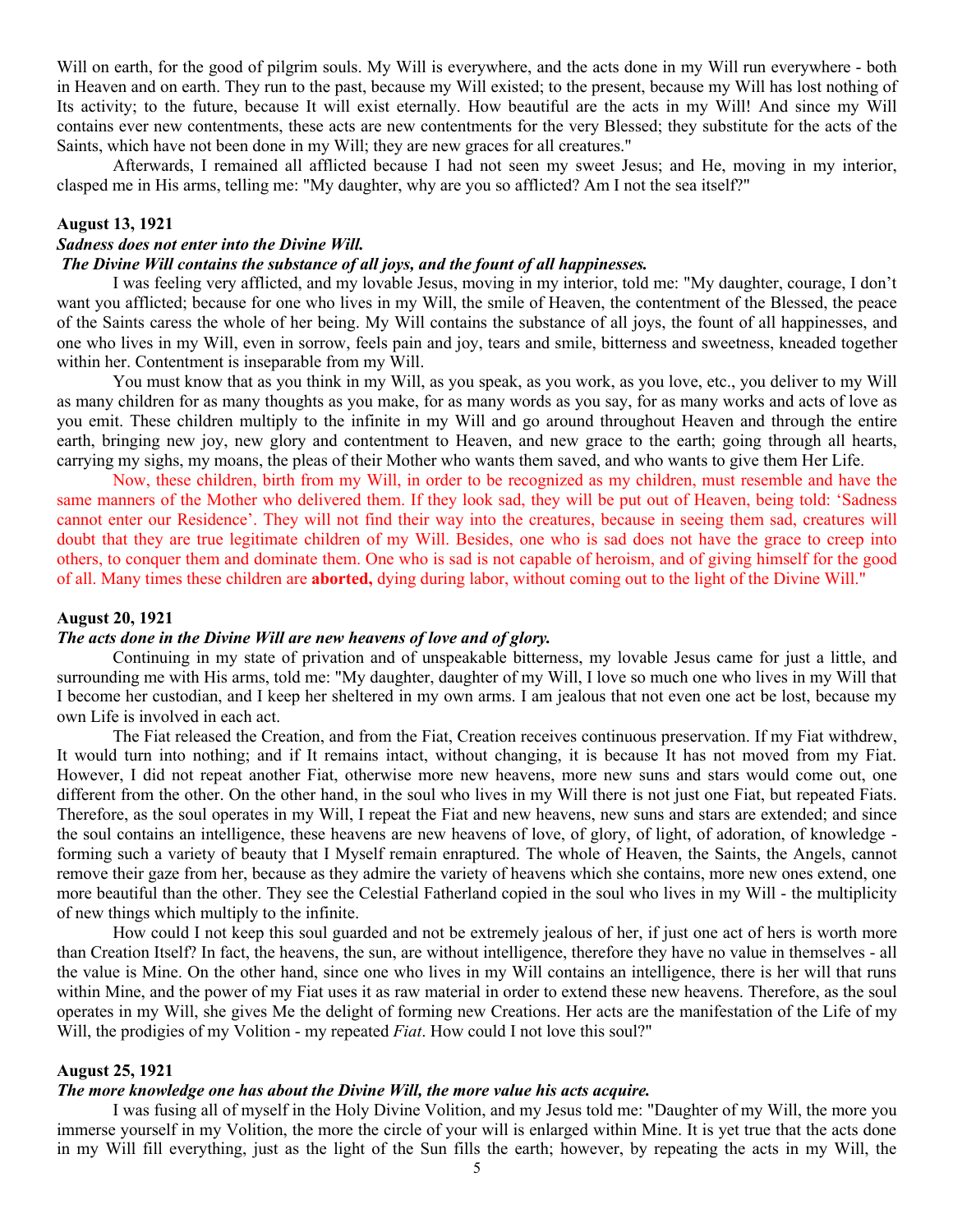circumference of the Sun itself becomes larger and the soul acquires greater intensity of light and heat. As she repeats her acts in my Will, her will remains tied to Mine as many times; and these knots make many Divine rivulets flow over the whole earth, preventing the free course of Justice." And I: 'Yet, O my Jesus, many scourges fill the earth, such as to be horrifying.'

"Ah! my daughter - yet, one can say that this is still nothing. And if it wasn't for these rivulets, for these knots of the human will made in the Divine Will, I would look at the earth as if it did not belong to Me any more, and therefore I would make chasms open everywhere to swallow it. Oh, how the earth weighs upon Me!"

But He was saying this with such bitterness as to make stones cry. Then He added: "Every time I speak to you about my Will and you acquire new understanding and knowledge, your act in my Will receives more value and you acquire more immense riches. It happens as to a man who possesses a gem, and knows that this gem is worth a penny: he is rich one penny. Now, it happens that he shows his gem to a skilled expert, who tells him that his gem has a value of five thousand liras. That man no longer possesses one penny, but he is rich five thousand liras. Now, after some time he has the opportunity to show his gem to another expert, even more experienced, who assures him that his gem contains the value of one hundred thousand liras, and is ready to buy it if he wants to sell. Now that man is rich one hundred thousand liras. According to his knowledge of the value of his gem, he becomes richer, and feels greater love and appreciation for the gem; he keeps it in custody more jealously, knowing that the gem is all his fortune, while before he held it as a trifle. Yet, the gem has not changed – that which it was, so it is now; he is the one who has changed, by understanding the value that the gem contains.

Now, the same happens with my Will, as well as with virtues. According to how the soul understands their value and acquires knowledge of them, she comes to acquire new values and new riches in her acts. Therefore, the more you know my Will, the more your act will acquire value. Oh, if you knew what seas of graces I open between you and Me every time I speak to you about the effects of my Will, you would die of joy and would make feast, as if you had acquired new reigns to dominate!"

#### **September 2, 1921**

# *One who goes out of the Divine Will, goes to meet all miseries. Each additional knowledge prepares the soul for another greater knowledge.*

I was lamenting to my sweet Jesus because of these blessed writings, which they want to put out. I felt as if I wanted to withdraw from His Will, and my sweet Jesus told me: "My daughter, what? You would want to withdraw from my Will? Too late. After you yourself bound yourself in my Will, my Will has bound you with double chains to Itself in order to keep you safer. You have lived as a queen in my Will; you have accustomed yourself to living with most delicate and nourishing foods; indomitable by anyone, but dominator of all, even of yourself. You are used to living with all the comforts, immersed in immense riches. If you go out of my Will, you will notice immediately that, as soon as you go out of It, you will feel misery, coldness, the lost dominion; all goods will disappear from you, and from queen you will become a most miserable servant. So, you yourself, upon feeling the great contrast which exists between living in my Will and going out of It, will plunge yourself even more into the depth of my Will. This is why I say to you: 'Too late'. And then, you would take a great contentment away from Me.

You must know that I acted with you as a King who begins to love a friend, who is very dissimilar from Him in status; but His love is so great, that He has decided to make him similar to Himself. Now, this King cannot do everything at once and render His friend like Himself; rather, He does it little by little. First He prepares a royal palace for him, similar to His own; then He sends the adornments to decorate the royal palace. He forms a little army for him; then He gives him half of His Kingdom, so as to be able to say: 'What you possess, I possess. King am I - king are you'. However, each time the King would give him His gifts, He would look at his faithfulness; and giving the gift would be for Him an occasion for new contentment, greater glory and honor for Himself, and a new feast. If the King had wanted to give to his friend, all at once, that which He has given him little by little, He would have embarrassed His friend, because he was not trained to be able to dominate. But, little by little, through his faithfulness, he has been instructed, so everything is easy for him.

So I did with you. Having chosen you in a special way to live in the height of my Will, I have instructed you little by little, making It known to you. And as I kept making It known to you, I enlarged your capacity, preparing it for another greater knowledge; and every time I manifest to you one value, one effect of my Will, I feel a greater contentment and I make feast along with Heaven. Now, as these truths of Mine go out, you redouble my contentments and my feasts. Therefore, let Me do it - and you, plunge yourself more into my Will."

#### **September 6, 1921**

*As the truths are known, new union with Jesus is formed. Jesus wants to make known what His Will did in His Humanity in order to constitute the new generations as heirs of His Will, and of the effects and the value It contains.*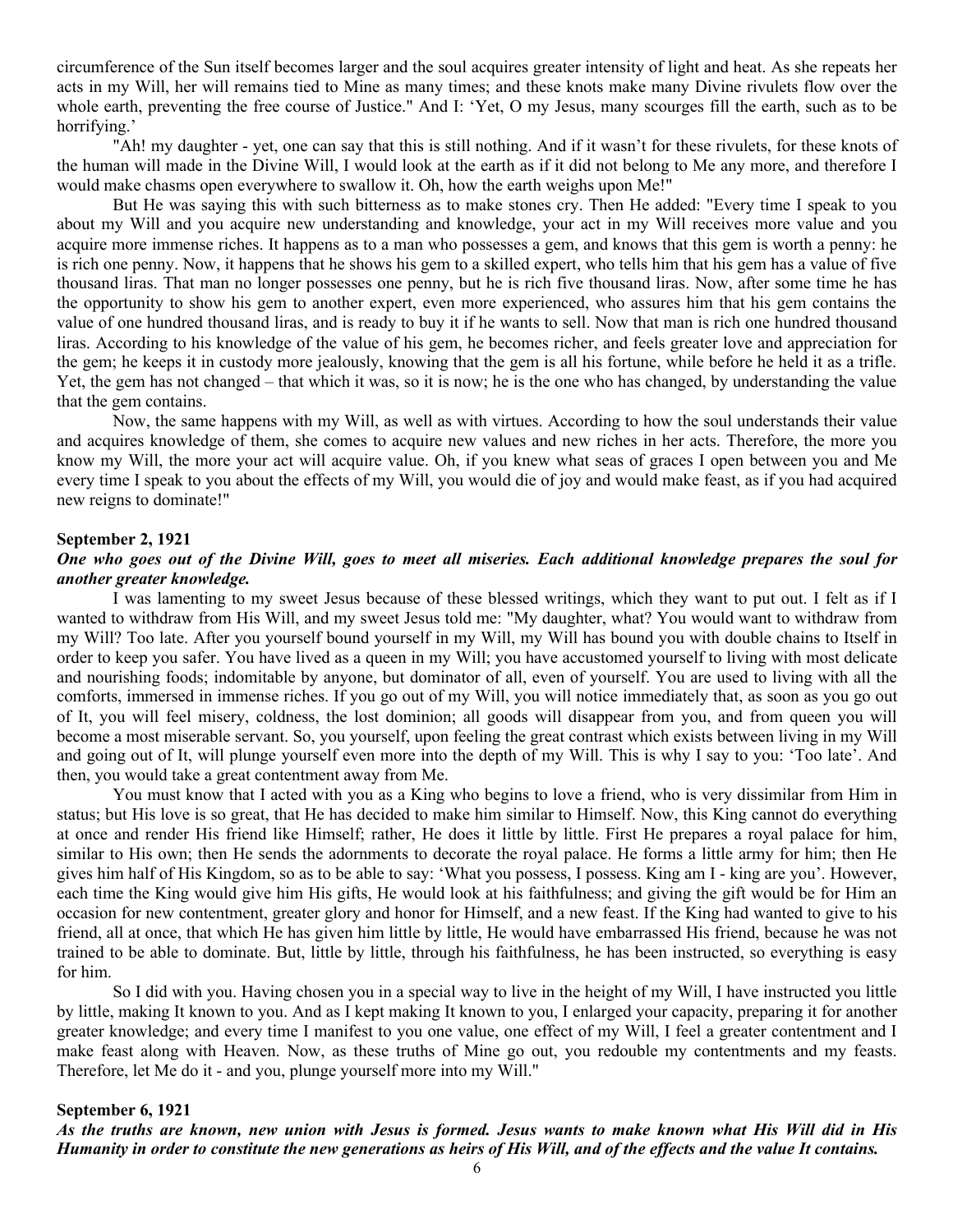I was fusing all of myself in the Holy Will of my sweet Jesus, and I said to Him: 'My Love, I enter into your Will, and here I find all the thoughts of your mind and all those of creatures. I surround your thoughts with my thoughts and with those of all my brothers, and then I unite them together, making them one in order to give You the homage, the adoration, the glory, the love, the reparation of your own Intelligence.'

While I was saying this, my Jesus moved in my interior, and standing up, told me: "Inseparable daughter of my Will, how happy I am in hearing repeated what my Humanity did in my Will. And I kiss your thoughts in Mine, your words in Mine, your heartbeat in Mine." And as He was saying this, He covered all of me with kisses. Then I said to Him: 'My Life, why do You enjoy so much and make feast every time You manifest another effect of your Will?' And Jesus: "You must know that every time I manifest to you one more truth about my Will, it is one more bond that I form between you and Me, and with the whole human family. It is a greater union; it is a tighter link; it is sharing my inheritances; and as I manifest them I form the deed of donation, and in seeing my children richer and sharing in the inheritance, I feel new contentments and I make feast.

It happens to Me as to a father who possesses much land, and this land is unknown to his children - they do not know that they are children of a father so rich. Now, as the children come of age, the father keeps telling them day after day that he possesses such and such farm. On hearing this, the children make feast and cling to the father with a greater bond of love. In seeing the feast of the children, the father makes feast and prepares for them another greater surprise, saying to them: 'Such province is mine...' And then, 'Such kingdom...' The children are enchanted, and they not only celebrate, but believe themselves fortunate to be the children of this father. And the father not only makes his possessions known to his children, but he constitutes them heirs of his goods.

The same happens to Me. Up until now I have made known what my Humanity did - Its virtues, Its pains - in order to constitute the human family as heir of the goods of my Humanity. Now I want to move forward, and I want to make known to it what my Will did in my Humanity so as to constitute the new generations as heirs of my Will, of the effects and the value It contains. Therefore, be attentive in listening to Me, and do not lose anything of the effects and the value of this Will of Mine, so that you may be the faithful bearer of these goods, the first link of union with my Will, and of communication with the other creatures."

#### **September 14, 1921**

# *Each time the soul does her acts in the Divine Will, she grows more and more in sanctity.*

Continuing in my usual state, my always lovable Jesus, on coming, told me: "My daughter, each time the soul does her acts in my Will, she grows more and more before Me in wisdom, in goodness, in power and beauty. In fact, as she keeps repeating her acts in my Will, she takes more bites of wisdom, of goodness, etc.; and the soul grows with the food from which she feeds herself. This is why in the Holy Gospel it is written that I grew in wisdom before God and before men. As God, I could neither grow nor decrease. My growth was just in my Humanity which, growing in age, came to multiply my acts in the Supreme Volition; and each additional act I did was additional growth in the Wisdom of the Celestial Father. This growth of Mine was so true that even creatures noticed it. Each one of my acts ran in the immense sea of the Divine Will; and as I operated, I nourished Myself with this Celestial Food. It would take too long to tell you about the seas of Wisdom, of Goodness, of Beauty and Power that my Humanity swallowed in every additional act It performed.

The same happens to the soul. My daughter, Sanctity in the Divine Will grows in every instant - there is nothing that can escape from growing, and that the soul cannot let flow in the infinite sea of my Will. The most indifferent things sleep, food, work, etc. - can enter into my Will and take their place of honor as agents of my Will. If only the soul wants it so, all things, from the greatest to the smallest, can be opportunities to enter my Will - which does not happen with virtues. In fact, if one wants to exercise the virtues, many times the occasion is missing. If the soul wants to exercise obedience, it takes someone who commands her, and it may happen that for days and weeks there is no one to give new orders for her to obey; therefore, as much as goodwill to obey as she might have, poor obedience will remain idle. The same with patience, humility and all the other virtues; since they are virtues of this low world, other creatures are needed in order to exercise them. On the other hand, my Will is virtue of Heaven, and I alone am enough to maintain the soul every instant in continuous exercise. It is easy for Me to keep her up night and day, in order to maintain her exercised in my Will."

# **September 16, 1921**

# *Jesus mocked by Herod. How these pains are renewed by creatures. Through His acts, Jesus molded our acts in His Will.*

I was doing the hour of the Passion in which my sweet Jesus was in the palace of Herod, clothed as a madman and mocked. And my always lovable Jesus, making Himself seen, told me: "My daughter, not only then was I clothed like a madman, sneered at and mocked, but creatures continue to give Me these pains; even more, I am under continuous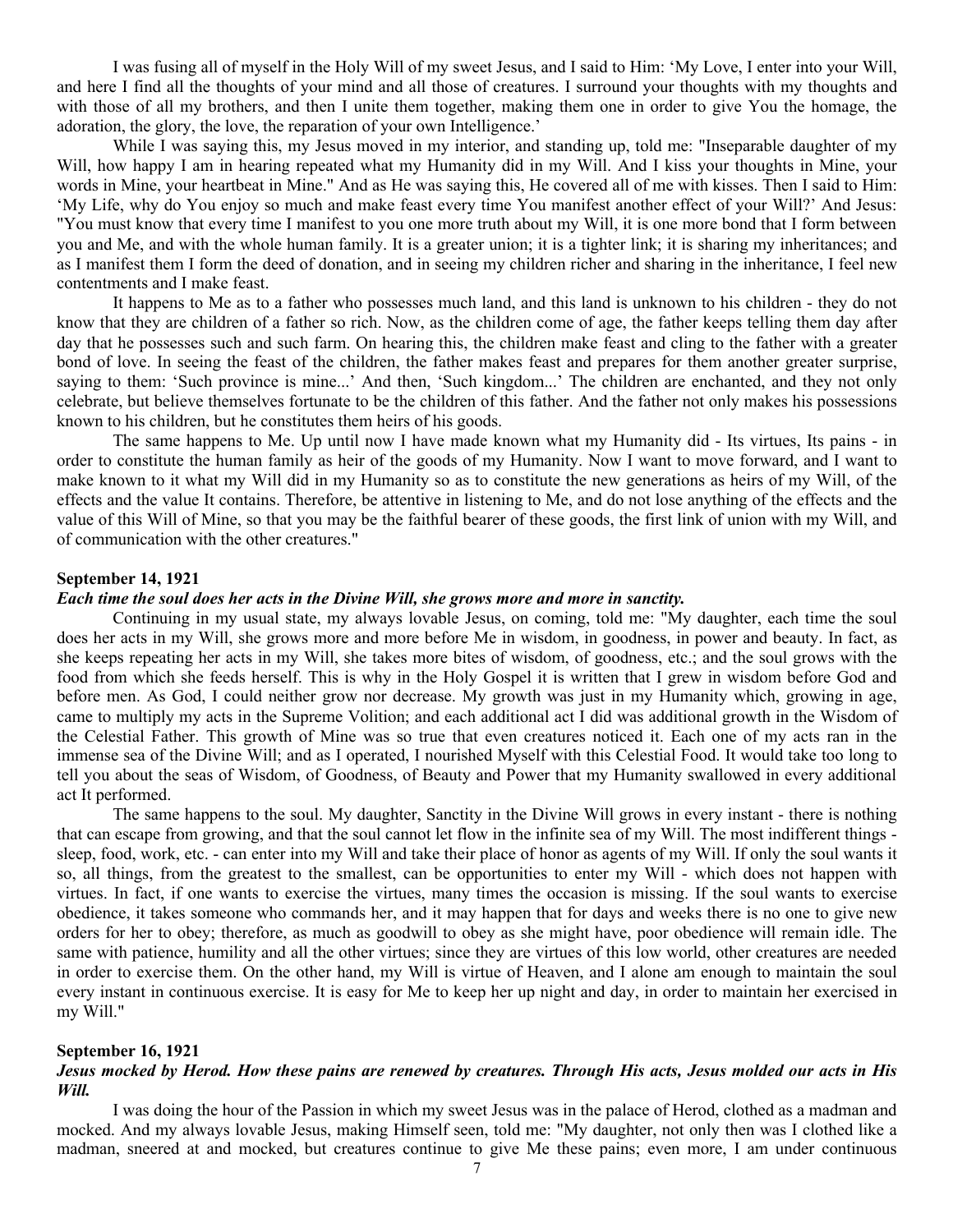mockeries, and by all kinds of people. If a person goes to Confession and does not maintain his resolutions not to offend Me - this is a mockery that he makes of Me. If a Priest confesses, preaches, administers the Sacraments, and his life does not correspond to the words he says and to the dignity of the Sacraments he administers - he mocks Me as many times for as many words as he says, and for as many Sacraments as he administers. While I give them new life in the Sacraments, they give Me scorns and mockeries; and by profaning them, they prepare for Me the garment to clothe Me as a madman. If superiors command sacrifice, virtue, prayer and disinterest to their subjects, while they conduct a life of comfort, of vice and of interest - these are as many mockeries that they make of Me. If civilian and ecclesiastical leaders want the observance of the laws, and they are the first transgressors - these are mockeries that they make of Me.

Oh, how many mockeries they make of Me! They are so many that I am tired of them, especially when they put the poison of evil under good. Oh, how they make fun of Me, as if I were their amusement and their pastime! But sooner or later Justice will make fun of them, by punishing them severely. You - pray and repair for these mockeries which grieve Me so much, and are the cause for which I do not make Myself known for Who I am."

Afterwards, coming back again, as I was fusing all of myself in the Divine Will, He told me: "Dearest daughter of my Will, I anxiously await your fusions in my Will. You must know that as I thought in my Will, I kept molding your thoughts in my Will, preparing the place for them; as I worked, I molded your works in my Will; and so with all the rest. Now, whatever I did, I did not do for Myself since I did not need it - but for you. This I why I await you in my Will, that you may come and take the places which my Humanity prepared for you. And over my moldings - come and do yours. Only then am I content and I receive complete glory, when I see you do what I did."

# **September 21, 1921**

### *Jesus wants to give His goods to His children. Jesus before Caiphas. The working of the Divine Will is daylight.*

As I was in my usual state, my always lovable Jesus, on coming, told me: "My daughter, in what painful conditions creatures put Me! I am like a most rich father who loves His children immensely. But the children, immensely ungrateful, while the father wants to clothe them, refuse his clothes and want to remain naked. The father gives them food, but they want to starve; and if they eat at all, they feed themselves with filthy and vile foods. The father offers them riches, he wants to keep them around himself, he gives them his own residence, but the children do not want to accept anything, contenting themselves with going wandering, homeless and poor. Poor father, how many sorrows - how many tears does he not shed? He would be less unhappy if he had nothing to give; but possessing goods and not being able to use them, while seeing his children dying, is a sorrow that surpasses every sorrow.

So I am. I want to give, and there is no one who takes; therefore creatures are the cause of my shedding bitter tears, and of continuous sorrow. But do you know who dries my tears and turns my sorrow into joy? One who wants to be always together with Me; one who takes my riches with love and with filial trust; who eats at my own table and clothes himself with my own garments. To these I give without measure. They are my confidants and I make them rest upon my lap."

After this, I found myself outside of myself, and I could see new revolutions arise among different parties. And since these will be the cause of greater fights, my sweet Jesus told me: "My daughter, if parties were not formed, true revolutions could not occur, especially against the Church; in fact, if that party did not exist, the element against which to fight would be missing. But how many from this party - which apparently is said to be 'catholic' - are true wolfs covered with the mantle of lambs, and will give many sorrows to my Church. Many believe that with this party Religion will be defended; but it will be all the opposite, and the enemies will use it to rail more against It."

Afterwards, I came back into myself, and it was the hour at which my beloved Jesus went out of prison and was brought again before Caiphas. I tried to accompany Him in this mystery, and Jesus told me: "My daughter, when I was presented to Caiphas it was full daylight, and my love toward creatures was so great that on this last day I went out before the Pontiff, all disfigured and wounded, to receive my death sentence. But how many pains this sentence would cost Me! And I converted these pains into eternal days with which I surrounded each creature so that, by dispelling the darkness from them, each one might find the necessary light in order to be saved, as well as my death sentence at her disposal to find her life in it. Therefore, each pain I suffered and each good I did, was one more day that I gave to the creature. And not only Myself, but also the good which creatures do is always daylight that they form, just as evil is night. It happens as when a person has a light, and ten or twenty people are near him. Even though the light does not belong to all, but to one, the others enjoy the light. They can work, read; and while they enjoy the use of that light, they cause no harm to the person who possesses it. The same is with doing good. It is daylight not only for one soul, but who knows for how many others she can form daylight. Good is always communicative; and my Love not only pushed Me, but It gave also to the creatures who love Me the grace to form as many days for their brothers for as many good works as they do."

# **September 28, 1921** *Jesus is Light, and everything that comes from Him is Light, which, diffusing in the midst of all creatures, becomes life*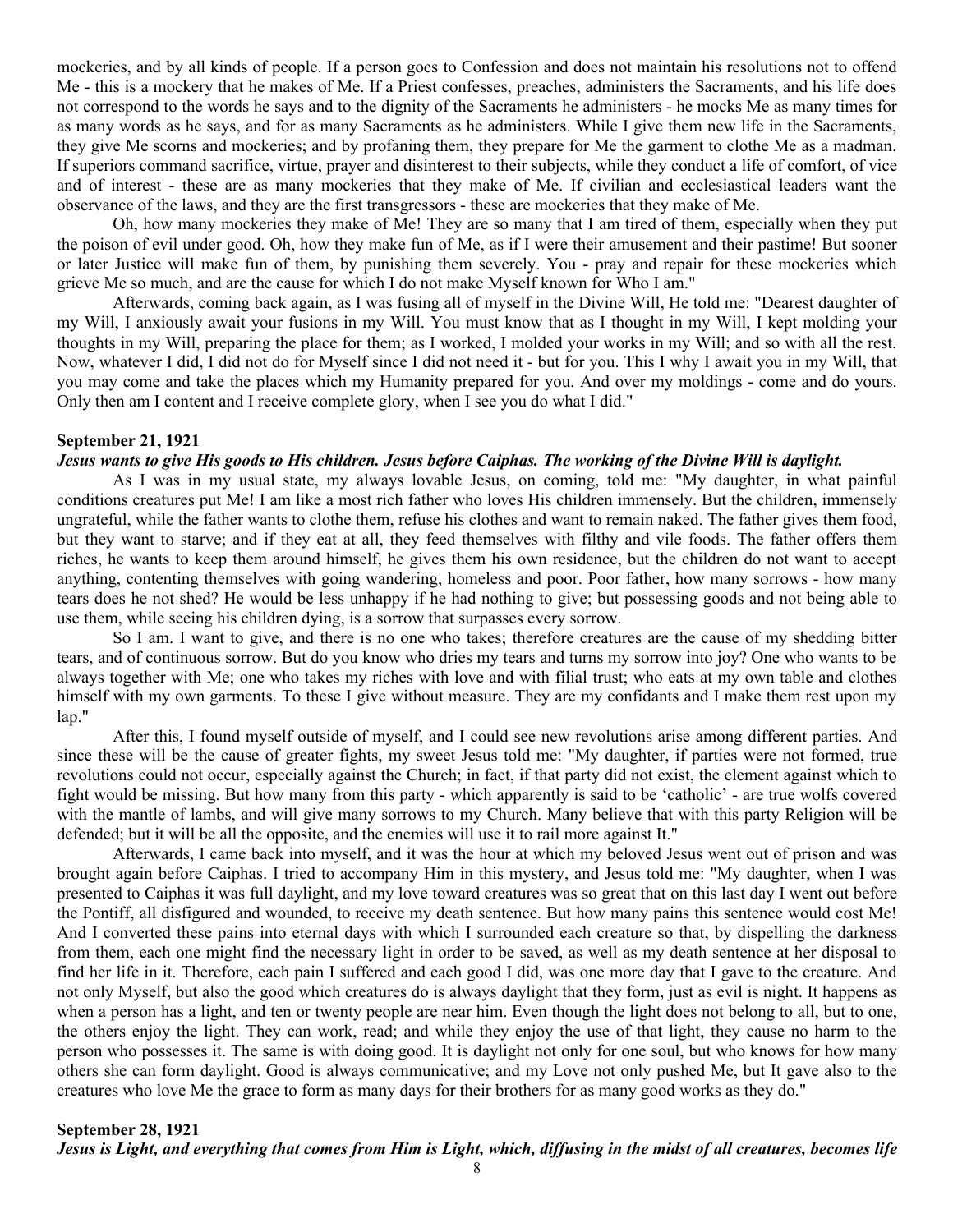# *of each one of them. Difference between the Sanctity of the Divine Will and that of virtues: living in the sea or on the earth.*

Continuing in my usual state, my always lovable Jesus made Himself seen close to me, with His Heart all in flames, and at each beat of His Heart a light came out. These lights surrounded me completely and diffused over the whole Creation. I remained surprised, and Jesus told me: "My daughter, I am Eternal Light, and everything that comes from Me is Light. Therefore, it is not only my heartbeat that unleashes Light, but each one of my thoughts, breaths, words, steps, and each drop of my Blood are Light unleashed by Me, which, diffusing in the midst of all creatures, become life of each one of them, wanting the return of their little lights. In fact, they too are light, because they too were unleashed from within my own Light; however, sin converts the work of the creature into darkness.

My daughter, I love the creature so much that I conceived her in my breath and I delivered her on my knees, to let her rest on my lap and keep her safe. But the creature runs away from Me; and not feeling her in my breath nor finding her on my lap, my breath calls her continuously, my knees are tired of waiting for her, and I keep searching for her everywhere, to have her back with Me. Ah, in what constraints of pain and love creatures put Me!"

After this, since I had heard someone speak about humility and I am convinced that this virtue does not exist in me, nor do I ever think about it, when my sweet Jesus came I told Him of my concern, and He said to me: "My daughter, do not fear. I raised you in the sea; and one who lives in the sea doesn't know much about earth. If one wanted to ask the fish what the earth is like, what its fruits, plants and flowers are like; if they had reason they would answer: 'We were born in the sea - we live in the sea. The water feeds us; and while others would be drowned in it, we dart and receive life from it. While water would freeze the blood in the veins of other beings, to us it gives warmth. The sea is everything for us; it serves us as room, as bed - we stroll in it; we are the only fortunate beings which don't need to tire themselves in order to find food. Whatever we want is at our disposal. Therefore, we can tell you about the sea, but not about the earth. Water is all we need - in it we find everything.' But if, instead, one asked the same to the birds, these would answer: 'We know plants, the heights of the trees, flowers and fruits...' They would tell of how much they toil in order to find a seed to be nourished, or a hiding place to be sheltered from cold or rain.

The simile of the sea is for one who lives in my Will; the simile of the earth is for one who walks along the path of virtues. Therefore, since you live in the sea of my Will, it is no wonder that my Will alone is enough for you in everything. If water serves and does different offices for the fish - food, warmth, bed, room, and everything - much more so can my Will do it, in a more admirable way. Even more, in my Will virtues are at the most heroic and Divine degree. My Will absorbs everything and melts everything within Itself; and the soul remains absorbed in my Will - she feeds herself with It, in It she walks, she knows my Will alone, and my Will is enough for her in everything. One can say that, among all, she is the only fortunate one who does not need to beg for bread - no; but the water of my Will inundates her above and below, to the right and to the left. If she wants food, she eats; if she wants strength, she finds it; if she wants to sleep, she finds the softest bed to rest. Everything is ready, at her disposal."

## **October 6, 1921**

# *The horror of man in the state of sin; the beauty of man in the state of grace.*

I was praying and adoring the wounds of my Crucified Jesus, and I thought to myself: 'How ugly sin is for reducing my Highest Good to such a harrowing state!' And my always lovable Jesus, leaning His Most Holy Head upon my shoulder, sighing, told me: "My daughter, sin is not just ugly, but horrible. It is the black point of man! As he sins, he undergoes a brutal transformation: all the beauty I gave him is covered with such ugliness as to be horrible to the sight and it is not only the sense which sins, but the whole of man runs along with it. So, sin is his thought, his heartbeat, his breath, his motion, his step. His will has dragged man to one single point, and from his whole being he emanates thick darkness that blinds him, and a poisonous air that poisons him. Everything is black around him - everything is deadly. And whoever approaches him puts himself in a state of danger. Horrible and frightening - such is man in the state of sin."

I remain terrified, and Jesus continued: "If man is horrible in the state of guilt, he is also beautiful in the state of grace and of doing good. Good, be it even the tiniest, is the bright point of man. As he does good, he undergoes a celestial, angelic and Divine transformation. His goodwill drags his whole being to one single point; therefore, good is his thought, his word, his heartbeat, his motion, his step - everything is light, inside and outside of him. His air is balmy and vital; and whoever approaches him places himself in safety. How beautiful, gracious, attractive, lovable, striking is the soul in grace, in doing good; so much so that I Myself remain enamored! Each good she does is one more shade of beauty that she acquires; it is a greater likeness to her Creator, which makes her be distinguished as His child; it is Divine Power that she puts in circulation. All the goods she does are spokesmen between Heaven and earth; they are the couriers, the electric wires which maintain the communication with God."

# **October 9, 1921** *In the last Supper Jesus gave Luisa the place of honor between Himself and John. He gave Himself as food to all, in*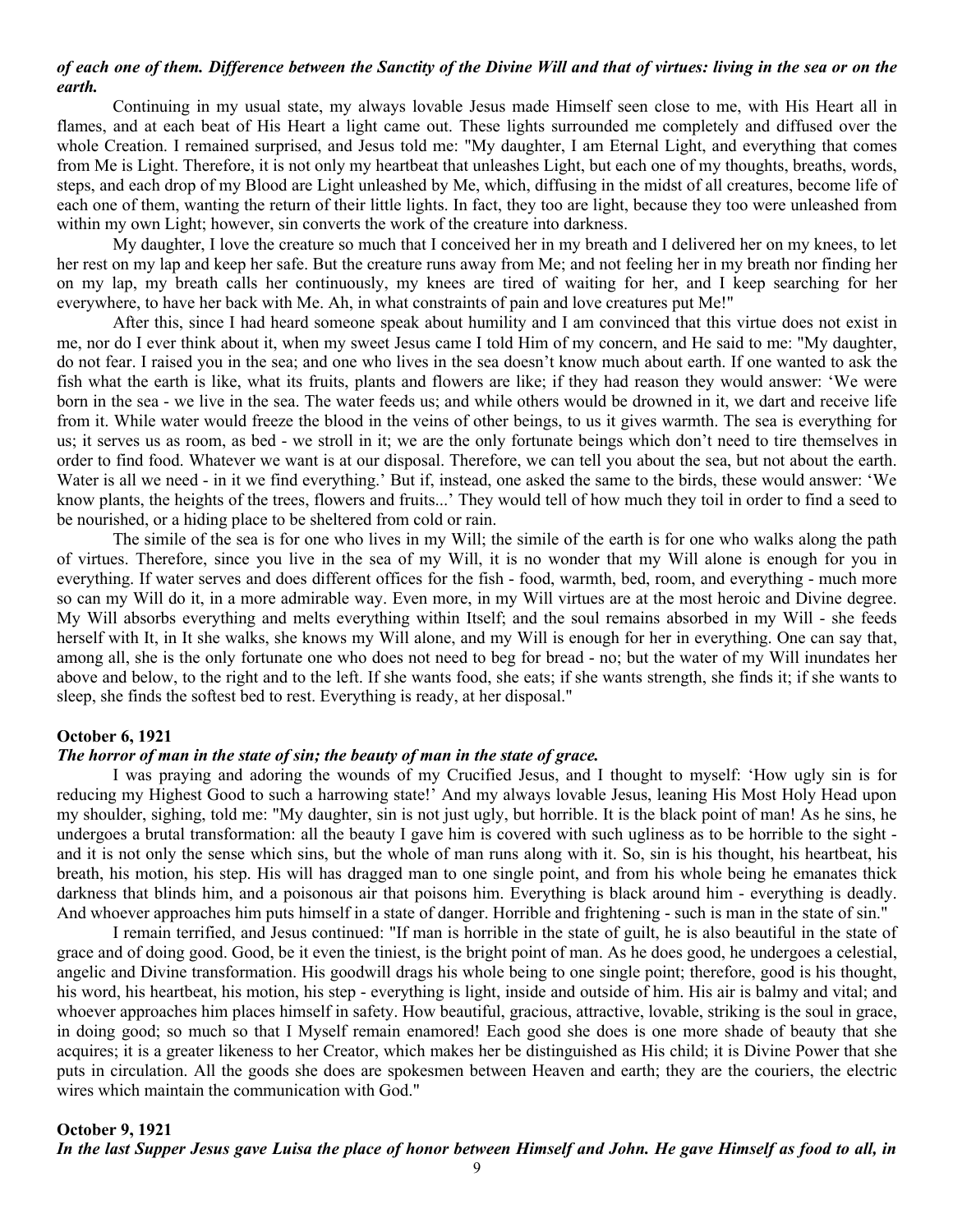# *order to receive food from all. The will of man is that which makes him more like His Creator. The human will is the depository of all the works of man.*

I was thinking about the act in which Jesus had the Last Supper with His disciples, and my lovable Jesus told me in my interior: "My daughter, while I was having supper with my disciples, I was surrounded not only by them, but by the whole human family. I had all creatures near Me, one by one; I knew them all, and I called them by name. I also called you, and I gave you the place of honor between Me and John, constituting you the little secretary of my Will. And as I divided the lamb, in offering it to my Apostles, I gave it to all and to each one. That lamb, bled dry, roasted, cut to pieces, spoke about Me; it was the symbol of my Life and of how I was to reduce Myself for Love of all. And I wanted to give it to all as delicious food, which represented my Passion, because everything I did, said and suffered was converted by my Love into food for man. But do you know why I called everyone and gave the lamb to all? Because I too wanted food from them. I wanted everything they would do to be food for Me. I wanted the food of their love, of their works, of their words - of everything."

And I: 'My Love, how can it be that our works become food for You?' And Jesus: "It is not on bread alone that one can live, but on everything to which my Will gives virtue of making one live. If bread nourishes man, it is because I want it so. Now, whatever the creature disposes with her will to make of her work – that is the form which it assumes. If with her work she wants to form food for Me, she forms food for Me; if Love, she gives Me Love; if reparation, she forms reparation. And if in her will she wants to offend Me, she makes of her work the knife to wound Me, and maybe even to kill Me."

Then He added: "The will of man is that which makes him more like His Creator. In the human will I placed part of my Immensity and of my Power, and giving it the place of honor, I constituted it queen of the whole of man and depository of all of his works. Just as creatures have chests in which they keep their things to maintain them secured, the soul has her will in which to keep and secure all that she thinks, says and does. Not even one thought will be lost. What she cannot do with her eyes, with her mouth, with her works, she can do with her will - in one instant she can will a thousand goods and a thousand evils. The will makes her thought fly up to Heaven, to the farthest places and deep into the abysses. She might be prevented from working, from seeing, from speaking, but she can do all this in her will. Whatever she does and wants, forms an act which remains deposited in her own will. Oh, how the will can be expanded! How much good and how much evil can it not contain? This is why, among all things, I want the will of man: because if I have this, I have everything - the fortress is conquered."

### **October 13, 1921**

### *All of the words of Jesus are founts which lead and spout toward Eternal Life.*

I felt oppressed, thinking that I am forced to say and write even the tiniest things that good Jesus tells me. Then, on coming, He said to me: "My daughter, each time I speak to you, I intend to open a little fountain in your heart, because all of my words are founts which lead and spout toward Eternal Life. But so that these founts may form in your heart, you must also put something of your own - that is, you must chew them thoroughly to be able to swallow them into your heart and open the fount. By thinking about them, over and over again, you form the mastication. By telling them to those who have authority over you, and as you are assured that they are my words, you swallow them with no doubt and you open the fount for yourself; and at the occurrence of your need, you use them, drinking in large gulps from the fount of my truth. By writing them, you open the channels which can serve all those who would like to quench their thirst, so as not to let them die of thirst. Now, by not telling them, you don't think about them; and by not chewing them, you cannot swallow them. So you run the risk that the fount will not be formed and that water will not spring forth; and when you need that water, you will be the first to suffer thirst. And if you do not write them, not opening the channel - of how many goods will you deprive others?"

Now, as I was writing, I thought to myself: 'It is some time that my sweet Jesus has not been speaking to me about His Most Holy Will, but about other virtues. I feel more inclined to write about His Most Holy Will; I feel more of a taste for It, as if It was something exclusively mine, and His Will is enough for me in everything.' And my always benign Jesus, on coming, told me: "My daughter, you should not be surprised if you enjoy more, and feel more inclined to write about my Will. In fact, hearing, speaking, writing about my Will is the most sublime thing which can exist in Heaven and on earth. It is that which glorifies Me the most, and takes all goods together, and the whole of Sanctity, all at once. On the other hand, the other truths each enclose its own distinct good; they are drunk sip by sip, climbed step by step, and they adapt to the human way. With my Will, instead, it is the soul that adapts herself to the Divine way. It is not sips that she drinks - but seas; not stairs that she climbs – but flights that she takes toward Heaven in the twinkling of an eye. Oh! my Will, my Will! By just hearing It from you, It brings Me so much joy and sweetness; and as I feel surrounded by my Will contained in the creature as if by another Immensity of Mine, I feel such a taste that it makes Me forget about the evil of the other creatures.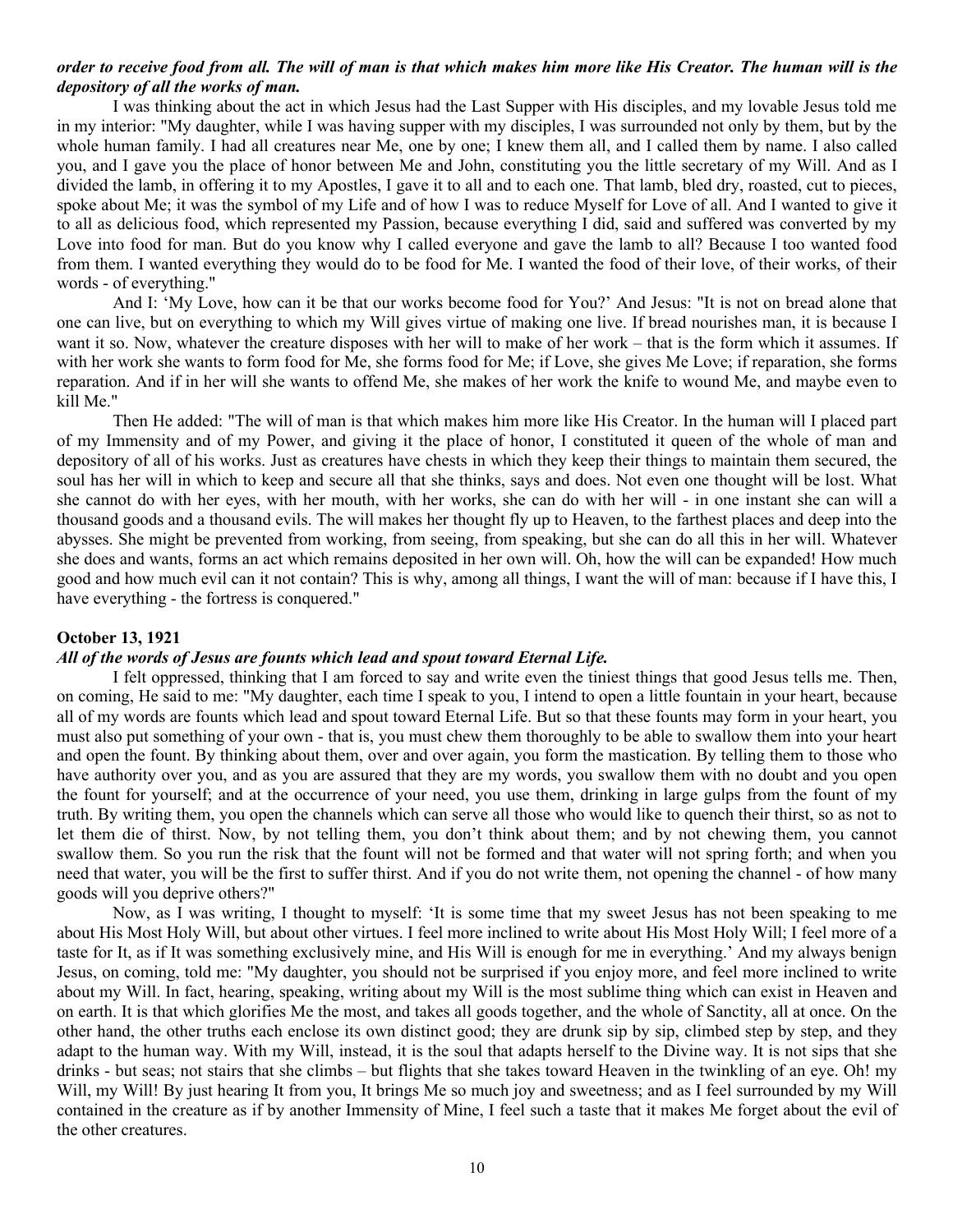You must know that I have manifested to you great things about my Will, which you have not yet chewed well and digested, in such a way as to take all the substance and form the whole mass of blood in your soul. Once you have formed all the substance, I will come back again, and I will manifest to you other things, more sublime, about my Will. And as I wait for you to digest them well, I will keep you occupied with the other truths which belong to Me, so that, if creatures do not want to make use of the sea, of the sun of my Will in order to come to Me, they may use little fountains and channels to come to Me, and take for their own good the things that belong to Me."

# **October 16, 1921**

#### *As Jesus was conceived, He made all creatures be reborn in Him.*

As I was in my usual state, my always lovable Jesus made Himself seen, showing all creatures coming out from His Most Holy Humanity; and all tenderness, He told me: "My daughter, look at the great prodigy of the Incarnation. As I was conceived and my Humanity was formed, I made all creatures be reborn in Me. So, in my Humanity, as they were being reborn in Me, I felt each one of their distinct acts. In my mind I contained each thought of creature, both good and evil. The good ones, I confirmed in good; I surrounded them with my grace, I invested them with my light, so that, being reborn from the Sanctity of my mind, they might be worthy parts of my Intelligence. For the evil ones then, I repaired, I made penance, I multiplied my thoughts to infinity in order to give to the Father the glory of each thought of creatures. In my gazes, in my words, in my hands, in my feet, and even in my Heart, I contained the gazes, the words, the works, the steps and the hearts of each one; and being reborn in Me, everything remained confirmed in the Sanctity of my Humanity. Everything was repaired for; and for each offense I suffered a special pain. Then, having made all of them be reborn in Me, I carried them within Me through the whole course of my Life.

And do you know when I delivered them? I delivered them on the Cross, on the bed of my bitter pains, among atrocious spasms, in the last breath of my Life. As I died, they were born again to new Life, all sealed and marked with the whole work of my Humanity. Not content with having given them new birth, I gave to each one everything I had done so as to keep them sheltered and safe. Do you see what Sanctity man contains? The Sanctity of my Humanity, which could never bring to light unworthy children, dissimilar from Me. This is why I love man so much: he is a birth from Me. But man is always ungrateful, and reaches the point of not recognizing the Father Who delivered him with so much love and pain."

After this, He showed Himself all in flames. Jesus was burned and consumed in those flames, and could no longer be seen – I could see nothing but fire. But then I saw Him being reborn again, to remain once again consumed in fire… Then He added: "My daughter, I am burning - Love consumes Me. The Love, the flames that burn Me are such that I die of Love for each creature. It was not of pains alone that I died - but my deaths of Love are continuous. Yet, there is no one who gives Me his love for refreshment."

#### **October 18, 1921**

# *The disturbance of the soul is the night that prevents the Sun of Jesus from rising. Disturbance is nothing other than lack of abandonment in God.*

I spent a day distracted because of a few things I heard - which it is not necessary here to say – and also a little disturbed; and as much as I tried, I could not free myself. So, for the entire day I did not see my sweet Jesus, the Life of my soul, as if the disturbance were a veil which, placing itself between me and Him, prevented me from being able to see Him. Then, late at night, my mind, tired, calmed itself and my lovable Jesus, as if He were waiting, made Himself seen and, sorrowful, told me: "My daughter, today with your disturbance you have prevented the Sun of my Person from rising in you. Disturbance is cloud between Me and you, which prevents the rays from descending in you. And if the rays do not descend, how can you see the Sun? If you knew what it means not to let my Sun rise, and what great harm this is for you and for the whole world, you would well be attentive never to trouble yourself. In fact, it is always nighttime for disturbed souls, and at night the Sun does not rise. On the other hand, it is always daylight for the peaceful ones, and at whatever hour my Sun wants to rise, the soul is always ready to receive the good of my coming.

Then, disturbance is nothing other than lack of abandonment in Me, and I want you so abandoned in my arms that you must not have even one thought for yourself - I will take care of everything. Do not fear; your Jesus cannot do without taking care of you, keeping you sheltered from all. You cost Me much - much have I placed in you. I alone have right over you. Therefore, if the rights are Mine, the custody will be all Mine. So, be at peace and do not fear."

### **October 21, 1921**

# *Everything that Jesus did and suffered is in continuous act of giving itself to man. All the remedies needed for the whole humanity are in His Life and Passion.*

I was thinking about the Passion of my sweet Jesus, and upon coming, He told me: "My daughter, every time the soul thinks about my Passion, remembers what I suffered, or compassionates Me, she renews within herself the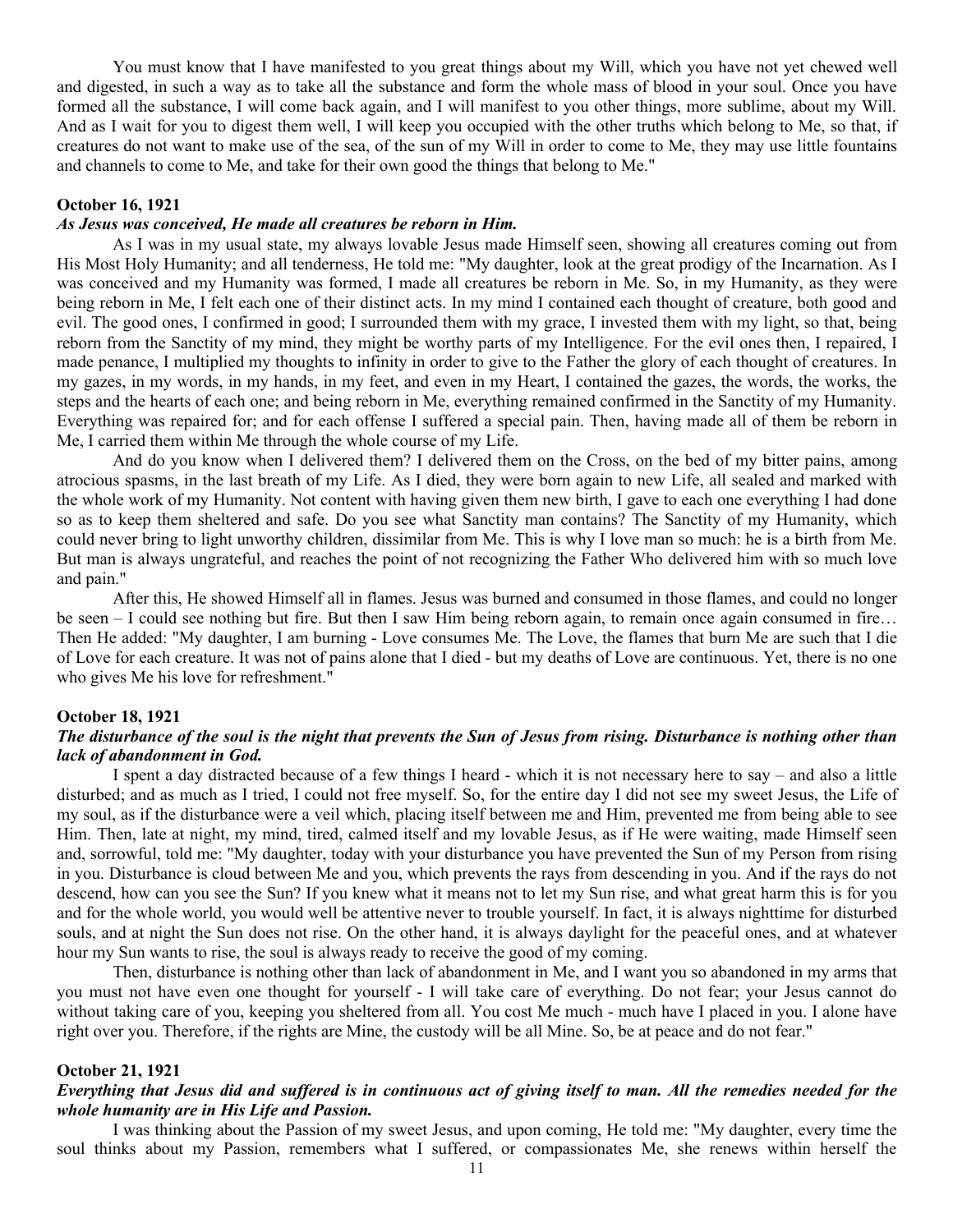application of my pains. My Blood rises to inundate her, and my wounds place themselves on the path to heal her if she is wounded, or to embellish her if she is healthy - as well as my merits, to enrich her. The commerce she produces is amazing; it is as if she placed on a counter everything I did and suffered, earning twice as much. In fact, everything I did and suffered is in continuous act of giving itself to man, just as the Sun is in continuous act of giving light and heat to the earth. My work is not subject to exhaustion; if the soul just wants it so, and as many times as she wants, she receives the fruit of my Life. So, if she remembers my Passion twenty, a hundred, a thousand times, so many more times will she enjoy Its effects. But how few are those who make a treasure of it! With all the good of my Passion, one can see souls who are weak, blind, deaf, mute, crippled - living cadavers, such as to be disgusting. This, because my Passion is put into oblivion.

My pains, my wounds, my Blood are strength which removes weaknesses, light which gives sight to the blind, tongue which loosens the tongues and opens the hearing, way which straightens the crippled, life which raises the dead... All the remedies needed for the whole humanity are in my Life and Passion. But the creature despises the medicine and does not care about the remedies; and so one can see, in spite of all my Redemption, the state of man perishing, as though affected by an incurable consumption. But that which saddens Me the most is to see religious people who tire themselves out in order to acquire doctrines, speculations, stories; but about my Passion - nothing. So, many times my Passion is banished from churches, from the mouth of Priests; therefore, their speech is without Light, and the peoples remain more starved than before."

After this, I found myself in front of a Sun, and all of its rays poured upon me, penetrating inside. I felt invested in such a way as to feel I was prey to the Sun. Its vibrating light prevented me from looking at it; and every time I looked, I felt a greater joy and happiness. Then, my sweet Jesus came out from within that Sun, and told me: "Beloved daughter of my Volition, my Will inundates you like sun. You are nothing but the prey, the amusement, the contentment of my Volition; and as you immerse yourself in It, my Will pours upon you, like solar rays, the fragrances of my Sanctity, of my Power, Wisdom, Goodness, etc. And since my Will is eternal, the more you try to be in It, making It more than your own life, the more you come to absorb within you my immutability and impassivity. Like a wheel, eternity spins around you, so that you may take part in everything, and nothing may escape you – and this, so that my Will may remain honored and fully glorified in you. I want the first daughter of my Will to lack nothing – not one distinction that belongs to Me, which may make her be distinguished before the whole of Heaven as the first beginning of the Sanctity of living in my Will. Therefore, be attentive; never go out of my Will, that you may receive all the fragrances of my Divinity; and so that, letting all that is yours come out, I may confirm all that is Mine, and my Will may remain in you as center of Life."

#### **October 23, 1921**

# *Every sanctity begins from the Most Holy Humanity of Jesus - from the sea of His Passion; but from It, Jesus makes Luisa pass into the sea of the Divine Will. The truths about the Divine Will are channels that open from the sea of the Divine Will for the good of all creatures.*

I was feeling all immersed in the Divine Volition, and my lovable Jesus, on coming, told me: "Daughter of my Will, look into your interior - how peacefully flows the immense sea of my Will. But do not think that this sea has been flowing in you for a short time, just because you hear Me speak often about my Will – but for a long, long time, since my usual way is to act first, and than to speak. It is true that your beginning was the sea of my Passion, because there is no sanctity which does not pass through the harbor of my Humanity. In fact, there are Saints who remain in the harbor of my Humanity, while others move beyond. But then I quickly I grafted the sea of my Will; and when I saw you disposed, and you surrendered your will to Me, my Will took life in you, and the sea kept flowing and growing continuously. Each additional act of yours in my Will was a greater growth.

I spoke to you little about this; our wills were linked together and understood each other without speaking; and then, by just seeing each other, we understood each other. I delighted in you, feeling the delights of Heaven, in nothing dissimilar to those which the Saints give Me - while I am their happiness, they make Me happy; being immersed in my Volition, they cannot do without giving Me joys and delights. But my happiness was not complete: I wanted more children of Mine to share in such a great good. Therefore I began to speak to you about my Will in a surprising way, and the more truths, effects and values I spoke to you about, the more channels I opened from the sea for the good of others, so that these channels might give abundant water to all the earth.

My working is communicative and always in act, without ever stopping. However, many times these channels are covered with mud by creatures; others throw stones into them, and the water does not flow freely, but with difficulty. It is not that the sea does not want to give water, or that the water cannot penetrate everywhere because it is not clear; rather, it is the creatures that oppose such a great good. Therefore, if they will read these truths not being disposed, they will not understand a thing. They will remain confused and dazzled by the Light of my Truths. For those who are disposed, they will be Light which will light them up, and water which will quench their thirst, in such a way that they will never want to detach themselves from these channels, because of the great good they feel, and the new life which flows in them.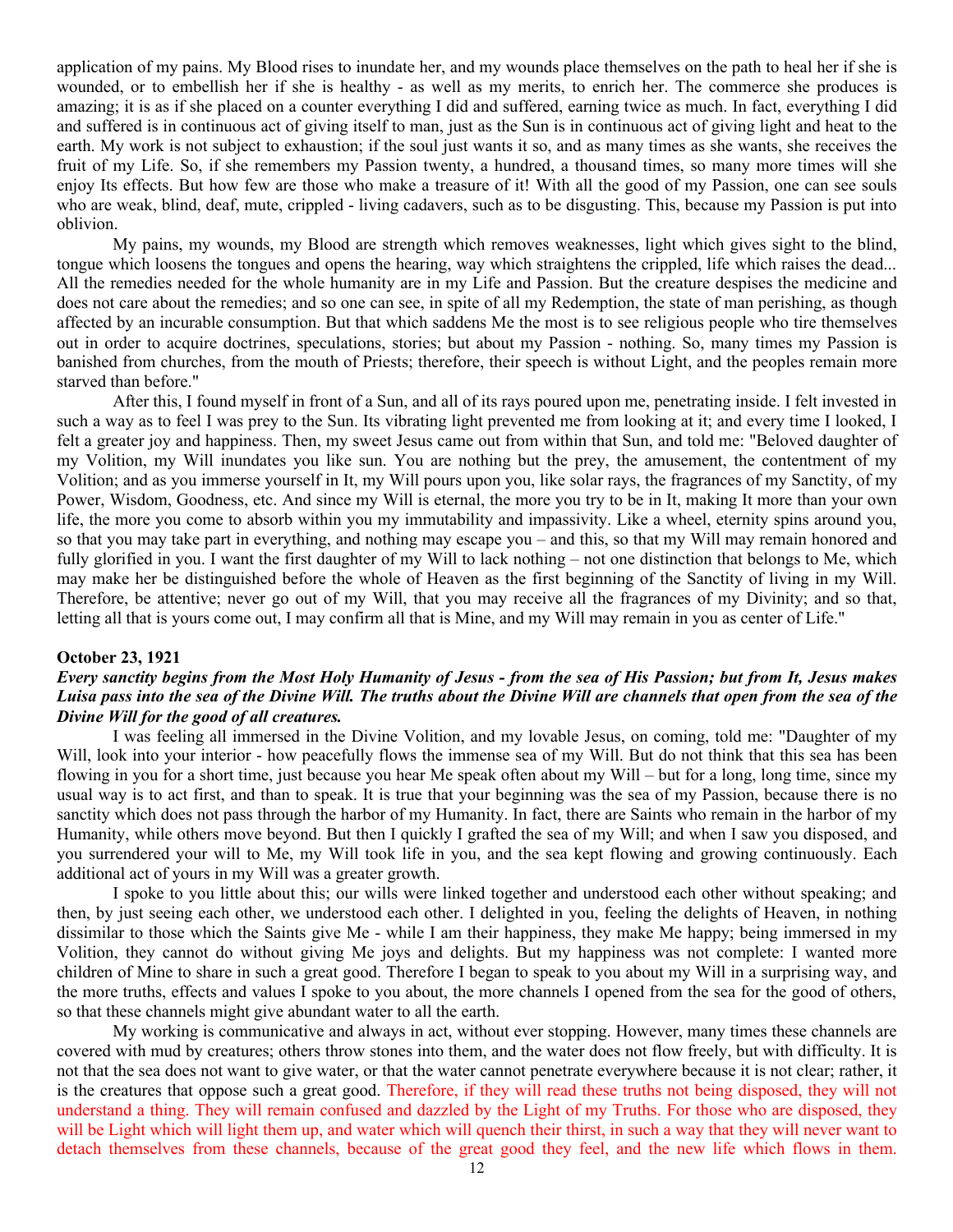Therefore, you too should be happy to open these channels for the good of your brothers, neglecting nothing about my truths - not even the tiniest thing, because as tiny as it may be, it can serve one of your brothers in order to draw water. So, be attentive in opening these channels, and in contenting your Jesus, who has done so much for you."

## **October 27, 1921**

### *The Divine Will must be like the soul to the body.*

I was saying to my always lovable Jesus: 'It has been a long time since You placed me inside of You. I would feel safer, and I could share more in your Divinity, as if the earth did not belong to me, and Heaven were my dwelling. How many tears did I not have to shed, when your Volition would put me out! The mere sensing the air of the earth was an unbearable weight for me. But your Will would win, and I, bowing my forehead, would resign myself. Now I feel that You are always inside of me; and when I become delirious for seeing You, by just moving in my interior, or but putting out an arm, You calm me and give me life. Tell me, what is the reason?'

And Jesus: "My daughter, it is fair after I carried you in my interior for my whole Life, that your duty be to carry Me in your interior for all of your life. If I placed you in my interior, it was in order to perfume your soul, and to extend a new heaven within you, so as to render it a worthy residence for my Person. It is true that you felt safer and that joys poured down upon you; but the earth is not a place of delights - its inheritance is pain, and the cross is the bread of the strong. More so, since I had to establish the center of my Will in you, and therefore it was necessary that my Will lived in you and served you as the soul to the body. My Will could never descend into a soul in a singular way and outside of the ordinary, if she did not have her distinct prerogatives. The same with my Mama: I, Eternal Word, could not have descended in Her, if She did not have Her distinct prerogatives and the Divine breath had not breathed into Her, as into a new Creation, to the point of rendering Her admirable to all, and superior to all created things. The same with you: first my Humanity wanted to have Its stable dwelling in you in order to prepare you; and now It is giving you the Life of my Will, like the soul to the body.

You must know that my Will must be like the soul to the body. See, this happens also within Us, the Three Divine Persons. Our Love is great, infinite and eternal, but if We did not have a Will that animates and gives life to this Love, Our Love would be without life, without works. Our Wisdom seems incredible, Our Power can crush everything in one minute, and in another minute It can redo everything. But if We did not have a Will that wanted to manifest the mastery of Our Wisdom, as It manifested it in the Creation, in which It ordered and harmonized everything, and with Its Power It made it fixed in such way that it cannot move one bit - both Wisdom and Power would have had nothing to do; and so with all the rest of Our attributes.

Now, in the same way I want my Will to be like the soul to the body. The body without the soul is lifeless; even though it contains all the senses, it cannot see, nor speak, hear, work - it is almost a useless thing, and maybe even unbearable. But if the body is animated, how many things can it not do? Yet, oh! how many render themselves useless and unbearable because they are not animated by my Will! They are like those electric systems without light; like those machines without motion, covered with rust and dust, and almost impotent to motion. Ah, how pitiful they are! Each thing which is not animated by my Will is a life of sanctity that is missing. This is why I want to be in you like the soul to the body; and my Will will make new surprises of creations - It will give new Life to my Love, It will do new works, It will manifest the mastery of my Wisdom, It will give new motion to my Power. Therefore, be attentive and let Me do, so that I may accomplish my great design - that the creature be animated by my Will."

#### **October 29, 1921**

# *Meaning and effects of the three hours of imprisonment of Jesus.*

I spent last night in vigil. My mind would often fly to my Jesus, who was bound in prison... I wanted to cling to those knees which staggered for the painful and cruel position in which the enemies had tied Him. I wanted to clean Him of the spit with which He was smeared... But while I was thinking of this, my sweet Jesus, my Life, made Himself seen as though within thick darkness, through which I could barely see His adorable Person; and sighing, He told me: "Daughter, the enemies left Me alone in prison, horribly bound and in the dark. Everything around Me was thick darkness. Oh, how this darkness afflicted Me! My clothes were wet from the filthy waters of the stream. I could smell the stench of the prison and of the spit with which I was smeared. My hair was disheveled, without a pitying hand which would remove it from my eyes and from my mouth. My hands were bound by chains, and the darkness did not allow Me to see my state - alas, too painful and humiliating. Oh, how many things did my state, so painful, tell in this prison!

I remained in prison for three hours. With this I wanted to rehabilitate the three ages of the world: that of the law of nature, that of written law, and that of the law of Grace. I wanted to release all, reuniting them all together, and give them freedom as children of Mine. By being there three hours I wanted to rehabilitate the three ages of man: childhood, youth and old age. I wanted to rehabilitate him when he sins out of passion, out of his will, and out of obstinacy. Oh, how the obscurity I saw around Me made Me feel the thick darkness which sin produces in man! Oh, how I cried over him,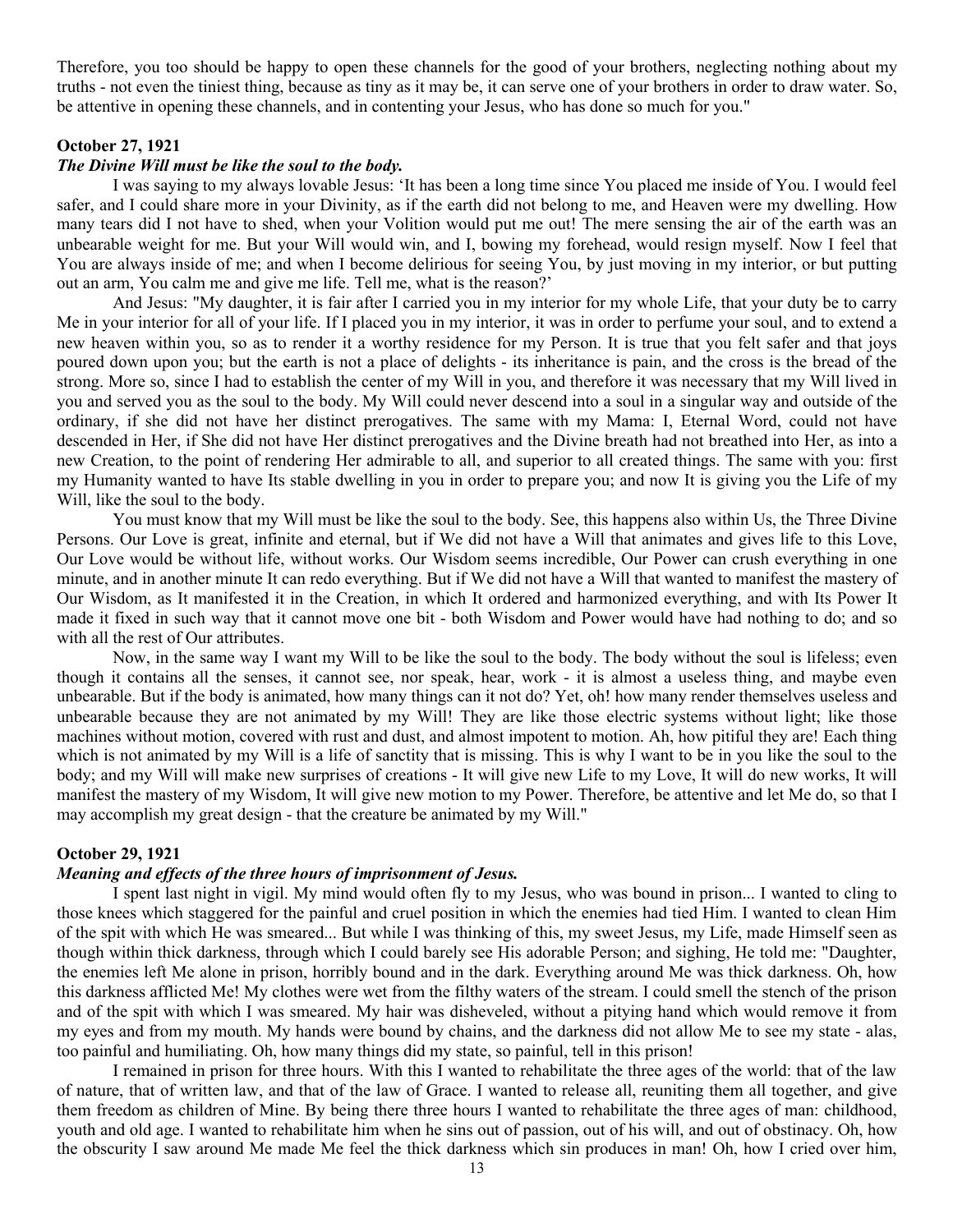saying: 'Oh! man, your sins have thrown Me into this thick darkness, and I suffer it to give you light! Your evils have smeared Me like this, and their darkness is such that I cannot even see them! Look at Me - I am the image of your sins. If you want to know them, look at them in Me!'

However, know that on the last hour I spent in prison the dawn broke, and a few glimmers of light entered through the fissures. Oh, how my Heart breathed in being able to see my painful state! This signified man when, tired from the night of sin, receives grace, which surrounds him like dawn, sending him glimmers of light in order to call him back. So, my Heart heaved a sigh of relief; and in this dawn I saw you, my beloved prisoner, whom my Love was going to bind in this state, and you would not leave Me alone in the darkness of the prison. Waiting for the dawn at my feet, and following my sighs, you would cry with Me over the night of man. This relieved Me, and I offered my imprisonment to give you the grace to follow Me.

But this prison and this darkness contained another meaning. This was my long staying in the prison of the Tabernacles; the loneliness in which I am left, such that many times I have no one to whom to say a word, and send a gaze of Love. Other times, I feel in the Holy Host the impressions of unworthy touches, the stench of rotten and muddy hands; and there is no one who touches Me with pure hands and perfumes Me with his Love. And how many times human ingratitude leaves Me in darkness, without even the miserable light of a lamp! Therefore, my imprisonment continues, and will still continue. And since both of us are prisoners - you, prisoner in bed, only for Love of Me; I, prisoner for you - with my Love I want to bind all creatures, with the chains that keep Me bound. In this way, we will keep each other company, and you will help Me to extend the chains in order to bind all hearts to my Love."

After this, I thought to myself: 'How few are the things that are known about Jesus, while He has done so much! Why did they speak so little about all that my Jesus did and suffered?' And Jesus, coming back, added: "My daughter, everyone is stingy with Me, even the good. How much stinginess they have toward Me, how many restrictions; how many things they do not manifest, of that which I tell them and which they comprehend about Me! And you, how many times are you not stingy with Me? Each time you either do not write what I tell you, or do not manifest it, is an act of stinginess toward Me, because each additional knowledge that one acquires about Me is one more glory, one more Love that I receive from creatures. Therefore, be attentive and more generous with Me, and I will be more generous with you."

#### **November 4, 1921**

# *The reason why God used the word "FIAT" in Creation. Sanctity in the creature must be between her and Jesus: Jesus, giving His Life and communicating His Sanctity to her as her faithful companion; the creature, receiving it as His faithful and inseparable companion.*

I felt all identified with my sweet Jesus, and as He came, I flung myself into His arms, abandoning myself completely in Him, as in my own center. I felt an irresistible force to remain in His arms; and my sweet Jesus told me: "My daughter, this is the creature searching for the womb of her Creator in order to rest in His arms. It is your duty to come into the arms of your Creator, to rest in that womb from which you came out. In fact, you must know that many electric wires of communication and union pass between creature and Creator, which render her almost inseparable from Me, provided that she has not withdrawn from my Will; because withdrawing is nothing other than snapping the wires of communication, and breaking the union. The Life of the Creator, more than electricity, flows within the creature, and she flows within Me. My Life is spread within the creature. In creating her, I linked my Wisdom to her intelligence, so that her intelligence might be nothing but the reflection on Mine; and if man reaches such great extent with his science, as to seem incredible, it is because the reflection of Mine is reflected in his. If his eye is animated by a light, it is nothing other than the reflection of my Eternal Light being reflected in his eye.

Among Ourselves - the Three Divine Persons - We had no need to speak in order to understand One Another. However, in the Creation I wanted to use the word, so I said, "FIAT", and things were made. To this "FIAT" I bound and gave the power that creatures might have the word in order to understand one another. Therefore, the human voices also are linked to my first word as though by an electric wire, and from it all other words descend. And as I created man, I breathed on him with my breath, infusing life in him; but in this life I infused in him, I placed my whole Life, according to what human capacity was able to contain... But I placed everything in him. There was nothing of my own which I did not share with him. See, even his breath is the reflection of my breath with which I give him continuous life; while his breath is reflected in Mine, and I feel it continuously within Me.

See then, how many relations there are between Me and the creature. This is why I love her so much: because I look at her as a birth from Me, exclusively Mine... And then, how did I ennoble the will of man? I linked it with Mine, giving it all my prerogatives. I made it free, just like Mine; and If to the body I had given two little lights, limited and circumscribed, which started from my Eternal Light, the human will I made all eyes. Therefore, as many acts as the human will forms, so many eyes can it claim to possess. It looks to the right, to the left, to the back and to the front; and if the human life is not animated by this Will, it will do nothing good. In creating it, I said to it: 'You will be my sister on earth; my Will from Heaven will animate yours; we will be in continuous reflections, and whatever I will do, you will do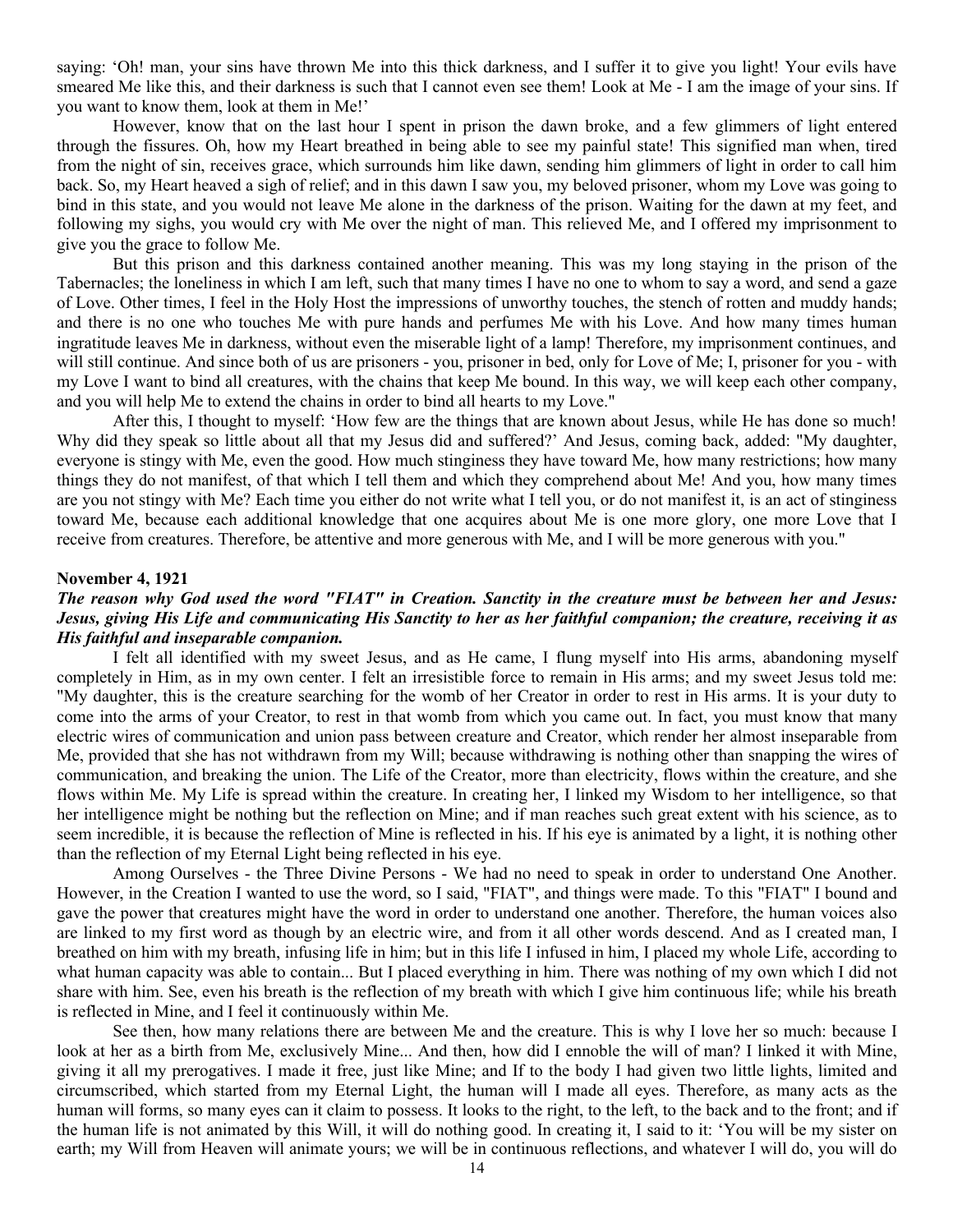as well - I, by nature, and you, by the grace of my continuous reflections. I will follow you like a shadow. I will never leave you.'

My only purpose in creating the creature was that he would do my Will in everything. But with this I wanted to bring to existence new births of Myself. I wanted to make of him a prodigious portent, worthy of Me and in everything similar to Me. But - alas, the human will was going to be the first to put itself against Me!

Take a look - all things are done between two: you have eyes, but if you did not have an external light which illuminates you, you could see nothing. You have hands, but if you did not have the necessary things with which to do your works, you would do nothing; and so with all the rest. Now, this is how I want sanctity in the creature: between her and Me - between the two of us. I, on one side - she, on the other. I, giving my own Life and communicating my Sanctity to her as her faithful companion - she, receiving it as my faithful and inseparable companion. In this way, she would be the eye that sees, and I the Sun that gives her light; she the mouth, and I the word; she the hands, and I the One who administers the work to let her operate; she the foot, and I the step; she the heart, and I the heartbeat. But do you know who forms this Sanctity? My Will alone is that which maintains the purpose of Creation in order. The Sanctity in my Will is that which maintains perfect balance between creatures and Creator. These are the true images which came out from Me."

#### **November 8, 1921**

# *To live in the Divine Will means to multiply the Life of Jesus, with all the good It possesses. Jesus says to Luisa: "Blessed are you, and all generations will call you Blessed".*

As I was in my usual state, my always lovable Jesus made Himself seen while taking a light from my interior, and carrying it away. I shouted: 'Jesus, what are you doing? Do you want to leave me in the dark?' And He, with all sweetness, told me: "My daughter, do not fear. I am taking your little light with Me, and I leave you Mine. This little light of yours is nothing other than your will which, having placed itself in front of Mine, has received the reflection of my Will. That's why it became a light. I am taking it in order to let it go around. I will take it to Heaven as the most rare and beautiful thing – which is the human will that has received the reflection of the Will of its Creator. I will let it wander among the Divine Persons, so that They may receive the homages and adorations of their own reflections - the only ones worthy of Them. Then I will show it to all the Saints, so that they too may receive the glory of the reflections of the Divine Will in the human will. And then, I will make it flow through the whole earth, so that all may take part in such a great good."

Immediately, I added: 'My Love, forgive me. I thought You wanted to leave me in the dark. This is why I said, "What are You doing?" But when it is about my will, feel free to take it and do whatever You want.'

Now, while Jesus was carrying this little light in His hands, I cannot say what happened – I lack the words to express myself… I just remember that He placed the little light in front of His Person, and the little light received all His reflections, in such a way as to form another Jesus. And every time my will repeated its acts, so many Jesuses were multiplied. Then, my Jesus told me: "Do you see what it means to live in my Will? It is to multiply my Life as many times as one wants, and to repeat all the good which my Life contains."

Afterwards, I was saying to my Jesus: 'My Life, I enter into your Will to be able to extend myself in everyone and to everything - from the first to the last thought, from the first to the last word, from the first to the last action and step that were done, are done, and will be done. I want to seal everything with your Will, so that You may receive from everything the glory of your Sanctity, of your Love, of your Power; and so that all that is human may remain covered, hidden, marked by your Will. May nothing - nothing human remain, in which You do not receive Divine Glory.'

Now, while I was doing this and other things, my sweet Jesus came all festive, accompanied by innumerable Blessed, and said: "The whole of Creation says to Me: 'My glory, my glory'." And all the Saints answered: 'Here, O Lord, we give You Divine Glory for everything.' I could hear an echo from all sides, saying: 'For everything we give You Love and Glory.'

And Jesus added: "Blessed are you, and all generations will call you Blessed. My arm will make works of power in you. You will be the Divine reflection; and filling the whole earth, you will make Me receive from all generations that Glory which they deny to Me." On hearing this, I remained confused, annihilated, and I did not want to write. And He, caressing me, told me: "No, no, you will do it - I want it. What I said will serve as honor of my Will. I Myself wanted to pay the just homage which befits the Sanctity of my Will; rather, I said nothing compared to what I could say."

### **November 12, 1921**

# *The Sanctity in the Divine Will has no boundaries; It is the Sanctity closest to the Creator; It will have primacy over all other sanctities, and will be their life. The Divine Will is the eternal miracle that never ends.*

I write only to obey; otherwise I would not be good at writing a single word. Only the fear that I might sadden my sweet Jesus, if I did not do it, gives me stamina and strength. Now, He continues to speak to me about His Most Holy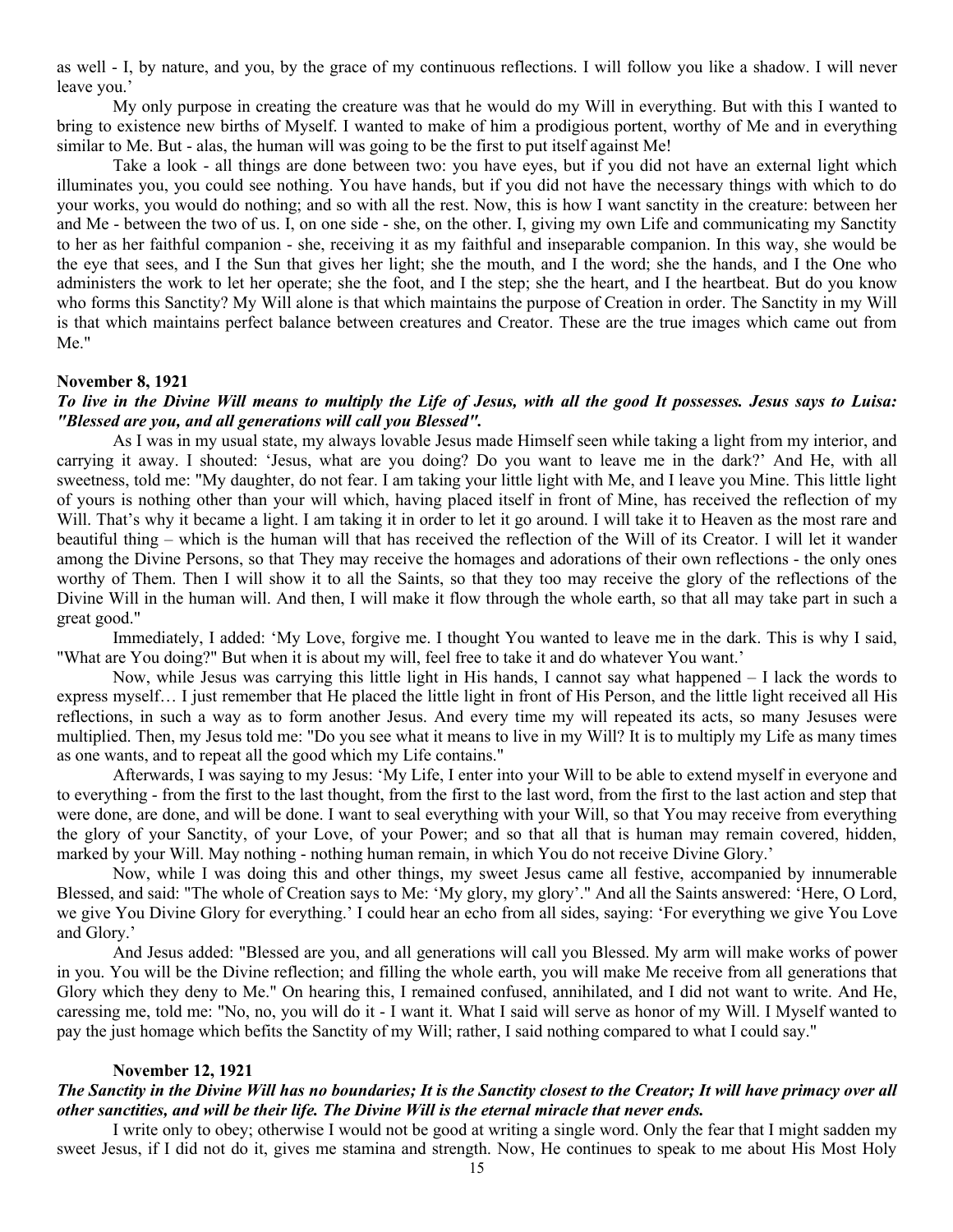Will; and upon coming, He said to me: "My daughter, the Sanctity in my Will is not yet known. This is the reason for their surprise; in fact, when something has been known, the surprise ceases. All sanctities are symbolized by something which is spread in the Creation: there are sanctities symbolized by mountains, others by trees, others by plants, the little flower, the stars; and many other similes. All of these sanctities have their own limited and individual good; they have their beginning and also their end - they cannot embrace everything and do good to all, just as a tree or a flower cannot do so.

Now, the Sanctity in my Will will be symbolized by the Sun. The Sun has always been, and will always be; and even though It had a beginning in illuminating the world, however, since It is light which takes origin from my Eternal Light, one can say that It has no beginning. The Sun does good to all; It extends to all with its light; It makes no exception with anyone. With its majesty and dominion, It rules over all and gives life to all, even to the tiniest flower - but silently, without noise, and almost unobserved. Oh, if a plant did a little something, a shadow of what the Sun does, giving heat to another plant, all would shout, 'miracle!; all would want to see it, and would speak about it with amazement. But then, the Sun gives life and heat to everything and is the continuous miracle, and nobody talks about It - there is no amazement. This happens because man keeps his eyes always down below and toward earthly things - never up high and toward Celestial things.

Now, the Sanctity in my Will, symbolized by the Sun, will come out from the center of my own Sanctity; It will be a ray delivered by my Sanctity, which has no beginning. Therefore, these souls existed in my Sanctity; they exist, and will exist. They were together with Me in the good I did; they never went out of the ray in which I had delivered them to the light. Since they never departed from my Will, I amused Myself with them, and I still do. My union with them is permanent. I see them floating over everything; human supports do not exist for them, just as the Sun does not lean on anything - It lives up high as though isolated, but with its light It encloses everything within Itself. The same for these souls: they live up high like the Sun, but their light descends to the lowest bottom and extends to all. I would feel as if I defrauded them if I did not keep them aware, and did not let them do what I do. Therefore, there is no good which does not descend from them.

In this Sanctity I see my shadows, my images, flying over the whole earth, in the air and in Heaven. This is why I love and will love the world: because I am waiting for my Sanctity to have Its echo over the earth, and for my rays to come out to the light, giving Me complete Glory, returning to Me the love and the honor which the others have not given to Me. However, just like the Sun, they will be the most unobserved, without clamor at all. And if anyone will want to look at them, my jealousy will be such that they will run the risk of remaining blinded, and will be forced to lower their eyes in order to regain their sight. Do you see how beautiful is the Sanctity in my Will? It is the Sanctity closest to your Creator. This is why It will have primacy over all other sanctities. It will enclose within Itself all other sanctities together, and will be life of all other sanctities.

What a grace it is for you to know It! To be the first, like solar ray, to come out from the center of my Sanctity, without ever detaching from It! Greater grace I could not give you - more portentous miracle I could not operate in you. Be attentive, my daughter, my ray, because every time you enter into my Will and operate, it happens as when the Sun hits the glass: many suns are formed in it. In the same way, you repeat my Life many times; you multiply It, and give new life to my Love."

After this, I was thinking to myself: 'In this Holy Will one cannot see miracles, and those portentous things for which creatures are so greedy, and would go around half the world in order to have some of them. On the contrary, everything passes between the soul and God; and if creatures receive good, they don't know where it came from. It really is like the Sun which, while It gives life to all, nobody points out at It.' Now, as I was thinking of this, Jesus, coming back, added, but with an imposing look: "What miracles, what miracles! Isn't perhaps doing my Will the greatest miracle? My Will is eternal, and is the eternal miracle that never ends. It is the miracle of every instant in which the human will has a continuous connection with the Divine Will. Raising the dead, giving sight to the blind and the like, are not eternal things - they are subject to perish. They can be called shadows of miracles, fleeting miracles, compared to the great and permanent miracle of living in my Will. You - do not pay attention to those miracles; I know when they are appropriate and needed."

#### **November 16, 1921**

#### *Sin is the chain that binds man, and Jesus wanted to be bound in order to break his chains.*

This morning my always lovable Jesus made Himself seen all bound – bound were His hands, His feet, His waist; and a double iron chain was coming down from His neck. He was bound so tightly that His Divine Person was deprived of motion. What a harsh position, such as to make even stones cry! And my Highest Good told me: "My daughter, during the course of my Passion all the other pains competed with each other, but they would alternate - one would give the place to another. Almost like sentries, they would mount guard to do the worst to Me, and to boast about having been better than the other. But the ropes were never taken away from Me - from the moment I was taken up to mount Calvary I remained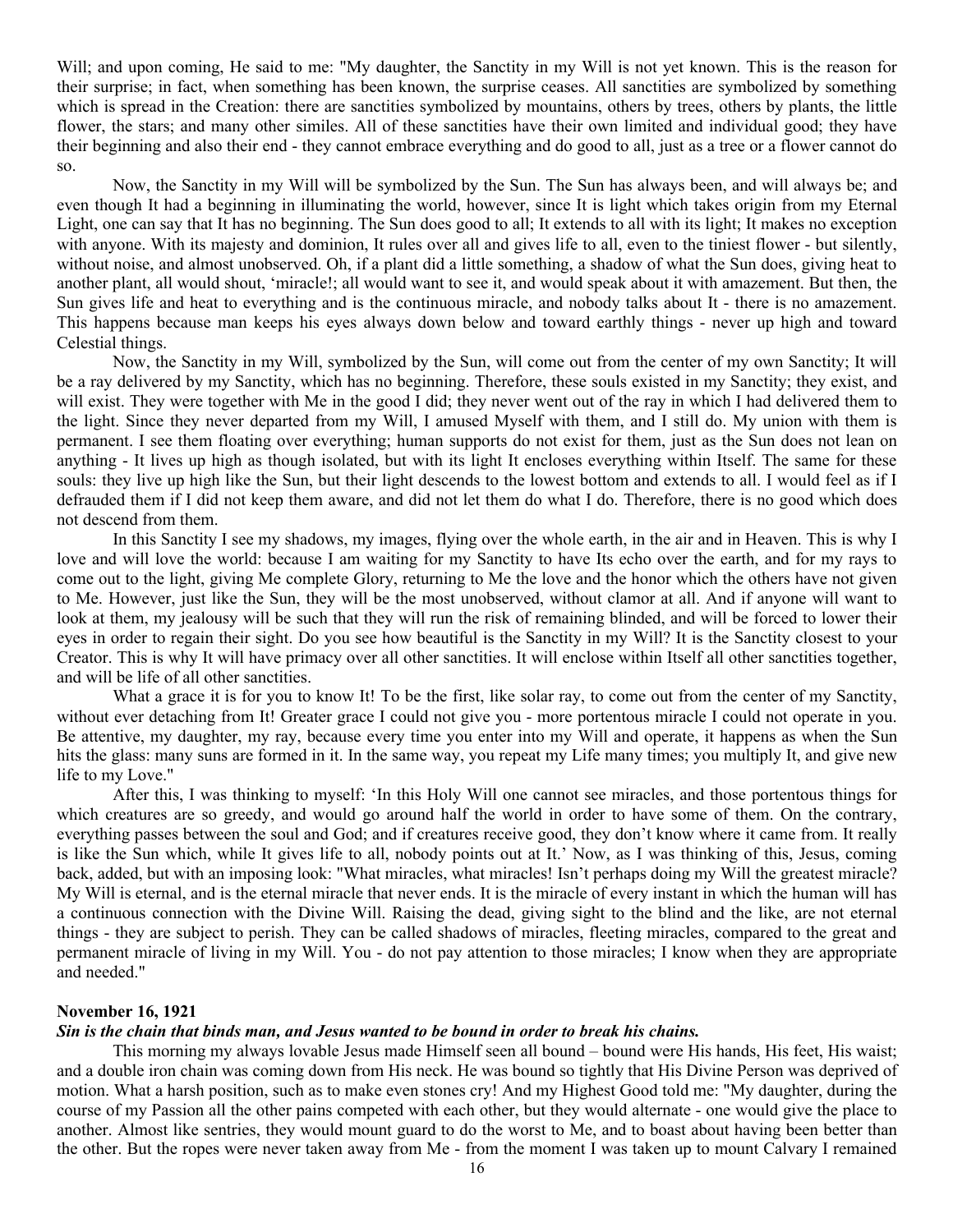always bound; rather, they kept adding more and more ropes and chains for fear that I might escape, and to make more fun of Me. But how many pains, confusions, humiliations and falls did these chains procure Me!

However, know that in these chains there was a great mystery and great expiation. As man begins to fall into sin, he remains bound with the chains of his own sin; if it is grave, they are iron chains; if venial, they are chains of rope. So, as he tries to walk in good, he feels the hindrance of the chains, and his step remains hindered. This hindrance he feels wears him out, debilitates him, and leads him to new falls. If he works, he feels hindrance in his hands and remains almost as if he had no hands to do good. In seeing him bound like this, passions make feast and say: 'The victory is ours'; and from the king he is, they render him slave of brutal passions. How abominable man is in the state of sin! And I, in order to break his chains, wanted to be bound and never be without chains, so as to keep my chains ever ready to break his. And when the blows and the shoves would make Me fall, I would stretch my hands toward him to untie him and make him free again."

As He was saying this, I saw almost all peoples bound by chains, in such a way as to arouse pity; and I prayed Jesus to touch their chains with His chains, so that, at the touch of His chains, those of the creatures would be all shattered.

#### **November 19, 1921**

### *The two supports of Jesus in Gethsemani. In order to know the truths, it is necessary to have the will, the desire to know them. The truth is simple.*

I was keeping company with my Jesus who was agonizing in the Garden of Gethsemani, and as much as I could, I compassionated Him, I pressed Him tightly to my heart, trying to wipe His mortal sweats. And my sorrowful Jesus, with faint and expiring voice, told me: "My daughter, my agony in the garden was hard and painful, maybe more painful than that of the Cross. In fact, if that was the fulfillment and the triumph over all, here in the garden it was the beginning, and sufferings are felt more at the beginning than when they are ended. But in this agony the most harrowing pain was when all sins came before Me, one by one. My Humanity comprehended all their enormity, and each crime carried the mark, *'Death to a God',* armed with sword to kill Me! Before the Divinity, sin appeared to Me as so very horrifying and more horrible than death itself. Just in comprehending what sin means, I felt I was dying - and I did really die. I cried out to the Father, but He was inexorable. Not even one was there to help Me, so as not to let Me die. I cried out to all creatures to have pity on Me - but in vain. So, my Humanity languished, and I was about to receive the last blow of death.

But do you know who prevented the execution and sustained my Humanity from dying? The first was my inseparable Mama. In hearing Me ask for help, She flew to my side and sustained Me; and I leaned my right arm on Her. Almost dying, I looked at Her, and I found in Her the immensity of my Will intact, without ever a break between my Will and hers. My Will is Life, and since the Will of the Father was immovable and death was coming to Me from creatures, another Creature, who enclosed the Life of my Will, gave Me Life. And here is my Mama who, in the portent of my Will, conceived Me and gave Me birth in time, now giving Me Life for the second time to let Me accomplish the work of Redemption.

Then I looked to my left, and I found the Little Daughter of my Will. I found you as the first, followed by the other daughters of my Will. Since I wanted my Mama with Me as the first link of Mercy, through which we were to open the doors to all creatures, I wanted to lean my right arm on Her. And I wanted you as the first link of Justice, to prevent It from unloading Itself upon all creatures as they deserve; therefore I wanted to lean my left arm on you, so that you might sustain It together with Me.

With these two supports I felt life come back to Me, and as if I had not suffered anything, with firm step, I went to meet my enemies. In all the pains that I suffered during my Passion, many of which were capable of giving Me death, these two supports never left Me. And when they saw Me nearly dying, with my own Will which they contained, they sustained Me, as though giving Me many sips of life. Oh, prodigies of my Will! Who can ever count them and calculate their value? This is why I love so much one who lives in my Will: I recognize my portrait in her, my noble features; I feel my own breath, my voice; and if I did not love her I would defraud Myself. I would be like a father without offspring, without the noble cortege of his court, and without the crown of his children. And if I did not have the offspring, the court and the crown, how could I call Myself a King? My Kingdom is formed by those who live in my Will, and from this Kingdom, I choose the Mother, the Queen, the children, the ministers, the army, the people. I am everything for them, and they are all for Me."

Afterwards, I was thinking about what Jesus had told me, and I said to myself: 'How can this be put into practice?' And Jesus, returning, added: "My daughter, in order to know the truths, it is necessary to have the will, the desire to know them. Imagine a room in which the shutters are closed: no matter how much sun there may be outside, the room remains always in the dark. Now, opening the shutters means wanting light. But this is not enough, if one does not take advantage of the light to reorder the room, dust it, and put himself to work, so as to not kill the light which is given, and become ungrateful. In the same way, it is not enough to have the will to know the truths if, at the light of the truth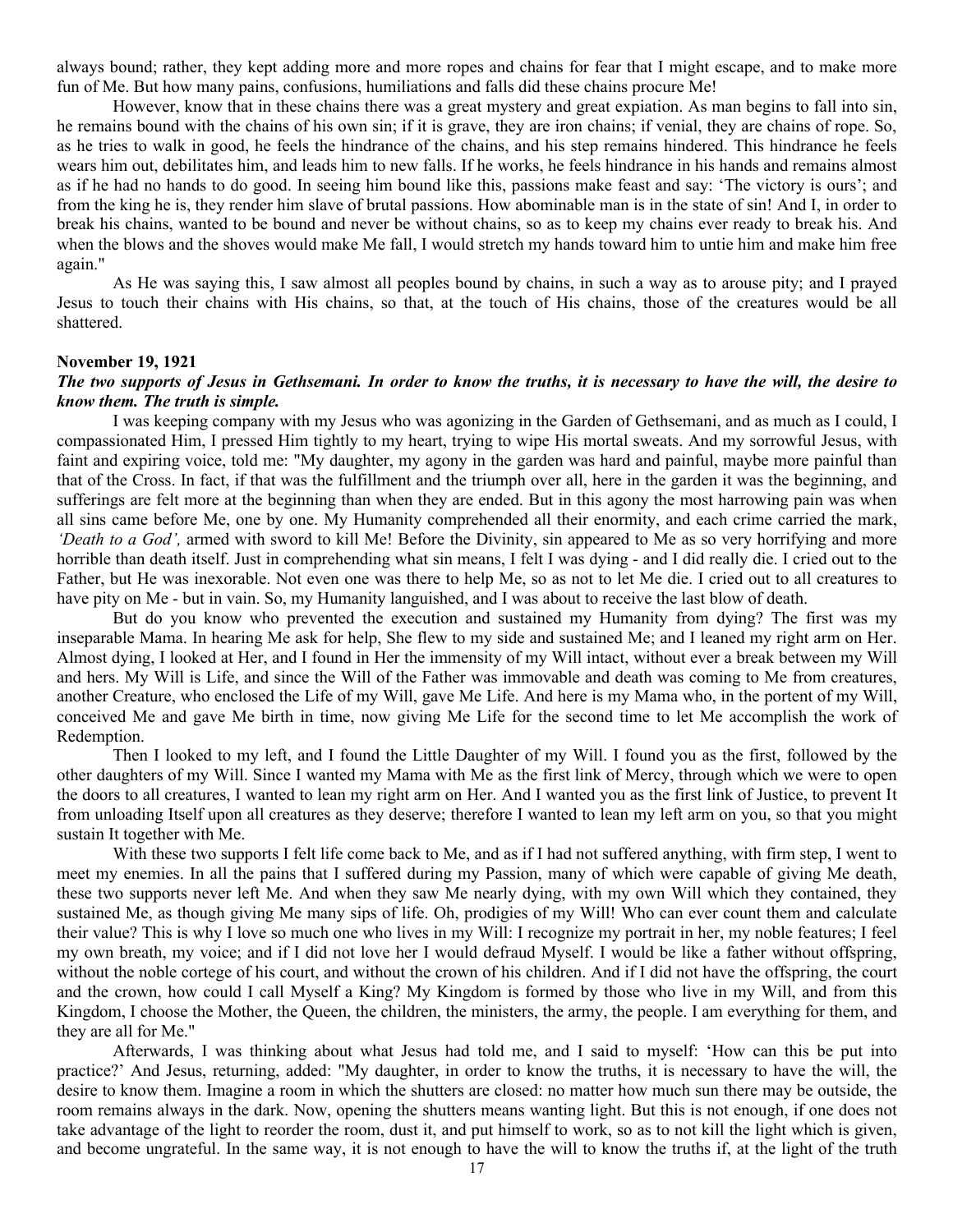which illuminates, one does not try to dust himself of his own weaknesses, reorder himself according to the light of the truth he knows, and put himself to work together with the light of truth, making of it his own substance, in such a way that the light of the truth which he has absorbed may shine through his mouth, through his hands, through his bearing. It would be as if he killed the truth; and by not putting it into practice, it would be like remaining in total disorder before the light. Poor room full of light, but all messed up, upside down, in total disorder, with a person in it who does not take the care of reordering it - how pitiful would it not be? Such is one who knows the truths, and does not put them into practice.

However, know that simplicity enters into all truths as the first nourishment. If the truths were not simple, they would not be light, and they could not penetrate into human minds to enlighten them; and where there is no light, objects can not be distinguished. Simplicity is not only light, but it is like the air that one breathes which, though it cannot be seen, gives respiration to all; and if it wasn't for the air, the earth and everyone would remain without motion. Therefore, if the virtues, the truths, do not carry the mark of simplicity, they will be without light and without air."

#### **November 22, 1921**

### *The acts done in the Divine Will are light. The pain that most pierced Jesus in His Passion was pretense.*

Continuing in my usual state, and keeping vigil almost all night, my thought flew very often to my prisoner Jesus. And He made Himself seen in thick darkness, such that I could feel His labored breath, the touch of His Person, but I could not see Him. So I tried to fuse myself in His Most Holy Will, doing my usual acts of compassion and reparation, and a ray of light, brighter than Sun, came out from within my interior and was reflected on the Face of Jesus. At that ray, His most Holy Face was lightened, and as daylight arose, darkness was dispelled, and I was able to cling to His knees. Then He told me: "My daughter, the acts done in my Will are daylight for Me; and if man with his sins surrounds Me with darkness, these acts, more than solar rays, defend Me from darkness, surround Me with light, and take Me by the hand to make Me known to creatures for Who I am. This is why I love so much one who lives in my Will: because in my Will she can give Me everything, she defends Me from everyone; and I feel like giving her everything, enclosing in her all the goods which I should give to all the others. Suppose that the Sun had a reason, and that plants were rational, and of their own will they refused the light and the heat of the Sun, and did not love to fecundate and produce fruits; and that only one plant would receive the light of the Sun with love, and would want to give to the Sun all the fruits which the other plants do not want to produce. Would it not be fair that the Sun, withdrawing its light from all the other plants, would pour all of its light and heat upon that plant? I think so. Now, what does not happen to the Sun, because it does not have a reason, can happen between the soul and Myself."

After He said this, He disappeared. Then He came back and added: "My daughter, the pain which pierced Me the most during my Passion was the affectation of the Pharisees. They faked justice, but they were the most unjust. They faked sanctity, regularity, order, and they were the most perverted, outside of any rule, and in full disorder. And while they pretended to honor God, they were honoring themselves, their self-interest, their own comfort. Therefore, light could not enter into them, because their fake manners were closing the doors to it, and pretense was the key which, closing them to death with double locks, blocked obstinately even a few glimmers of light, to the point that Pilate, idolatrous, found more light than the very Pharisees, because all he did and said did not start from pretense, but, at most, from fear.

I feel more drawn toward the most perverted sinner, but not false, than to those who are good but false. Oh, how disgusted I am by one who apparently does good, pretends to be good, prays, but nurses evil and self-interest inside; and while his lips are praying, his heart is far away from Me; and in the very act of doing good, he is thinking about how to satisfy his brutal passions. Then, a man who is false in the good which he apparently does and says is incapable of giving light to others, since he has closed the doors to it. Therefore they act as incarnate devils, who many times attract men under the appearance of good. In seeing this good, men let themselves be drawn in; but when they feel most secure, they make them fall into graver sins. Oh, how much safer are the temptations under appearance of sin, than those under appearance of good! In the same way, it is safer to deal with perverted people than with good people, but false. How much poison do they not hide? How many souls do they not poison? If it wasn't for pretenses and all made themselves known for what they are, the root of evil would be removed from the face of the earth, and all would be disillusioned."

# **November 26, 1921**

# *The centralization of the purpose of Creation, of Redemption and of Glorification. The Divine Will as life of the creature surpasses the miracle of the Eucharist.*

I was thinking about what is written on the  $19<sup>th</sup>$  of the current month, and I said to myself: 'How is it possible that, after my Mama, I be the second support?' My sweet Jesus, drawing me to Himself, into an immense light, told me: "My daughter, why do you doubt? What is the reason?"

And I: 'My great misery.'

And He: "This you must banish. Besides, if I did not choose you, I certainly should have chosen another one from the human family. In fact, the human family rebelled against my Will, and by rebelling, it took away from Me the purpose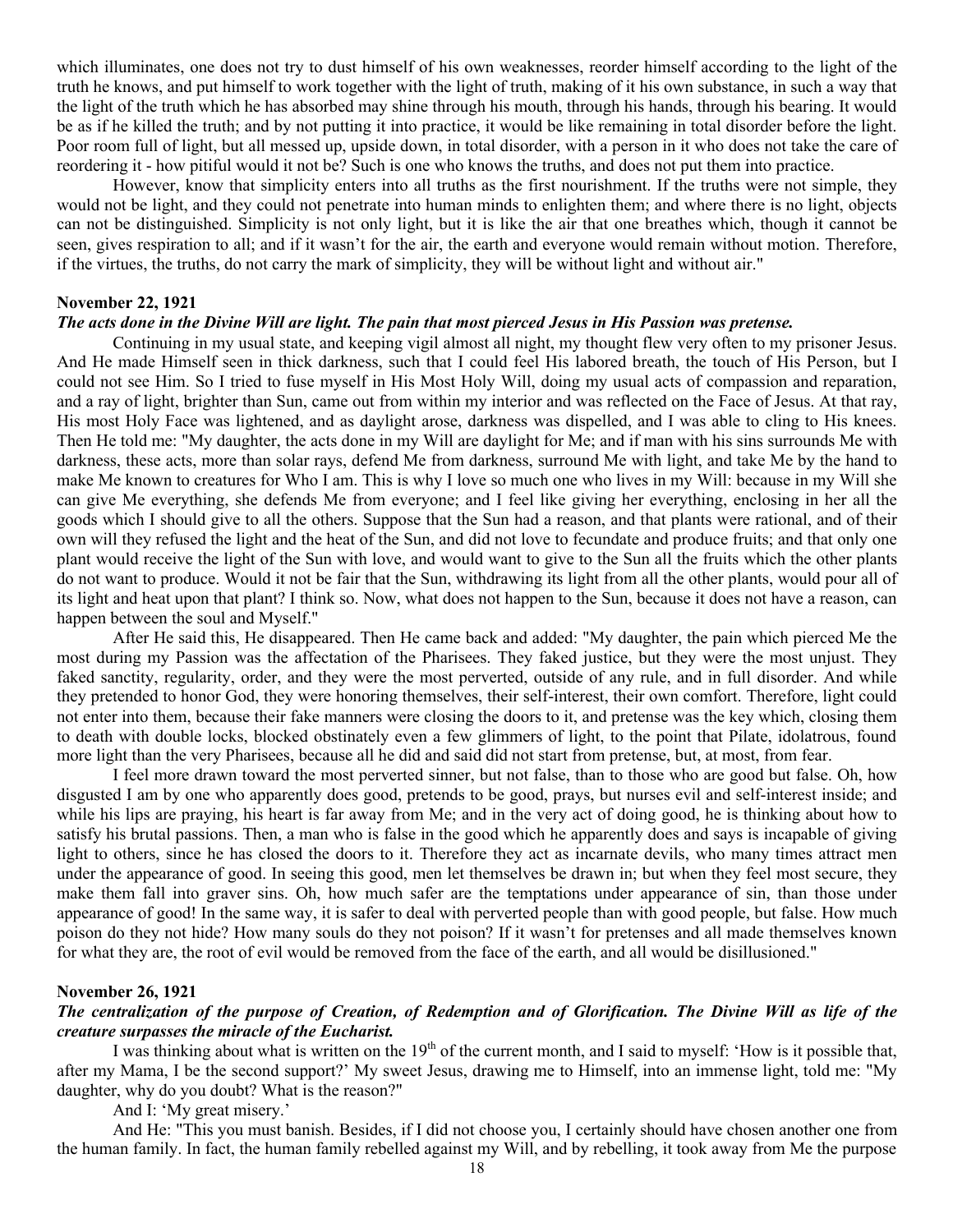of the glory and of the honor which Creation was supposed to give Me. Therefore, another from the same human family, by having a continuos connection with my Will, by living more with my Will than with her own, embracing everything within my Volition, was to rise over everything so as to lay at the feet of my throne the glory, the honor and the love which all the others have not given Me.

The only purpose of Creation was that all would fulfill my Will - not that man would do great things; rather, I look at those as trifles and I despise them if they are not fruits of my Will. This is why many works turn to ruin at their peak: because the Life of my Will was not in them. So, having broken his will from Mine, man destroyed my best - the purpose for which I had created him. He ruined himself completely, and denied Me all the rights which he owed Me as Creator. But my works carry the mark of Eternity, and my infinite Wisdom and my eternal Love could not leave the work of Creation without Its effects and the rights which were due to Me.

This is the reason for Redemption. With so many pains, I wanted to expiate all the sins of man - by never doing my own will, but always that of the Divinity, even in the most tiny things, such as breathing, looking, speaking, etc. My Humanity did not move, nor did It have life, if It was not animated by the Will of my Father. I would have contented Myself with dying a thousand times rather than take a breath without His Will. Through this, I joined again the human will with the Divine, and through my Person alone, being true Man and true God, I returned to my Father all the glory and the rights which befitted Him.

But my Will and my Love do not want to be alone in my works - they want to make other images similar to Me. After my Humanity restored the purpose of Creation, I saw that, because of man's ingratitude, the purpose of Redemption was in danger, and almost ruined for many. Therefore, so that Redemption might bring Me complete glory and give Me all the rights which were due to Me, I took another creature from the human family - my Mama, faithful copy of my Life, in whom my Will was preserved as whole, and I centralized in Her all the fruits of Redemption. So I rescued the purpose of Creation and Redemption; and if no one had taken advantage of Redemption, my Mama would give Me all that the creatures would not have given Me.

Now I come to you. I was true Man and true God, my dear Mama was innocent and holy, and our Love pushed us even further: we wanted another creature who, being conceived like all the other children of men, would take the third place at my side. I was not satisfied with the fact that only Myself and my Mama remained unbroken with the Divine Will. We wanted other children who, in the name of all, living in full accord with our Will, would give Us Divine Glory and Love for all. Therefore I called you from eternity, when nothing yet existed down here; and just as I longed for my dear Mama, delighting in Her, caressing Her, and pouring upon Her, in torrents, all the goods of the Divinity, so I longed for you, I caressed you, and the torrents which were poured on my Mama inundated you – for as much as you were capable of containing. They prepared you, anticipated you; and embellishing you, they gave you the grace that my Will be whole in you, and that my Will, not yours, would animate even your tiniest acts. My Life, my Will and all my Love flew in each act of yours. What contentment! How many joys did I not feel! This is why I call you second support after my Mama. Not upon you did I lean - because you were nothing, and lean I could not - but upon my Will, which you were to contain. My Will is Life, and whoever possesses It possesses Life, and is able to sustain the Author of Life Itself.

Therefore, just as I centralized in Me the purpose of Creation, I centralized in my Mama the fruits of Redemption, and I centralized in you the purpose of the Glory as if my Will were whole in everyone. And from you will come the squad of the other creatures. The generations will not pass away if I do not obtain this intent."

Stupefied, I said: 'My Love, is it possible that your Will is whole in me, and that in all my life there has been no break between your Will and mine? It seems to me that you are making fun of me.' And Jesus, with a tone even sweeter: "No, I am not making fun of you. It is really true that there has been no break; an injury at the most - sometimes. And my Love, like strong cement, has repaired these injuries, and has rendered the integrity stronger. I have guarded each one of your acts, making my Will flow immediately, as if to Its place of honor. I knew that many graces were needed, since I was to operate the greatest miracle that exist in the world - that is, the continuous living in my Will: the soul must absorb the whole of a God into her act, to give Him back again as whole as she absorbed Him; and then absorb Him once again.

Therefore, this surpasses even the miracle of the Eucharist. Its accidents have no reason, nor a will, nor desires which may oppose my Sacramental Life. So, the Host contributes nothing - all the work is Mine; if I want it, I do it. On the other hand, in order to make the miracle of the living in my Will happen, I have to bend a reason, a human will, a desire, a love which is purely free. How much does this not take? Therefore, there are many souls who receive Communion and take part in the miracle of the Eucharist, because they sacrifice less; but having to sacrifice more in order to let the miracle that my Will may have life in them occur - very few are those who dispose themselves."

# **November 28, 1921**

# *The sea of the Divine Will and the little boat of light.*

Continuing in my usual state, I found myself inside an immense sea of light – one could see neither where it began nor where it ended; and a little boat, also made of light: of light was the bottom of the boat, of light the sails - in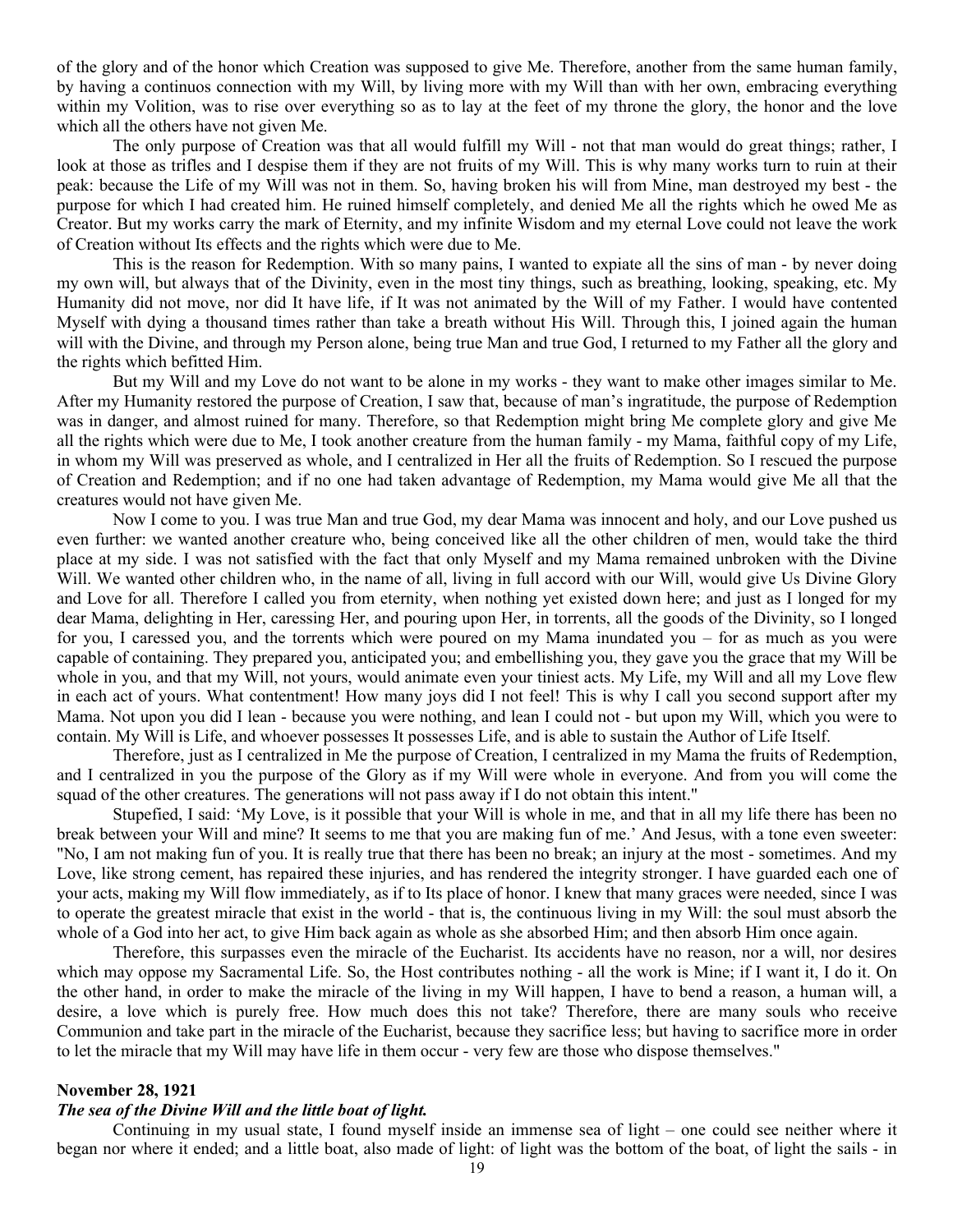sum, it was all light. However, the different things which are needed to form a boat could be distinguished by the diversity of light - one brighter than the other. This little boat was crossing this sea of light at incredible speed. I remained enchanted; more so, in seeing that now it would dissolve in the sea and could no longer be seen; now it would come out, and while it was far away, plunging itself into the sea, it would find itself at the same point from which it had come out. My always lovable Jesus amused Himself very much in watching this little boat, and calling me, told me: "My daughter, the sea that you see is my Will. My Will is Light, and no one can cross this sea but one who wants to live of Light. The boat that you see crossing this sea with so much grace is the soul who lives in my Will. By its continuous living in my Will, it breathed the air of my Will, and my Will has emptied it of the wood, of the sails, of the anchor and of the tree, and has turned it completely into light. So, as the soul keeps doing her acts in my Will, she empties herself of herself, and fills herself with light.

The Captain of this boat is I - I am the One who guides her at the pace of her speed; I the One who plunges her deep inside to give her rest, and to give her the time to be confided the secrets of my Will. No one could be capable of guiding her because, not knowing the sea, they cannot know the way to guide her; nor would I trust anyone. At the most, I choose the guide as spectator and listener of the great prodigies that my Will performs. Who can ever be capable of guiding the runs in my Will? On the other hand, in one single instant I make her do runs which another guide would make her do in one century."

Then He added: "Do you see how beautiful she is? She runs, she dives, and she finds herself at the beginning. It is the sphere of Eternity that enwraps her, keeping her always still at one single point. It is my immutable Will that makes her run within Its sphere, which has no beginning and no end; and while she runs, she finds herself at that steady point of my immutability. Look at the Sun - it is fixed, it does not move, but in one instant its light covers the whole earth. The same for this boat: she is immutable with Me, nor does she move from that point from which my Will delivered her – she came out of an eternal point, and there she remains. And if she appears to be running, those are her acts that run, which, like solar light, go everywhere and to every place. This is the wonder: to run and to be still. So I am, and so must I render one who lives in my Will.

But do you want to know who this boat is? The soul who lives in my Will. As she emits her acts in my Volition, she does her runs, giving my Will the opportunity to let many other vital acts of Grace, of Love, of Glory come out from Its center. And I, her Captain, guide that act; I run together with it, that it may be an act which lacks nothing, and which is worthy of my Will. I amuse Myself very much in these things; I see the little daughter of my Will that, together with Me, runs and remains still. She has no feet, but is the step of all; she has no hands, but is the motion of all works; she has no eyes, and in the light of my Will she is more than eyes and light for all. Oh, how well she imitates her Creator! How she become similar to Me!

Only in my Will can there be true imitation. I hear my most sweet and creative voice resound to my ear: *'Let Us make man in Our image and likeness.'* And with unending joy, I say: 'Here are my images! The rights of Creation are being returned to Me! The purpose for which I created man is completed! How happy I am!' And I call all Heaven to make feast."

#### **December 3, 1921**

# *Redemption is salvation; the Divine Will is Sanctity.*

I was feeling all doubtful and annihilated because of all that my Jesus says about His Divine Will; and I thought to myself: 'How is it possible that He let so many centuries go by without making known these prodigies of the Divine Will, and that He did not choose, among so many Saints, one who would give start to this Sanctity, fully Divine? Yet, there were the Apostles and many other great Saints, who stupefied the whole world.'

Now, as I was thinking of this, not giving me time and interrupting my thought, He came and told me: "The little Daughter of my Will does not want to convince herself. Why do you still doubt?"

'Because I see myself bad, and the more You speak, the more annihilated I feel.'

And Jesus: "This is what I want - your annihilation; and the more I speak to you about my Will, since my word is creative, it creates my Will in yours; and yours remains annihilated and dissolved before the power of Mine - this is the reason for your annihilation. Know that your will must dissolve within Mine, just as the snow dissolves at the rays of a burning sun.

Now, you must know that the greater is the work I want to do, the more preparations are needed. How many prophecies, how many preparations, how many centuries did not precede my Redemption? How many symbols and figures did not anticipate the Conception of my Celestial Mama? Then, after I accomplished Redemption, I had to strengthen man in the goods of Redemption; and for this I chose the Apostles as the strengtheners of the fruits of Redemption, as they were to look for the lost man and lead him to safety by means of the Sacraments. Therefore, Redemption is salvation - it is to save man from any precipice. This is why I told you another time that making the soul live in my Will is greater than Redemption Itself: because being saved, living a life in the middle, now falling and now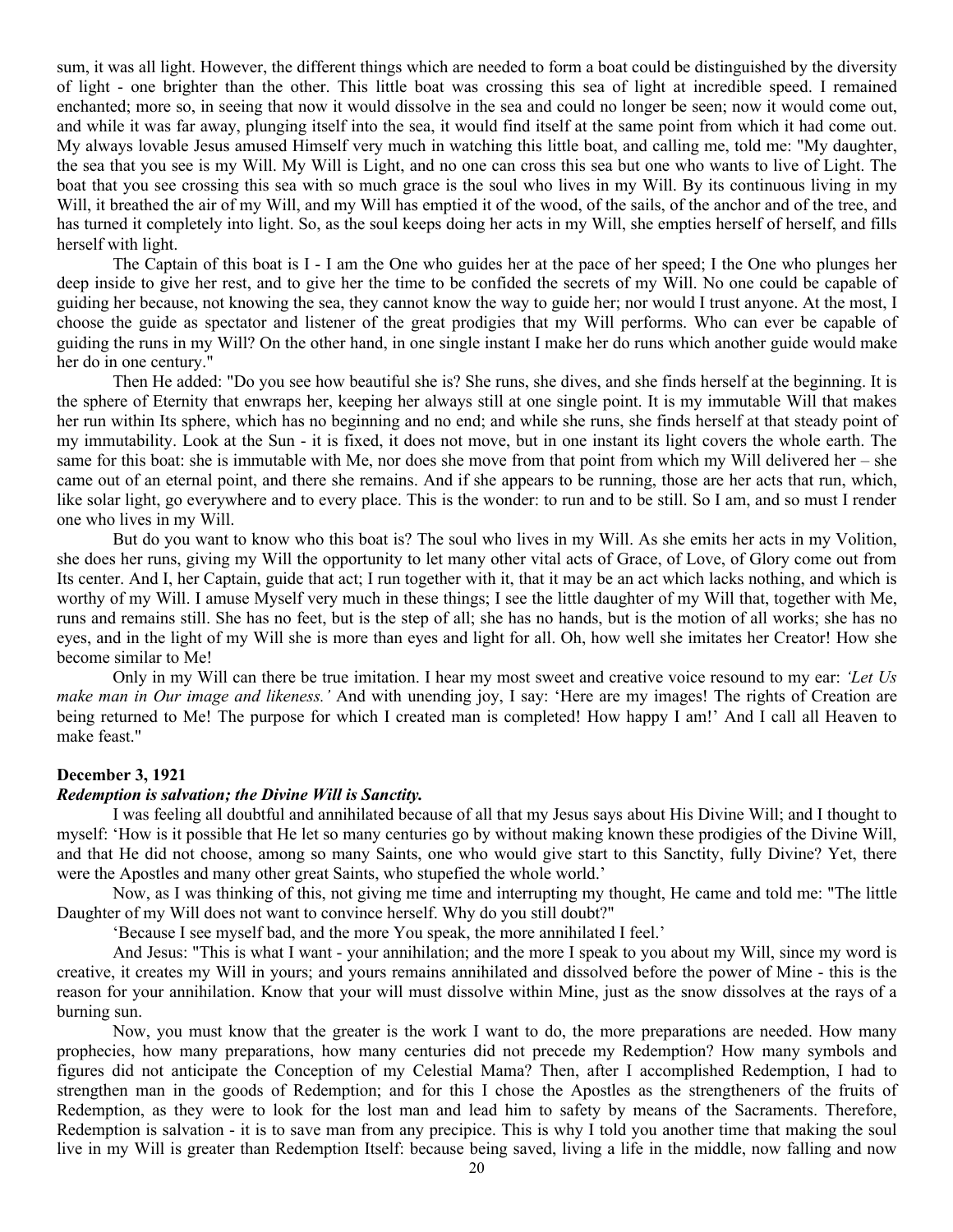standing up, is not so difficult. And this was impetrated by my Redemption, because I wanted to save man at any cost; and this I entrusted to my Apostles, as the depositories of the fruits of Redemption. So, having to do the least first, I left the most for later, reserving other times for the fulfillment of my high designs.

Now, living in my Will is not only salvation, but is Sanctity which must rise over all other sanctities, and which must carry the seal of the Sanctity of the Creator. Therefore, minor sanctities were to come first, as cortege, bearers, messengers and preparations for this Sanctity which is fully Divine. And just as in Redemption I chose my incomparable Mama as the link of connection with Me, from which the fruits of Redemption had to descend, I chose you a the link of connection from which the Sanctity of living in my Will was to have its beginning; a Sanctity which, coming out from my Will to bring Me the complete glory of the purpose for which man was created, would make man come back along the same steps of my Will, in order to return to his Creator. What is your wondering then? These are things established from eternity, and no one will be able to move them.

Since this thing is great - establishing my Kingdom in the soul also on earth - I acted like a King who has to take possession of a Kingdom. He does not go there first; rather, first he has his royal palace prepared; then he sends his soldiers to prepare the Kingdom and to dispose the peoples to his subjection; then follow the guards of honor and the ministers – and the last one is the King. This is decorous for a King. So I did: I had my Royal Palace prepared, which is the Church; the soldiers have been the Saints, in order to make Me known to the peoples; then came the Saints who sowed miracles, as my most intimate ministers; and now I Myself come to reign as the King. Therefore, I had to choose a soul in whom to establish my first dwelling, and in whom to found this Kingdom of my Will. So, let Me reign, and give Me full freedom."

#### **December 5, 1921**

# *One who does not accept the gifts of God is ungrateful. The gift of the Divine Will was given to Luisa from the time of the renewal of mystical marriage before the Holy Trinity, thirty-two years before. Doubts and difficulties. Jesus answers them in advance.*

After I wrote that which is said above, I felt all concerned and, more than ever, annihilated. And as I began to pray, my always lovable Jesus came, and clasping me tightly to His Heart, told me: "Daughter of my Will, why do you not want to recognize the gifts that your Jesus wants to give you? This is highest ingratitude. Imagine a king, surrounded by his faithful ministers, and a poor boy, barefooted and ragged, who, taken by love of seeing the king, goes up to the royal palace, and making himself smaller than he is, looks at the king from behind the ministers, and then lowers himself for fear of being discovered. The king notices this, and while the boy is huddled behind the ministers, he calls him and takes him aside. The little one trembles and blushes, fearing of being punished, but the king presses him to his heart and says to him: 'Do not fear, I took you aside to tell you that I want to raise you above all. I want you to surpass all the gifts I that I gave to my ministers, nor do I want you to leave my royal palace ever again...' If the boy is good, he will accept with love the proposal of the king; he will tell everyone of how good the king is. He will say it to the ministers, calling everyone to thank the king. If then he is ungrateful, he will refuse to accept, saying: 'What do you want from me? I am a little one poor, ragged and barefooted. These gifts are not for me.' And he will keep in his heart the secret of his ingratitude. Is this not a horrendous ingratitude? And what will happen to that boy? So you are: because you see yourself unworthy, you would rather get rid of my gifts."

And I: 'My Love, you are right, but what concerns me the most is that You always want to speak about me.' And He: "It is right, it is necessary that I speak about you. Would it be nice if a bridegroom who is about to marry his bride, were forced to deal with others but not with her; while it is necessary that they confide their secrets to each other, that one know what the other has, that their parents provide this couple with a dowry, and that they become used to each other's ways in advance?"

And I added: 'Tell me, my Life, who is my Family? What is my dowry and Yours?' And smiling, He continued: "Your family is the Trinity. Don't you remember that in the first years of bed I took you to Heaven and we celebrated our union before the Most Holy Trinity? It endowed you with such gifts that you yourself have not yet known; and as I speak to you about my Will, about Its effects and value, I make you discover the gifts with which, from that time, you were endowed. I do not speak to you about my dowry, because what is Mine is yours. And then, after a few days, We, the Three Divine Persons, descended from Heaven, took possession of your heart, and formed Our perpetual residence in it. We took the reins of your intelligence, of your heart, and of all of yourself; and everything you did was an outpouring of our Creative Will over you, and the confirmation that your will was animated by an Eternal Will.

The work is already done. There is nothing left but to make it known, so that, not only you, but others also may take part in these great goods. And this I am doing by calling now one minister, now another, and even ministers from places afar, to make known to them these great truths. Therefore, this thing is Mine - not yours; so, let Me do. Even more, you must know that every time you manifest one additional value of my Will, I feel so much contentment that I love you with multiplied love."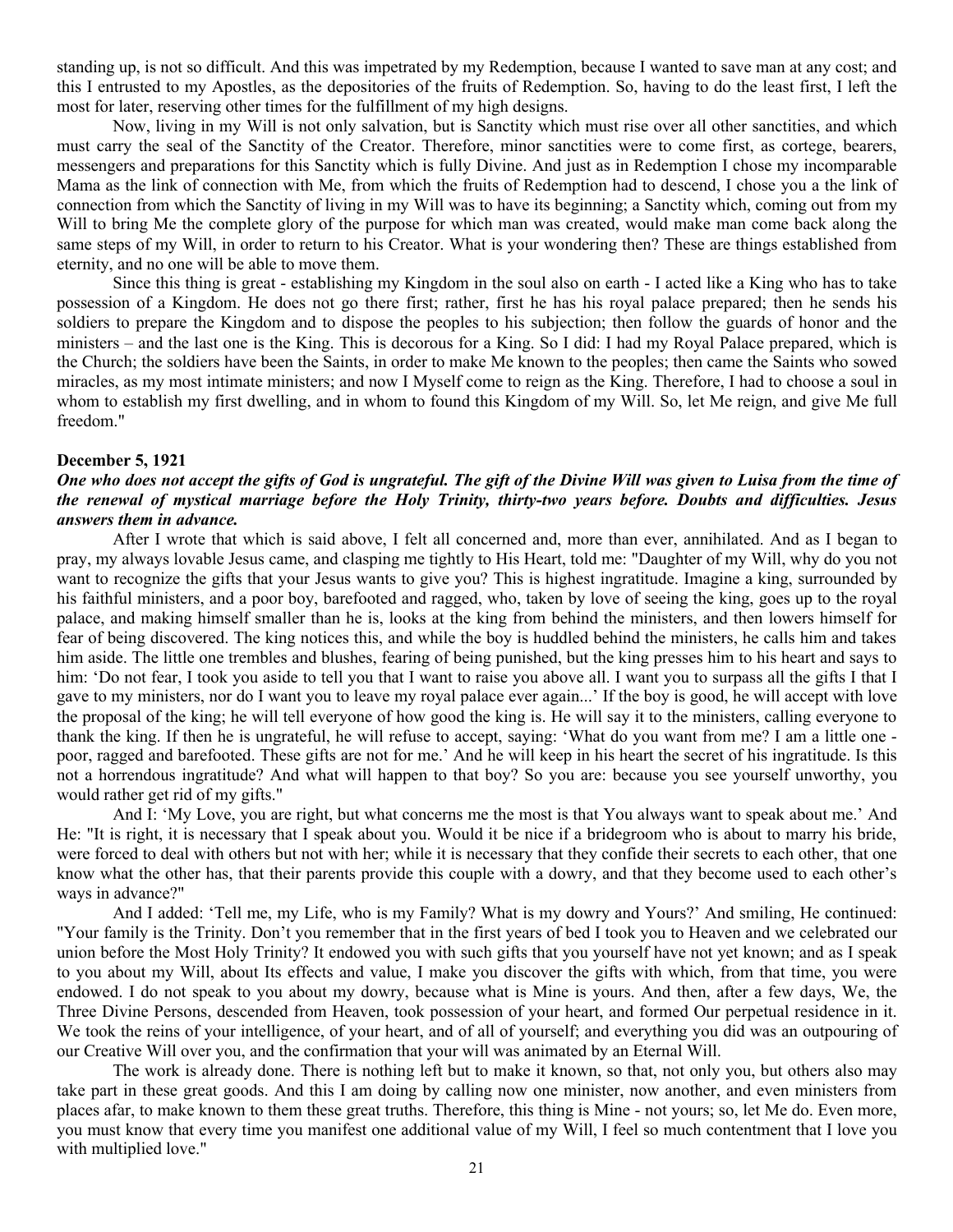And I, blushing about my difficulties, said: 'My highest and only Good, see how I have become more bad. Before I used to have no doubts about what You told me; now – no; how many doubts, how many difficulties. I myself don't know where I go fishing for them.' And Jesus: "Do not worry about this either. Many times I Myself cause these difficulties in order to answer not only you, confirming to you the truths that I tell you, but to answer all those who, in reading these truths, may find doubts and difficulties. I answer them in advance, so that they may find light, and all of their difficulties may be dissolved. Criticism will not be lacking; therefore, everything is necessary."

# **December 10, 1921**

# *The fecundity of one act done in the Divine Will.*

As I was in my usual state, my always lovable Jesus came, telling me: "My daughter, how great is one act done in my Will! See, if you asked the Sun: 'How many seeds have you fecundated? How many of them have you multiplied from the moment you rose above our horizon?'; neither the Sun, nor any other creature, as learned as he might be, would be able to tell you, even with an approximate number, how many seeds It fecundated, or how many of them It multiplied.

Now, one act done in my Will is more than Sun, which multiplies to infinity not human, but Divine seeds. Oh, how it surpasses the fecundity and the multiplicity of the seeds that the Sun has fecundated! An innovation in the spiritual world occurs, and such harmony that all are attracted. In hearing this harmony, those who are most disposed get warm; thousands and thousands effects arise like many seeds; and since the act done in my Will carries the Creative Power with itself, it fecundates those seeds in a way which is incalculable to a finite mind. Therefore, the acts done in my Will are Divine seeds which carry with them the Creative Power and which, more than suns, not only fecundate, but create seeds, and multiply them to infinity. They give Me the field for new Creations, put my Power in motion, and are the bearers of the Divine Life."

#### **December 15, 1921**

### *Reordering oneself in Jesus by fusing oneself in His Will. Only the acts done in the Divine Will give themselves back to the origin in which the soul was created, and take life within the sphere of Eternity.*

As I was in my usual state, my always lovable Jesus, on coming, told me: "My daughter, reorder yourself in Me. And do you know how you can reorder yourself in Me? By fusing all of yourself in my Will. Even the breath, the heartbeat and the air you breathe must be nothing but fusion in my Will. So does order enter between Creator and creature, and she returns to the origin from which she came. All things are in order, have their place of honor and are perfect, when they do not move from the origin from which they came. Once they move from the origin, all is disorder, dishonor, imperfection. Only the acts done in my Will give themselves back to the origin in which the soul was created, and take life within the sphere of Eternity, bringing to their Creator the divine homages and the glory of their own Will. All other acts remain down below, waiting for the last hour of life, each to undergo its own judgment and the pain it deserves, because there is no act done outside of my Will, even good, which can be called pure. The mere lacking aim at my Will is to throw mud over the most beautiful works; and then, the mere moving from one's origin deserves a penalty. Creation was delivered on the wings of my Volition, and on those same wings I would want it to return to Me - but I wait in vain. This is why everything is disorder and confusion. Therefore, come into my Will to give Me, in the name of all, reparation for such great disorder."

#### **December 18, 1921**

#### *Peace is the springtime of the soul.*

I was feeling very oppressed and distressed because of the privation of my sweet Jesus. After one entire day of pain, late at night He came, and clinging to my neck with His arms, He told me: "My daughter, what is it? I see a mood and a shadow in you which render you dissimilar from Me, and break the current of beatitude which has almost always existed between Me and you. Everything is peace in Me, therefore I do not tolerate in you even one shadow which may shade your soul. Peace is the springtime of the soul. All virtues bloom, grow and smile, like plants and flowers at the rays of the Sun in springtime, which dispose all things of nature to produce, each one, its own fruit. If it wasn't for the Spring, which shakes the plants from the torpor of cold with its enchanting smile, and clothes the earth with a flowery mantle that calls everyone to admire it with its sweet enchantment, the earth would be horrid and the plants would end up withering. So, peace is the Divine smile which shakes the soul from any torpor. Like celestial springtime, it shakes the soul from the cold of passions, of weaknesses, of thoughtlessnesses, etc., and with its smile it makes all flowers bloom, more than in a flowery field, and it makes all plants grow, through which the Celestial Farmer is pleased to stroll and pick the fruits, to make of them His food. Therefore, the peaceful soul is my garden, in which I enjoy and amuse Myself.

Peace is light, and everything that the soul thinks of, says and does, is light that she emanates; and the enemy cannot get close to her, because he feels struck, wounded and dazzled by this light, and is forced to flee so as not to be blinded.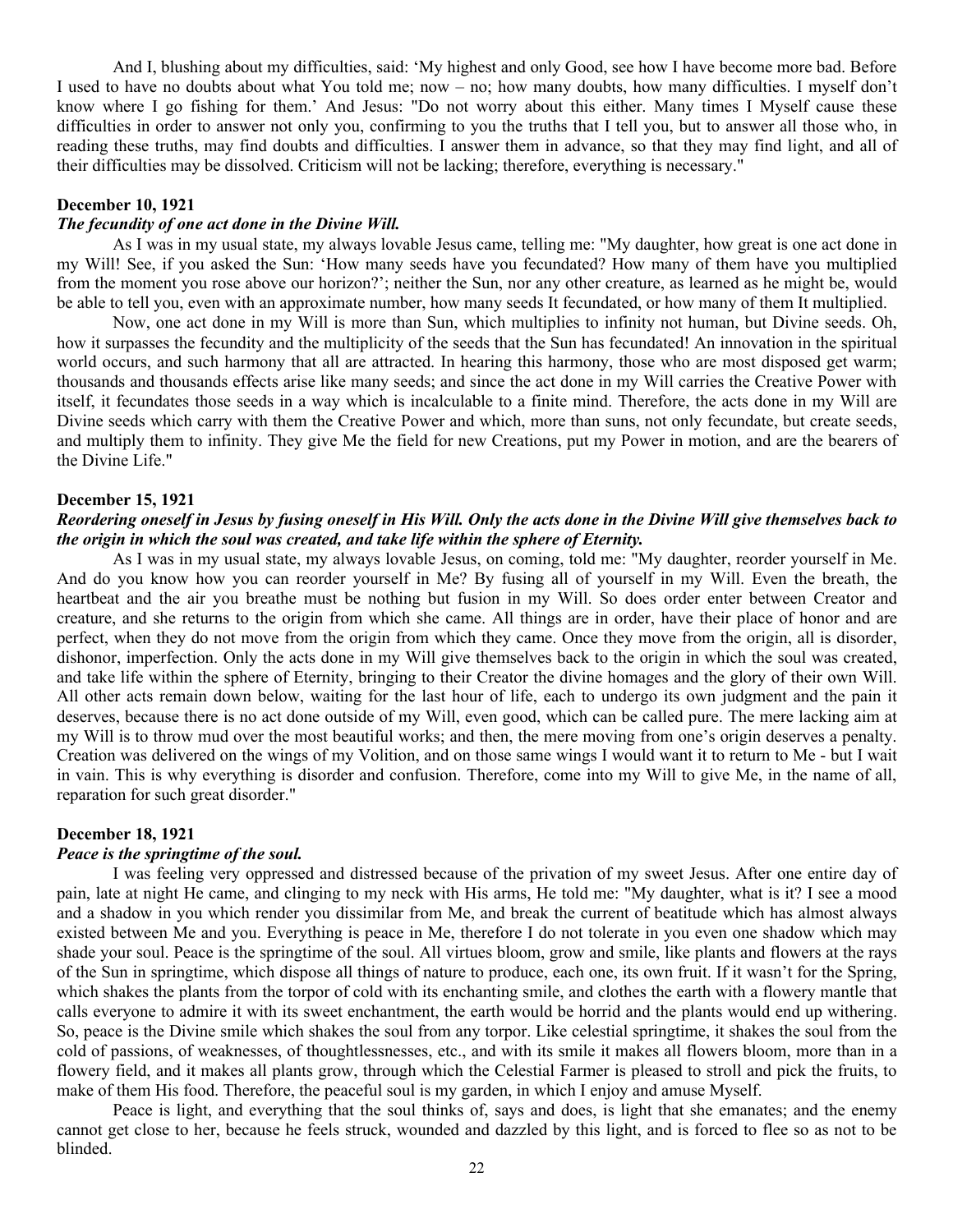Peace is dominion, not only of oneself, but also of others. So, before a peaceful soul, all remain either conquered or confused and humiliated. Therefore, they either let themselves be dominated, remaining as friends, or they leave confused, unable to sustain the dignity, the imperturbability, the sweetness of a soul who possesses peace. Even the most perverted ones feel the power that she contains. This is why I glory so much in making Myself called God of peace - Prince of Peace. There is no peace without Me; I alone possess it and I give it to my children, as legitimate children who remain bound as heirs of all my goods.

The world, creatures, do not have this peace; and what is not possessed cannot be given. At the most they can give an apparent peace, which torments them inside - a false peace, which contains a poisonous sip within it; and this poison puts to sleep the remorses of conscience, and leads one to the kingdom of vice. Therefore, true peace is I, and I want to conceal you in my peace, so that you may never be disturbed, and the shadow of my peace, like dazzling light, may keep far away from you anything or anyone who might shade your peace."

#### **December 22, 1921**

# *Only the purpose of loving God keeps the souls open to receive the current of all His graces. The Divine Will is the greatest of all virtues.*

Continuing in my usual state, my always lovable Jesus made Himself seen within a dazzling light; and this light, melting into rain of light, rained down upon souls. However, many did not receive this current of light, being as though closed; and the current flew wherever it found souls open to receive it. And my sweet Jesus told me: "My daughter, the current of my Grace enters into the souls who operate out of pure love. Only the purpose of loving Me keeps the souls open to receive the current of all my graces. Love am I - love are they. So, they are in continuous currents for Me, and I for them. On the other hand, those who operate with a human purpose are closed for Me; their current is open to all that is human, so they receive the current of what is human. One who operates with the purpose of sinning receives the current of guilt; and one who operates with a diabolical purpose receives the current of hell. The purpose in operating gives man many different shades; it transforms him into someone beautiful or into someone ugly, into light or into darkness, into sanctity or into sin. Whatever the purpose in operating is, such is man. Therefore, my current does not enter into everyone; and since it is rejected by the souls who are closed with Me, it unloads itself more impetuously and abundantly upon the souls who are open."

Having said this, He disappeared. But later He came back and added: "Would you be able to tell Me why the Sun illuminates the whole earth? Because it is much bigger than the earth; and since it is bigger, it has the capacity of covering with its light the whole circumference of the earth. If it were smaller, it would illuminate only part of it, but not all of it. Therefore, smaller things are enveloped and absorbed by bigger things.

Now, my Will is the greatest of all virtues; therefore all virtues remain as reduced and dissolved within my Will. Even more, before the virtue of the sanctity of my Will, the other virtues tremble out of reverence toward my Will. And if without my Will virtues think of doing something great, at the contact with the Sanctity and Power of the virtue of my Will, they realize they have done nothing; and in order to give them the mark of virtues, I am forced to plunge them into the immense sea of my Will. Not only has my Will primacy over all, but It gives the different shades of beauty to the virtues; It places on them the divine colors, the celestial glaze, and dazzling light. Therefore, if the virtues are not covered by my Will, they may be good, but not beautiful with that Beauty that enraptures, enchants and enamors Heaven and earth."

Then, afterwards, my sweet Jesus transported me outside of myself, and showed me how channels of waters were opening under the sea, which, opening their way underground, inundated the foundations of cities - and somewhere buildings collapsed, somewhere they made them disappeared, as these chasms of water opened and swallowed them into the earth. And Jesus, all afflicted: "Man does not want to stop it, and my Justice is forced to strike him. Many are the cities which will be struck by water, by fire and by earthquakes." And I: 'My Love, what are You saying? You won't do that...!' And as I wanted to pray Him, He disappeared.

#### **December 23, 1921**

# *One who operates in the Divine Will gives Jesus the field to release new works, new love and new power. Effects of the sleep of Jesus.*

I felt all immersed in the Divine Will, and my sweet Jesus, on coming, told me: "Daughter of my Volition, as you operate and live in my Will, you make more new acts come out from within my Will, and you give Me the field for new works, new love and new power. How happy I feel, that the creature, by living in my Will, gives Me the field to act! On the other hand, one who does not live in my Will bends my arms and renders my Will useless for her, while my Being is led to motion and to work by the irresistible force of my Love. Only one who lives in my Will gives Me free field, and I animate even the tiniest acts of my Divine Will; I do not disdain to place the seal of Divine virtue even on the lowest things. This is why I love so much one who lives in my Will, and I surround each of her acts with so much grace, with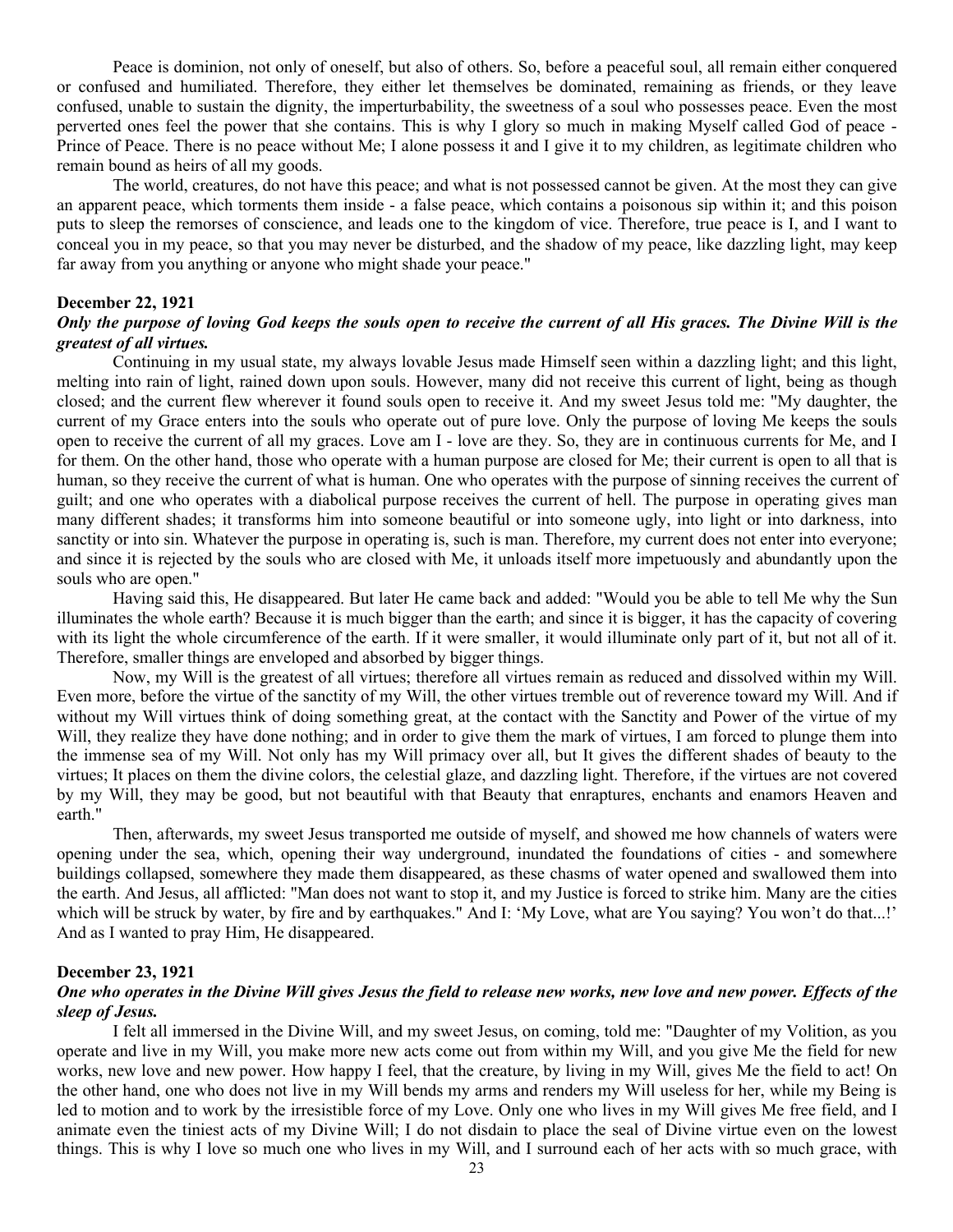such dignity and decorum: because I want the honor and the glory of my Divine work. Therefore, be attentive, and think well that if all that you do, you do not do in my Will, you will give uselessness to your Jesus. Ah, if you knew how idleness weighs on Me, how it saddens Me - you would be more attentive, wouldn't you?"

Then, after this, I was about to close my eyes to sleep, and I said to myself: 'My sleep too in your Will. Even more, may my breath be transformed into Yours, so that all that Jesus did while sleeping, I may do as well. But then, did my Jesus really sleep?' And Jesus came back and added: "My daughter, my sleep was extremely brief, but I did sleep. However, I did not sleep for Myself, but for creatures. As the Head, I represented the whole human family, and I had to lay my Humanity over all in order to give them rest. I could see all creatures covered with a mantle of disturbance, of struggles, of restlessness - some were falling into sin and remained saddened; some were dominated by tyrannical passions which they wanted to conquer, and remained disturbed; some wanted to do good and struggled in order to do it.... In sum, there was no peace, because true peace is possessed when the will of the creature returns into the Will of its Creator, from which it came. Outside of the center, shifted from the origin, there is no peace. Therefore, while sleeping, my Humanity laid Itself over all, wrapping them as though within a mantle, just like the hen, when it calls its chicks under its maternal wings to make them sleep. In the same way, extending over all, I called all of my children under my wings, to give to some forgiveness of sin, to some victory over passions, to some strength in the fight; to give peace and rest to all. And in order not to strike fear in them, but to give them courage, I did this while sleeping. Who would fear someone who is sleeping?

Now the world has not changed; rather, it is amid struggles more than ever, and therefore I want someone who sleeps in my Will, so as to repeat the effects of the sleep of my Humanity." Then, with an afflicted tone, He repeated: "And my other children - where are they? Why don't they all come to Me, to receive rest and peace? Let us call them, let us call them together." And it seemed that Jesus would call them by name - one by one. But few were those who came.

#### **December 25, 1921**

# *How the Humanity of Jesus was nourished by His Will. The souls who live in the Divine Will surrounded and consoled Jesus at His birth. One who lives in the Divine Will is the closest to Jesus.*

As I was in my usual state, my sweet Jesus made Himself seen as a Little Baby - all numb with cold; and throwing Himself into my arms, He told me: "What cold, what cold! Warm Me, for pity's sake - do not let Me freeze any more!" I pressed Him to my heart, telling Him: 'In my heart I possess your Will; so, Its heat is more than sufficient to warm You.' And Jesus, all content: "My daughter, my Will contains everything, and one who possesses It can give Me everything. My Will was everything for Me: It conceived Me, It formed Me, It made Me grow, and It made Me be born. If my Mama contributed by giving Me the blood, She could do so because She contained my Will, absorbed within Her. Had She not possessed my Will, She could not have contributed to forming my Humanity. Therefore, my direct Will, and my Will which was absorbed within my Mama, gave Me life. That which is human had no power over Me – it could give Me nothing; only the Divine Will nourished Me with Its breath and delivered Me to the light.

But do you think it was the cold of the air that made Me freeze? Ah, no! It was the cold of the hearts that made Me grow numb; and it was ingratitude that made Me cry bitterly at my very first coming out to the light. My beloved Mother soothed my crying, although She too cried. Our tears mixed together; and exchanging the first kisses, We poured Ourselves out in love. But our life was to be sorrow and crying, so I had Her place Me in the manger, to go back to crying, calling my children with my sobs and with my tears. I wanted to move them to pity with my tears and with my moans, so as to be listened to.

But do you know who was the first, after my Mama, whom I called with my tears to be close to Me in my very manger, to pour Myself out in love? It was you - the little Daughter of my Will. You were so little as to surpass my dear Mama in littleness, so much so, that I was able to keep you near Me, in my own manger, and I could pour my tears into your heart. These tears sealed my Will in you, and constituted you legitimate daughter of my Will. My Heart rejoiced in seeing all that my Will had delivered in Creation coming back as whole, in my Will, within you. This was important and indispensable for Me - at my very first coming out to the light of this world, I was to restore the rights of Creation and receive the Glory as if the creature had never departed from my Will. Therefore, the first kiss and the first gifts of my tender age were for you."

And I: 'My Love, how could this be, if at that time I did not exist?' And Jesus: "In my Will everything existed, and all things were one single point for Me. I could see you then, just as I see you now, and all the graces I have given you are nothing other than the confirmation of what you had been given from eternity. And I could see not only you, but in you I saw my little family, which would live in my Will. How happy I felt! These soothed my crying, warmed Me, and surrounding Me like a crown, defended Me from the perfidy of the other creatures."

I remained concerned and doubtful. And Jesus: "How is it? You doubt? I have told you nothing yet about the relations which exist between Me and the soul who lives in my Will. For now, I will tell you that my Humanity lived from the continuous outpouring of the Divine Will. Had I taken one breath alone which was not animated by the Divine Will, it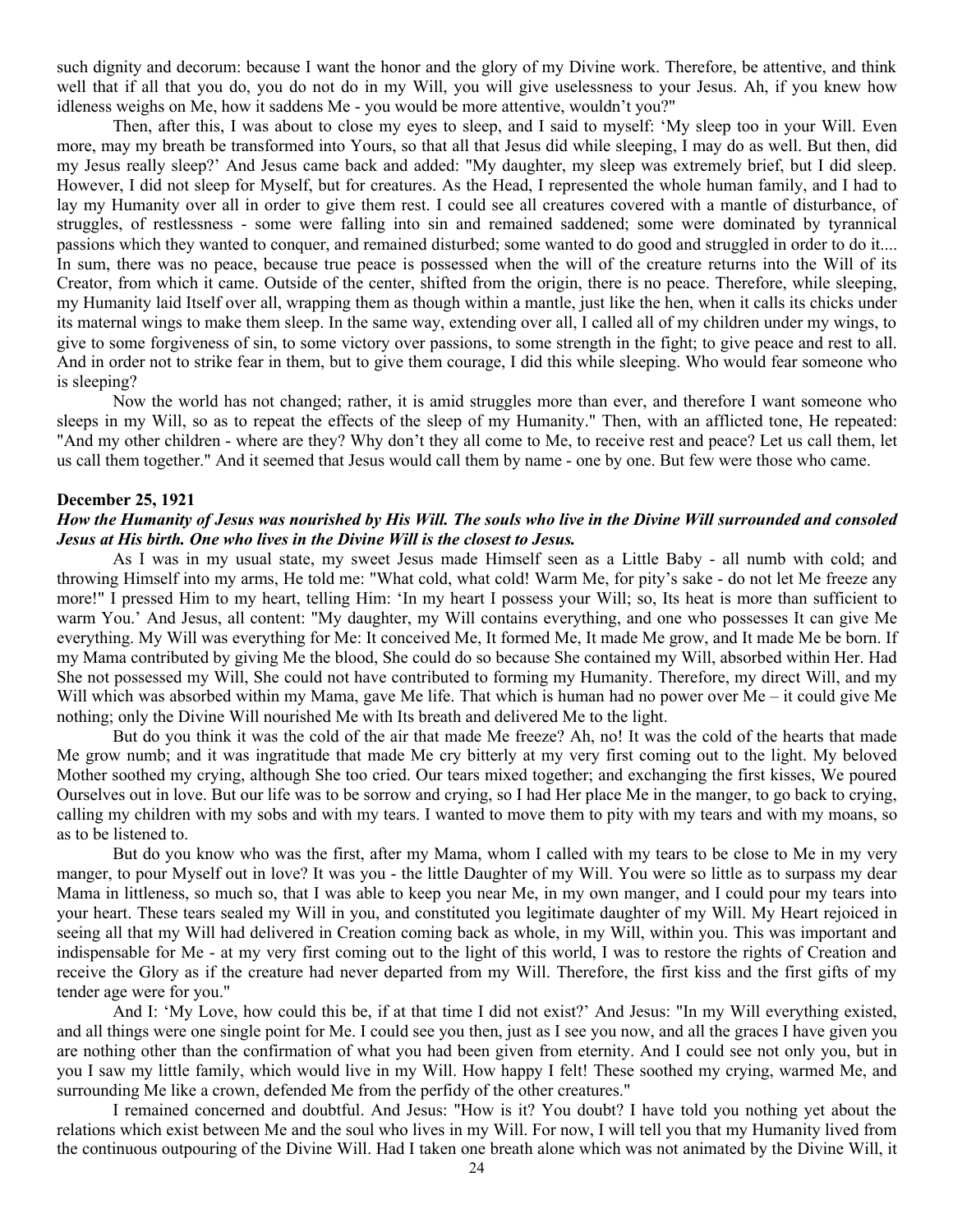would have been as though degrading Myself, and decaying from my nobility. Now, the soul who lives in my Will is the closest to Me; and in everything that my Humanity did and suffered, she is the first among all to receive the fruits and the effects that my Humanity contains."

### **December 27, 1921**

# *The soul who lives in the Divine Will places in force the proceeds of Creation, and everything she does is an outpouring of her Jesus that comes to her."*

Continuing in my usual state, my sweet Jesus told me: "My daughter, every time the soul enters into my Will, she comes to reflect herself in the mirror of my Divinity; and in reflecting herself, she receives the Divine features, and these features bind her to the Divinity. And finding Their own physiognomy in her, the Divine Persons recognize her as one from Their family; They give her a place in Their midst, and admit her to Their secrets. And recognizing Their own Will in her as center of life, They admit her to that eternal point, and enrich her with all that Eternity contains. Oh, how beautiful it is to see this little image of Ours being inundated with all that Eternity contains! Being little, she feels lost, drowned, unable to contain It within herself; but Love, the carrying out of the Life of Our Volition within her, pushes her to reflect herself in Us, while Our eternal waves continue in her, like a machine that never ceases its motion. Oh, how We amuse Ourselves!

This was the only purpose of the creation of man: through the exchange of our wills - he with Us, and We with him - to form Our amusement as well as to render man completely happy. As the union with Our Will was broken by man, Our bitternesses began, and also his unhappiness. Therefore the purpose of Creation failed.

Now, who compensates Us for this failure? Who places in force the proceeds of Our Creation? The soul who lives in Our Will. She leaves all generations behind, and as though being the first to be created by Us, she places herself in order, according to the purpose for which We created man. Our Will and hers are one, and as she operates with the Divine Will, Our Will acts in the human will - and here begin Our Divine proceeds in the human will; the purpose of Creation is now in force. And since Our Will has infinite ways, as long as It finds a soul who offers herself to let Our Will act, It immediately recovers from the failure of all the other human wills. This is why We love her so much as to surpass all the love for all the other creatures together. She has rendered decorum, honor, glory, regime and life to our Will, oppressed and despised in the other creatures. How could We not give everything to her?"

Then, as if He could not contain His love, He pressed me to His Heart and added: "Everything - everything to the little Daughter of my Will. I will be in continuous outpouring over you - your thoughts will be the outpouring of my Wisdom; your gazes will be the outpouring of my Light; your breath, your heartbeat, your action, will be preceded by my outpourings first, and then will have life. Be attentive, and in everything you do, think that it is an outpouring of your Jesus that comes to you."

#### **December 28, 1921**

### *Fears of Luisa; Jesus gives her peace. Luisa wants Jesus to do her will.*

I was feeling very afflicted, and with such oppression that I felt I was dying, because of certain things which it is not necessary to write here. Now, my sweet Jesus, on coming, took me in His arms in order to sustain me and give me strength; and then, all sweetness and goodness, told me: "My daughter, what is it, what is it? You oppress yourself too much, and I don't want it." And I: 'My Jesus, help me, do not abandon me in so much bitterness. What oppresses me the most is that I feel a volition arise within me, which would want to say to You: 'This time You will do my will - not I Yours.' The mere thought of this gives me death. Oh, how true it is that your Will is life! But the circumstances push me… O please, help me!' And I burst into tears. And Jesus, letting His hands be wet by my tears and squeezing me more, added: "My daughter, courage, do not fear - I am all for you. Do you see how beautiful my hands are, beaded with the tears of one who fears not doing my Will? Not one of them fell to the ground. Now listen and calm yourself: I will do what you want, but not because you want it; rather, as if I Myself wanted it. Aren't you happy? After all, a little suspension of your state is necessary; I have no one to whom to entrust you. Who could do it? They have their hearts covered with an iron armor. My voices are neither listened to, nor understood; the sins are horrendous, the sacrileges enormous; the scourges are already at the doors of the city - there will be great mortality. Therefore, a little suspension of your state, which prevents the course of my Justice, is needed. You will give Me free time to come, and I, withdrawing, without making you go out of my Will, will give you all that you need."

I remained embittered more than ever, because of many other things that Jesus told me regarding our sad times, though calm, because He assured me that He would not let me go out of His Will.

But the following day my Queen Mama came, and bringing Little Baby Jesus to me, She placed Him in my arms and told me: "My daughter, hold Him tightly, don't let Him go. If you knew what He wants to do...! Pray Him, pray Him… Prayer in His Will enraptures Him and chains Him - at least some of the scourges would be held back." After She said this, She disappeared, and I returned to the tragic doubt that I might have induced Jesus to do my will.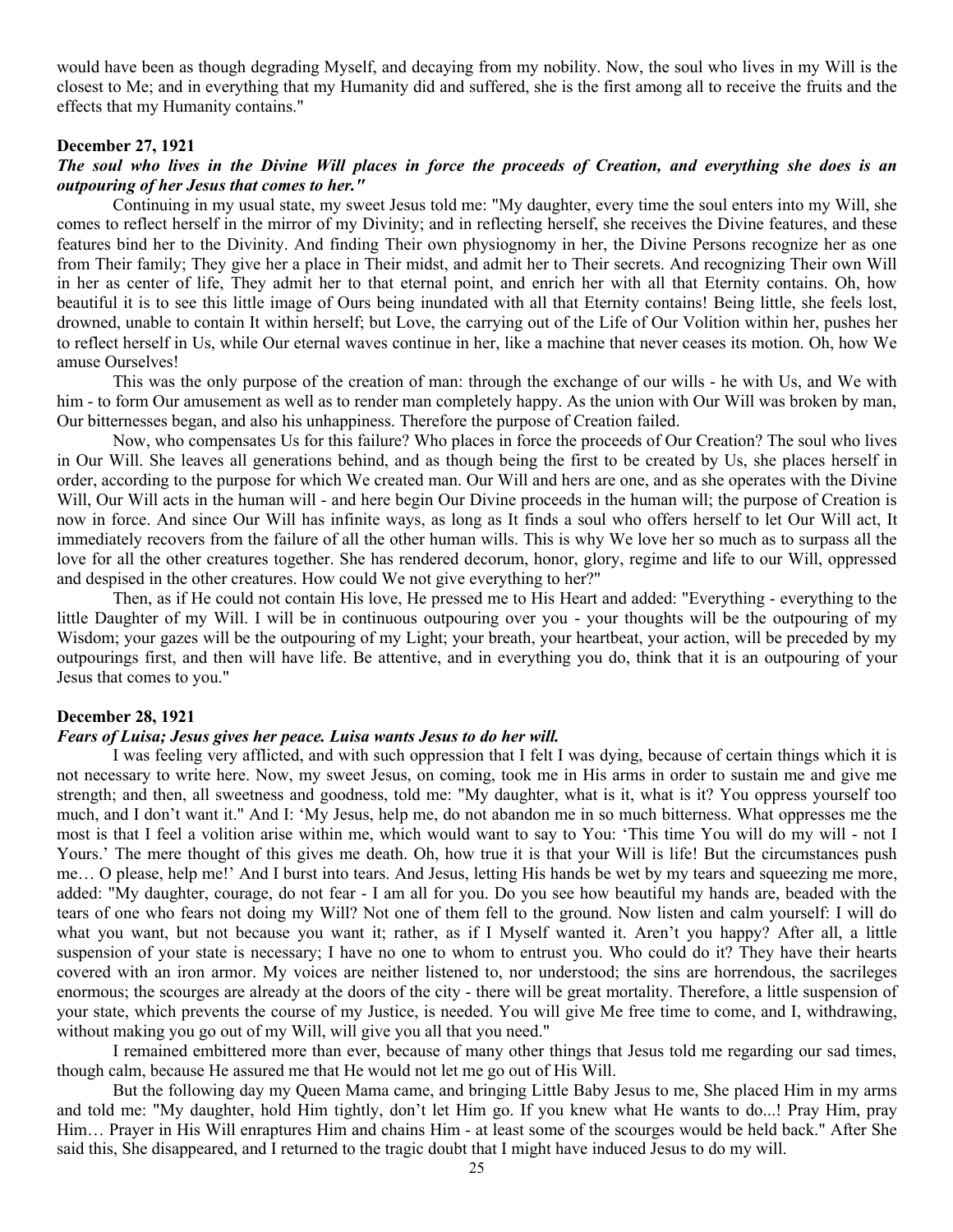# **January 3, 1922** *The relations which exist between the Divine Will and the human will.*

Continuing in my usual state, my always lovable Jesus, on coming, told me: "Daughter of my Volition, come into my Will that you may know the relations which exist between the Divine Will and the human will, which the creature shattered from the very terrestrial Eden. But the soul who knows no other life but the Life of my Will, rebuilds my Will, binds It once again, giving back to It all the relations which the creature had broken - relations of creation, and of principle of existence. These were bonds of union between Creator and creature - relations of likeness, sanctity, science, power… Everything I contain I placed in relation with man - relations in order of all created things; and to him I gave primacy over everything.

Now, by withdrawing from my Will, he broke all these relations, and placed himself in relation with sin, with passions, with his fiercest enemy. Therefore, the soul who lives in my Will rises so high as to leave everyone behind; she places herself in order between Me and her; she gives herself back to the origin, and places all broken relations in force. All created things form her cortege and recognize her as their legitimate daughter, feeling honored to be dominated by her. The purpose for which they were created - to be commanded and to obey her slightest wishes - is already accomplished. Therefore, all nature remains reverent around her, and exults in seeing that finally its God receives the glory of the purpose for which He had created it - that of serving man. And so, fire, light, water, cold, will let themselves be commanded, and will faithfully obey.

And just as my Love immediately prepared the remedy in order to save man, by descending from Heaven and becoming Man, so this soul who lives in my Will, by giving herself back to the beginning, to her eternal origin from which she came, even before my Humanity was formed, already kissed and adored my Blood and my wounds, honored my steps and my works, and formed a worthy cortege to my Humanity

Oh, soul who lives in my Will, you alone are the purpose of the glory of Creation, the decorum and the honor of my works, and the fulfillment of my Redemption! In you I centralize everything; may all relations be given back to you. And if out of weakness you should lack something, for the decorum and the honor of my Will I will make up for you in everything. Therefore, be attentive, and give this highest contentment to your Jesus."

# **January 5, 1922**

# *The Divine Being is led by an irresistible force to communicate Itself to the creature. Jesus cannot bear seeing a soul who lives in His Will afflicted because of Him.*

I was feeling very embittered and my Jesus, on coming, clasping all of me to Himself, told me: "My daughter, your affliction weighs upon my Heart more than if it were my own; I cannot bear that you be so embittered, and I want to see you happy at any cost. I want to see the smile that the beatitude of my Will brings, arise on your lips again. Tell me then, what do you want so that I may render you happy again? Is it possible that after so much time in which you have denied Me nothing, I should not give you what you want and make you content?"

And I: 'My Love, what I want is that You give me the grace to always, always do your Will - this is enough for Me. How much I fear that I may not do It! Isn't this the greatest misfortune - not doing your Will, even in the tiniest thing? Yet, your proposals, your very attentions induce me to this, because I see that You want to do my will, not because this is your Will, but because You want to make me happy and empty my heart of the bitterness with which it is as though soaked. Ah, Jesus, Jesus, do not permit this! If You want to make me happy, your Power does not lack other means to take me away from my affliction."

And Jesus: "My daughter, my daughter, daughter of my Will - no, do not fear. It will never be that our wills be even just injured. If a miracle is necessary, I will do it, but our wills will never separate. Therefore, calm yourself on this regard, and be cheered.

Listen: my Being is led by an irresistible force to communicate Itself to the creature. I have many more things to tell you yet - many more truths which you do not know. All of my truths carry the happiness that each one contains, and as many truths as the soul knows, so many different happinesses she acquires. Now, in finding your heart embittered, they feel their happinesses being shaded, and they cannot communicate themselves freely. I am like a happy father, who possesses the fullness of the whole of happiness, and wants to make all of his children happy. Now, if he sees that one of his children really loves him, and he sees him sad, pensive, at any cost he wants to make his child happy and to free him from that embarrassment. And if the father knows that that sadness is caused by the love that the child has for him - oh! then he cannot give himself peace; he uses all of his arts, and makes any sacrifice to render his child happy. So I am. And since I know that your affliction is because of Me, if I do not see you come back again to your state of joy, and be marked with my own happiness, I will make Myself unhappy, waiting for you to return into the arms of my happiness."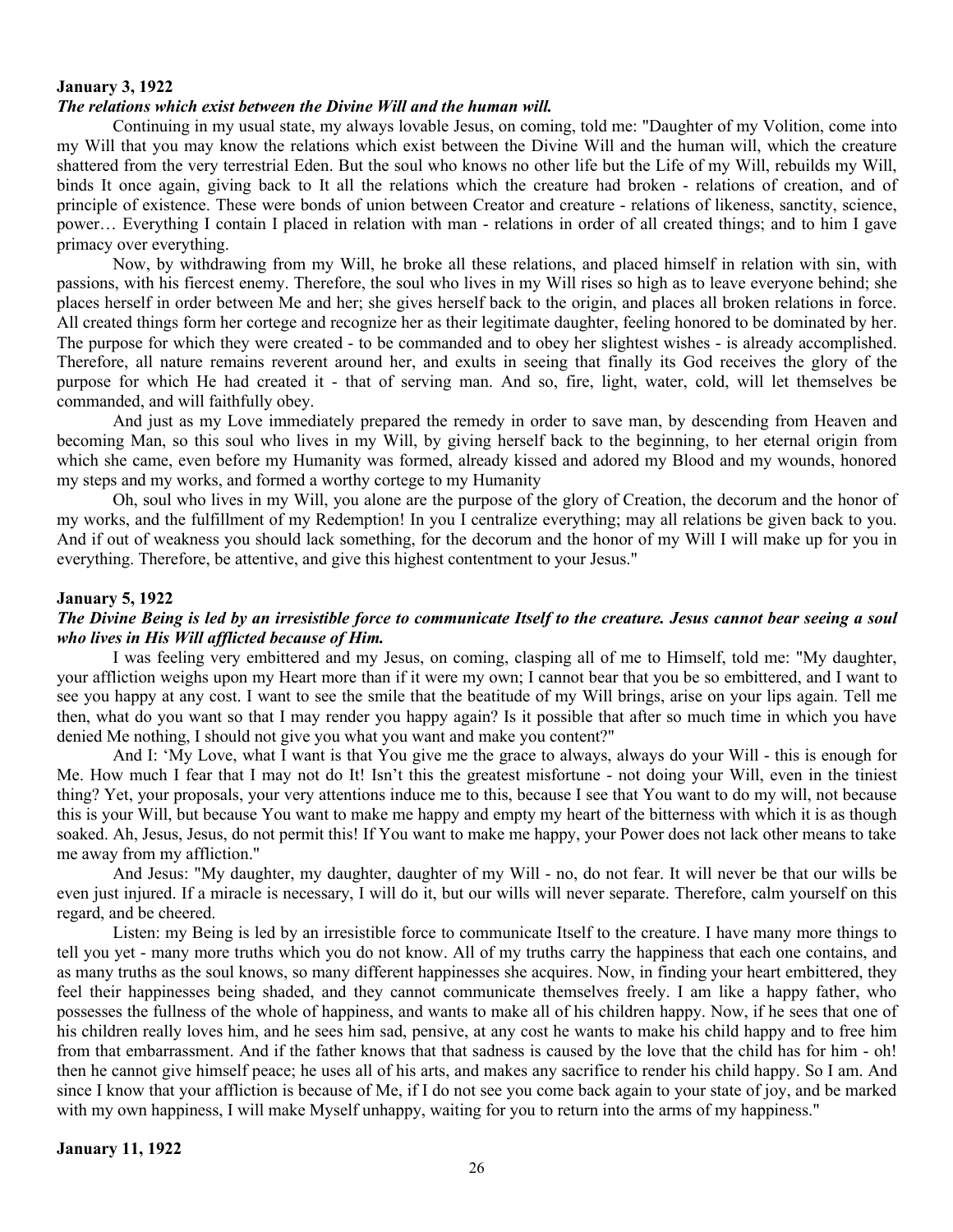# *The souls who live in the Divine Will will be for the Body of the Church like skin to the body, and will bring to all of Its members the circulation of Life.*

Finding myself in my usual state, I was thinking about the Holy Divine Will, and I said to myself: 'All the children of the Church are members of the Mystical Body, of which Jesus is the Head. What place will the souls who do the Will of God occupy in this Mystical Body?' And Jesus, always benign, on coming, told me: "My daughter, the Church is my Mystical Body, of which I glory in being the Head. But in order to enter this Mystical Body, the members must grow to a proper stature, otherwise they would deform my Body. But, alas! - how many not only do not have the due proportion, but are rotten, wounded, so much as to be disgusting to my Head and to the other healthy members. Now, the souls who live, or will live in my Will will be for the Body of my Church like skin to the body. The body has internal skin and external skin, and because in the skin there is the blood circulation which gives life to the whole body, it is by virtue of this circulation that the members reach the proper stature. If it wasn't for the skin and for the blood circulation, the human body would be horrible to the sight, and its members would not grow to the due proportion.

Now, see how these souls who live in my Will are necessary to Me. Since I have destined them to be like skin to the body of my Church, and like circulation of life for all the members, they will be the ones who will give the proper growth to the members which have not grown; who will heal the wounded members, and who will restore the freshness, the beauty, the splendor of the whole Mystical Body by their continuous living in my Will, rendering it fully similar to my Head, which will sit in full majesty upon all those members. This is why the end of days cannot come if I do not have these souls who live as though dissolved in my Will - they interest Me more than anything. What impression would this Mystical Body make in the Celestial Jerusalem without them? And if this is what interests Me more than anything, it must interest you also more than anything, if you love Me. From now on, I will give to your acts done in my Will the virtue of circulation of Life for the whole Mystical Body of the Church. Just like the blood circulation in the human body, your acts, extended within the immensity of my Will, will extend over all and will cover these members like skin, giving them proper growth. Therefore, be attentive and faithful."

Then, afterwards, I was praying, all abandoned in the Will of Jesus, and almost without thinking, I said: 'My Love - everything in your Will: my little pains, my prayers, my heartbeat, my breathing - all I am and all I can, united to all that You are, so as to give proper growth to the members of the Mystical Body." In hearing me, Jesus made Himself seen again, and smiling with satisfaction, added: "How beautiful it is to see my truths in your heart as fount of Life immediately having the development and the effect for which they have communicated themselves! Therefore, correspond with Me, and as soon as I see one truth developed, I will make it an honor for Myself to make another fount of truth arise."

# **January 14, 1922**

# *The Most Holy Trinity, inaccessible Light that gives Life to all.*

I found myself outside of myself, and I saw the Heavens opened, and a Light, inaccessible to any creature. Rays descended from within this Light, which invested all creatures - celestial, terrestrial and purging. Some rays were so dazzling that, though remaining invested, enraptured and delighted, one would not know how to describe anything of what they contained. Other rays were less dazzling, and one could describe the beauty, the happiness and the truths which they contained. However, the power of the Light was such that I myself didn't know whether my little mind would ever be capable of going back into myself again. If my Jesus had not shaken me with His words, no human force could have pulled me back from that Light, to call me back to life. But, alas, I am still unworthy of my dear Celestial Fatherland! My unworthiness forces me to wander in exile, but  $-$  oh, how hard this is for me!

Then Jesus told me: "My daughter, let us go back together into your bed. What you see is the Most Holy Trinity, as though holding all creatures in the palm of Its hand; and as It gives life, preserves, purges and delights from Its simple breath, there is no creature which does not hang upon It. Its Light is inaccessible to created mind. If anyone wanted to enter, it would happen to him as to a person who wanted to enter into a great fire: not having sufficient heat and power to face this fire, he would be consumed by the fire. Therefore, being extinguished, he will never be able to say either how much or what kind of heat that fire contained. The rays are the Divine virtues. Some virtues are less adaptable to created mind; this is why the created mind is delighted by them, it can see them, but is unable to describe anything. The other virtues, which are more adaptable to the human mind, can be described, but like a stammerer would do, because no one can speak about them in a right and worthy manner. The virtues which are more adaptable to the human mind are Love, Mercy, Goodness, Beauty, Justice, Science. Therefore, together with Me, let us send our homages to the Most Holy Trinity in the name of all, to thank It, praise It and bless It for so much goodness toward creatures."

Then, after I prayed together with Jesus, I returned into myself.

# **January 17, 1922** *Every good that the creature does, is a sip of life that she gives to her soul.*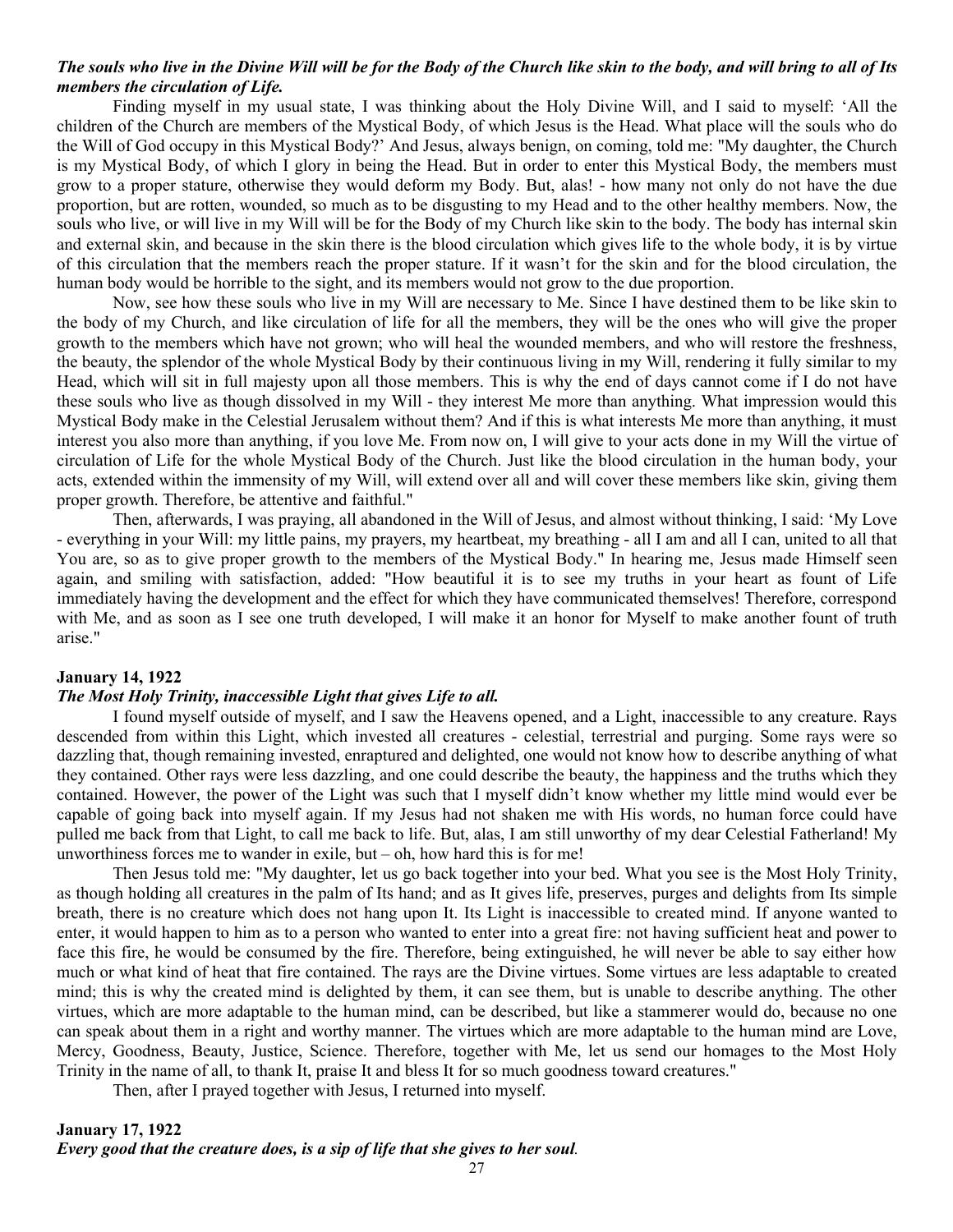I was following the Passion of my sweet Jesus. In one instant I found myself outside of myself, and I saw my always lovable Jesus being dragged along the streets, trampled, beaten, more than in the Passion Itself. He was being treated in such a barbaric way as to be repugnant to the sight. I approached my sweet Jesus to snatch Him from under the feet of those enemies, who looked like many incarnate demons. He threw Himself into my arms, as if He were waiting for me to defend Him, and I brought Him into my bed. Then, after quite a few minutes of silence, as though wanting to rest, He said to me: "My daughter, have you seen how vice and passions triumph in these sad times; how victoriously they walk along all the streets, while good is trampled, beaten and annihilated?

Good is Me - there is no good that a creature may do, in which I am not involved. And every good that the creature does, is a sip of life that she gives to her soul; therefore, the more good acts she does, the more the life of her soul grows, rendering her stronger and more disposed to do more good acts. However, in order to be exempt from any poisonous substance, these acts must be upright, without human purpose, and only to please Me. Otherwise, the most beautiful acts, which appear to be the holiest - who knows how much poison they contain! And I, being pure Good, shun these contaminated acts, and I do not communicate Life. Therefore, although it seems that they do good, their good is empty of Life, and creatures feed themselves with foods which give them death. Evil strips the soul of the garment of Grace, it deforms her, it forces her to swallow poison, so as to make her die immediately. Poor creatures, made for life, for happiness, for beauty... while sin does nothing but give them sips of death, sips of unhappiness, sips of ugliness, which, taking all vital humors away from her, make of her dry wood, to burn with greater intensity in hell."

#### **January 20, 1922**

### *What the soul who lives in the Divine Will should do with her rags.*

I was all concerned, with the addition that I saw myself as so bad that only Jesus can know the miserable state of my soul. And my sweet Jesus, all goodness, came and told me: "My daughter, why do you oppress yourself? Do you know how one's own things are in my Will? They are like many miserable rags and tatters, which give more dishonor than honor to the soul, and remind her that she used to be a poor one, and possessed not even one garment that was whole. When I want to call a soul into my Will, that she may establish her residence in It, I act like a great lord who would want to take one of the poorest women into His palace, so that, laying down her clothes of poor, she may be clothed according to His same condition, living together with Him, and sharing in all of His goods. Now, this lord goes around all the streets of the city, and as he finds one of the poorest women, homeless, without a bed, covered only with filthy rags, he takes her and brings her to his palace as a triumph of his charity. However, he orders her to lay down her rags, to clean herself and to clothe herself with the most beautiful garments; and in order to keep no memory of her poverty, to burn her rags. In fact, since he is extremely rich, he does not admit anything in his house which may recall poverty. Now, if the poor one sadly misses her rags, and afflicts herself because she has brought nothing of her own, would she not offend the goodness, the magnanimity of that lord?

So I am; and if that lord goes around one city, I go around the whole world, and maybe all generations; and wherever I find the littlest, the poorest one, I take her and place her in the eternal sphere of my Volition, saying to her: 'Work together with Me in my Will. What is Mine is yours. If you have something from your own - lay it down, because in the Sanctity and in the immense riches of my Will, it is nothing but miserable rags.

Wanting to have one's own merits is of servants, of slaves - not of children. What belongs to the father, belongs to his children. Besides, what are all the merits that you could acquire compared to one single act of my Will? All merits have their own little value, weight and measure; but who could ever measure one single act of my Will? No one - no one. And then, what are your merits compared to Mine? In my Will you will find them all, and I make of you the owner. Aren't you happy?

Listen, my daughter, I want you to leave everything aside. Your mission is immense, and more than words, it is acts that I expect from you. I want you to be in continuous act in my Will; I want the strolling of your thoughts in my Will, which, strolling over all human intelligences, may lay the mantle of my Will over all created minds; and rising up to the Throne of the Eternal One, may offer all human thoughts sealed with the honor and the glory of my Divine Will. Then, lay the mantle of my Will over all human gazes, over all words, as though placing your eyes and your words in a stroll over all of their gazes and words; and sealing them with my Will, rise before the Supreme Majesty once again, and offer the homage as if all had used the sight and the speech according to my Will. In the same way, if you work, if you breathe, if your heart beats, may your strolling be continuous. Your path is extremely long – it is all Eternity that you must cover. If you knew how much you lose with one stop of yours; and how you deprive Me, not of a human honor, but of a Divine honor! These are the merits which you should fear of losing - not your rags and your miseries. Therefore, more attention in doing your runs in my Will."

#### **January 25, 1922**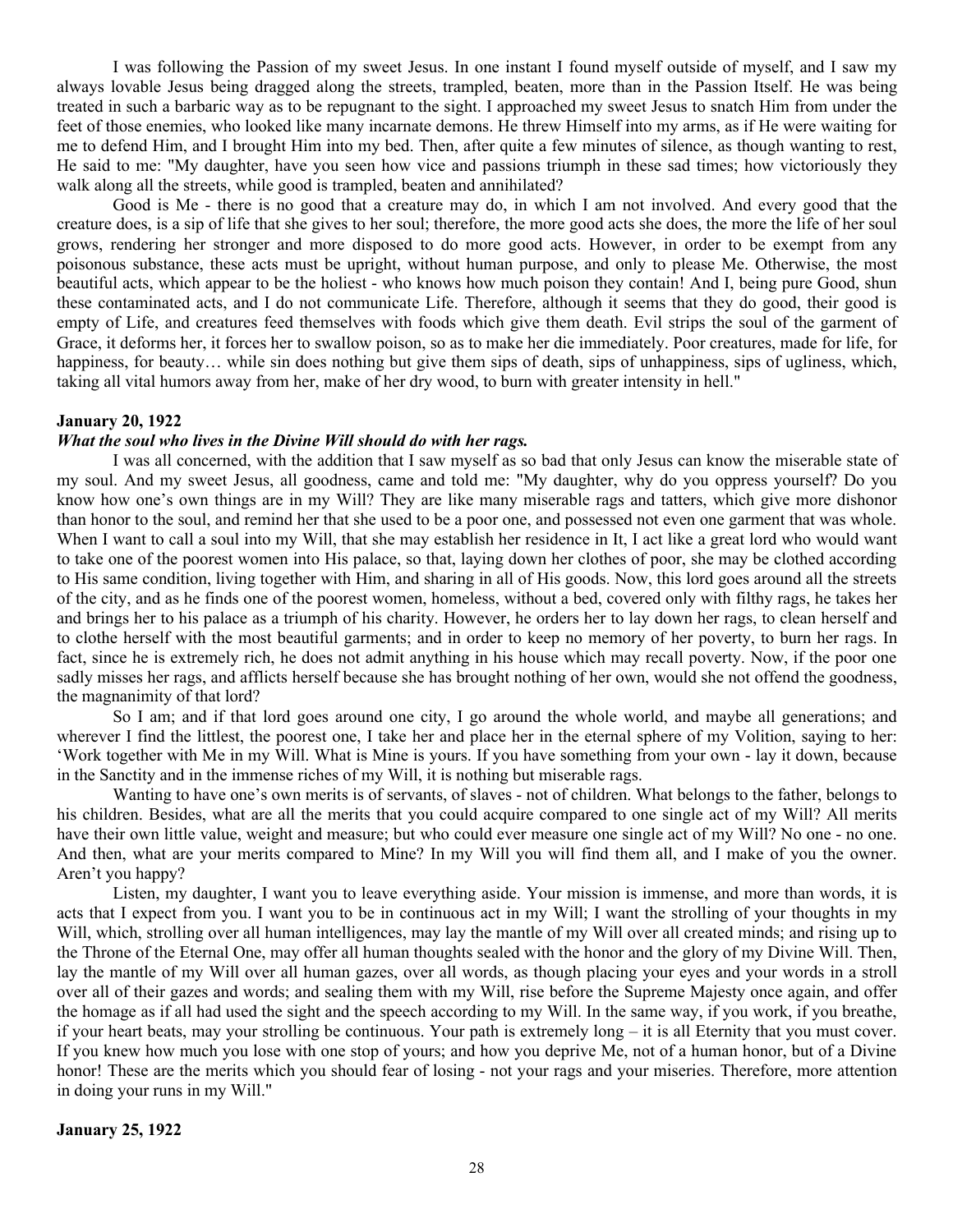## *Each truth contains within itself a distinct beatitude, happiness, joy and beauty. What it means to have known on earth one more truth about the Divine Will when the soul will be in Heaven.*

As I was in my usual state, my always lovable Jesus, on coming, told me: "My daughter, the more truths I manifest to you, the greater variety of beatitudes I give to you as gift. Each truth contains within itself a distinct beatitude, happiness, joy and beauty; therefore, every additional truth you know brings beatitude, happiness, joy and beauty into yourself, with which you are enriched. These are Divine seeds that the soul receives; and by manifesting them to others, she communicates these seeds and enriches whomever receives them. Now, since the truths that one has known on earth are Divine seeds which sprout with beatitudes, joy, etc., when the soul is in her Fatherland in Heaven they will be like electric wires of communication through which the Divinity will unleash from Its womb so many acts of beatitude for as many truths as one has known. Oh, how inundated the soul will be, as though by many different immense seas! She already has the seed, and by having the seed, she has space in which to receive these immense seas of happiness, of joy and of beauty. One who does not have the seed - who has not known a truth while on earth - lacks the space to be able to receive these beatitudes.

It happens as to a little one who did not want to study all the languages. As he grows up, and hears these languages being spoken, which he did not want to study, or which he was not given the opportunity of studying - he will understand nothing. In fact, by not wanting to study, his intelligence remained closed, and he made no effort to prepare a little space in order to comprehend those languages. At the most, he will be amazed, and will enjoy from someone else's happiness, but he will not possess it, nor will he be the cause of happiness for others. See then, what it means to know one truth more, or one truth less - if all knew what great goods they miss, they would compete in order to acquire truths.

Now, the truths are the secretaries of my beatitudes, and if I do not manifest them to the souls, they do not break the secret which they contain. They swim within my Divinity, waiting for their turn to act as Divine agents, and make Me known - how many more beatitudes I contain. And the longer they have remained hidden in my womb, the more uproariously and majestically they come out to inundate the creatures and manifest my Glory.

Do you believe that all of Heaven is aware of all my goods? No, no! Oh, how much remains for It to enjoy, which It does not enjoy today! Each creature who enters into Heaven, having known one more truth, which was unknown to the others, will carry within herself the seed so as to have new contentments, new joys and new beauty unleashed from Me. And these souls will be their cause and fount, while the others will take part in them. The last day will not come if I do not find souls who are disposed, so that I may reveal all my truths - so that the Celestial Jerusalem may resound with my complete Glory, and all the Blessed may share in all of my beatitudes, some as direct cause for having known that truth, and some as indirect cause, through the one who has known it.

Now, my daughter, in order to console you, and so that you may be more attentive in listening to my truths, I want to tell you which ones are the truths that glorify Me the most: they are those which regard my Will, since the primary reason for which I created man was that his will be one with his Creator. But man, having withdrawn from my Will, rendered himself unworthy to know the values, the effects and all the truths It contains. This is the reason for all my attentions with you: that between Me and you, our wills would run together, and be always in perfect accord. In fact, so that the soul may open the doors and become disposed to know the truths that my Will contains, the first thing is wanting to live of my Will, the second is wanting to know It, the third is to appreciate It. Therefore, with you I opened the doors of my Will, that you might know Its secrets, which man had buried inside my womb, as well as Its effects and the value It contains; and as many truths as you come to know about my Will, so many seeds you receive, and so many Divine secretaries form your cortege. Oh, how they make feast around you, having found one to whom to confide their secret! But the most beautiful feast they will make when they will bring you to Heaven - when the Divinity, at your very entrance, will unleash so many different beatitudes of joy, of happiness and of beauty, all different among themselves, which will not only inundate you, but all the Blessed will take part in them. Oh, how Heaven awaits your coming, to enjoy these new contentments!"

#### **January 28, 1922**

#### *How Jesus opened for us many founts in His Will.*

I was praying, and my sweet Jesus drew me to Himself, and transforming me completely into Himself, told me: "My daughter, let us pray together, so as to hold Heaven in our power, and prevent the earth from falling even more into the current of evil." So we prayed together, and then He added: "While on earth, my Humanity saw Itself as very narrow before the Divinity; and since It was inseparable from the Divinity, I did nothing but enter into the immensity of the Eternal Will, and open many founts for the good of creatures. In fact, since they were being opened by a Man-God, I could give the human family the right to approach these founts, and take whatever they wanted. Therefore, I formed the fount of Love, that of prayer, the other of reparation, the fount of forgiveness, that of my Blood, another of Glory.

Now, do you want to know who shakes these founts so as to make them rise and overflow, in such a way that all the earth may be inundated? The soul who enters into my Will. As she enters, if she wants to love, she approaches the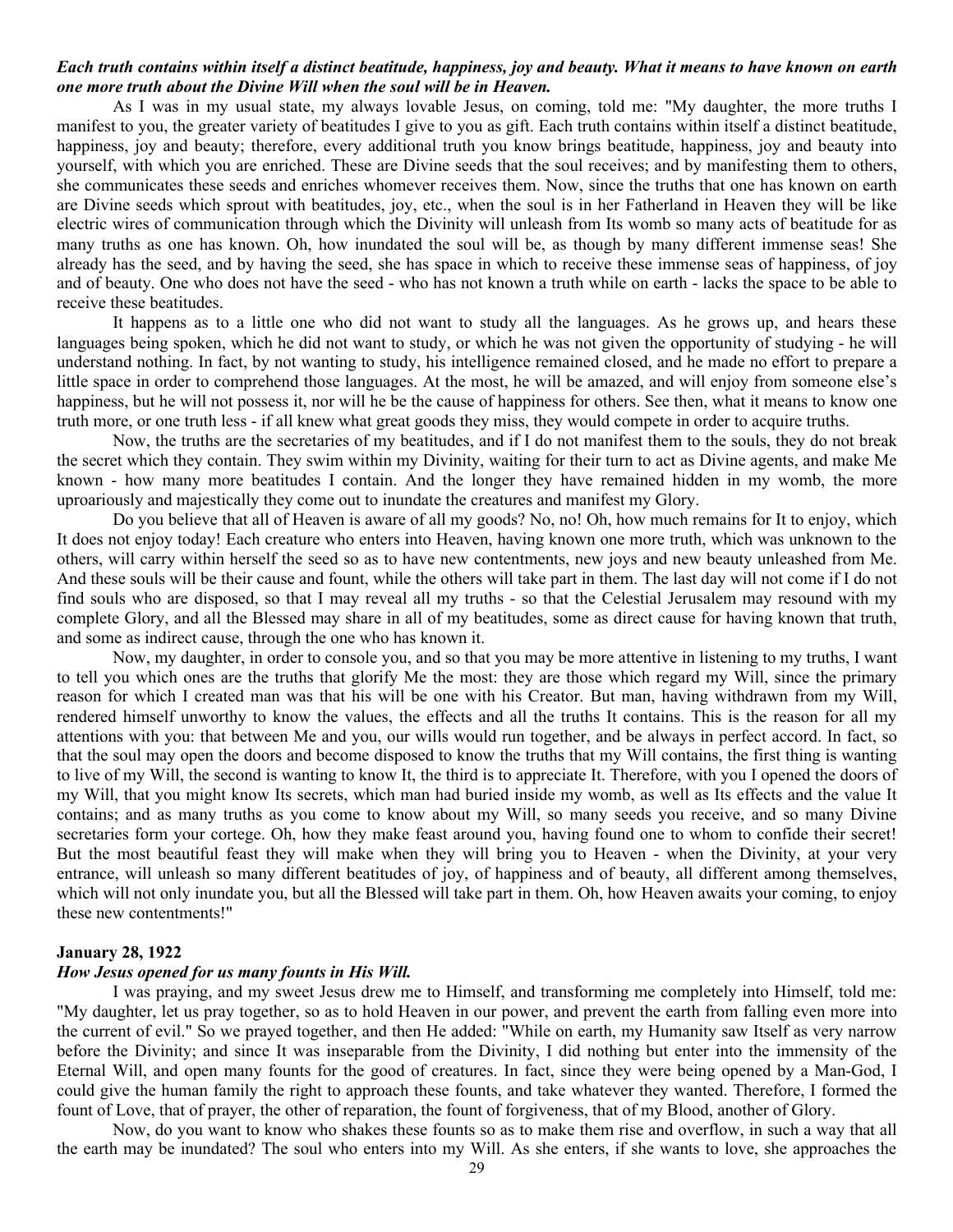fount of Love, and by loving, or even if by placing the intention to love, she shakes the fount. Being shaken, the waters grow, overflow and flood the whole earth; and sometimes this shaking is so intense, that the waves rise up so high as to touch Heaven and flood the Celestial Fatherland. If she wants to pray, repair, impetrate forgiveness for sinners, or give Me glory, she shakes the founts of prayer, of reparation, of forgiveness; and they rise, overflow and flood everyone. How many goods did my Humanity not impetrate for man? I left the doors open, so that they might enter with all ease - but how few are those who enter."

# **January 30, 1922**

# *The truths are new creations. The truth is light, and light extends by itself; but in order for it to extend, it is necessary to make it known - the rest it will do by itself.*

As I was in my usual state, my adorable Jesus came, and seeing me all reluctant to manifest and write what He tells me, with such an imposing look as to make me tremble, He said to me: "My daughter, my word is creative, and when I speak making known a truth that belongs to Me, it is nothing less than new Divine creations that I make in the soul. When I created the heavens, with one single 'FIAT' I stretched them out and studded them with billions of stars, to the extent that there is not one point of the earth from which one cannot see this heaven; and if it could not be seen from any point, it would be a dishonor for the Creative Power, and some could say that the creative force did not have the power to extend everywhere. In the same way, my truths are more than heavens, which I would want to make known to all, from one end of the earth to another, and make them pass from mouth to mouth like many stars, to adorn the heaven of the truths I manifested.

If the creature wanted to hide my truths, it would be as if she wanted to prevent Me from creating the heavens; and by the secret she would want to keep, she would dishonor Me, as if someone wanted to prevent others from looking at the heavens, at the Sun, and at all the other things created by Me, so as not to make Me known. Ah! my daughter, the truth is light, and light extends by itself; but in order for it to extend, it is necessary to make it known - the rest it will do by itself. Otherwise, it will remain compressed, without the good of being able to illuminate, and to follow the course it wants. Therefore, be attentive, and do not prevent Me from extending the light of my truths."

#### **February 2, 1922**

# *The Divine Will is seed that multiplies the images of God. So that Jesus may operate in us, it takes highest equality in all of our things.*

This morning my always lovable Jesus came all goodness and sweetness. He was carrying a rope around His neck, and an instrument in His hand, as if He wanted to do something. Then, He removed the rope from His neck and put it around mine; then He fixed the instrument at the center of my being, and with a ruler which He made rotate through a little wheel that was in the center of that instrument, He measured me all over, to see whether He would find all the parts of my person as equal. He was all attentive on looking at whether the ruler, in rotating, would find perfect equality; and as He found it, He heaved a sigh of great contentment, saying: "Had I not found her equal, I could have not accomplished what I want. At any cost, I am determined to make of her a portent of Grace."

Now, that little wheel which was in the center seemed to be a little circle of sun, and Jesus gazed at Himself within It, to see whether His adorable Person would appear as whole within that little circle of sun. And since it did appear, all content, He seemed to pray. In the meantime, another little wheel of light descended from Heaven, similar to the one which I had in the center of my person, but without detaching its rays from Heaven. They identified with each other, and Jesus impressed them in me with His Most Holy hands, and added: "For now, I have made the incision, I have placed the seal; then I will take care of developing what I have done." And He disappeared.

I remained amazed, but I don't know what that was. I just understood that in order for Jesus to operate in us, it takes highest equality in all things; otherwise He operates at one point of our soul, and we destroy at some other point. Unequal things are always annoying, defective; and if one wants to place something on them, there is the risk that the unequal side may let it fall to the ground. A soul who is not always the same, one day wants to do good - she wants to bear everything; another day she can no longer be recognized - she is indolent, impatient. Therefore, one cannot rely on her at all.

After this, Jesus came back, and having drawn me into His Will, He said to me: "My daughter, as the seed is thrown into the earth, the earth makes the seed that was sowed germinate and multiply. My Will extends more than earth; It throws the seed of my Volition into the souls, and It makes many other images similar to Me, germinate and multiply. My Volition makes my children germinate, and It multiplies them. However, know that the acts done in my Will are like the Sun: everyone takes the light, the heat and the good that the Sun contains; nor can anyone prevent someone else from enjoying its goods. Without anyone defrauding anyone else, all enjoy it; all are owners of the Sun; everyone can say: 'The Sun is mine.' In the same way, the acts done in my Will, more than Sun, are wanted and demanded by all. The past generations await them, so as to receive the dazzling light of my Will over everything they have done. The present ones